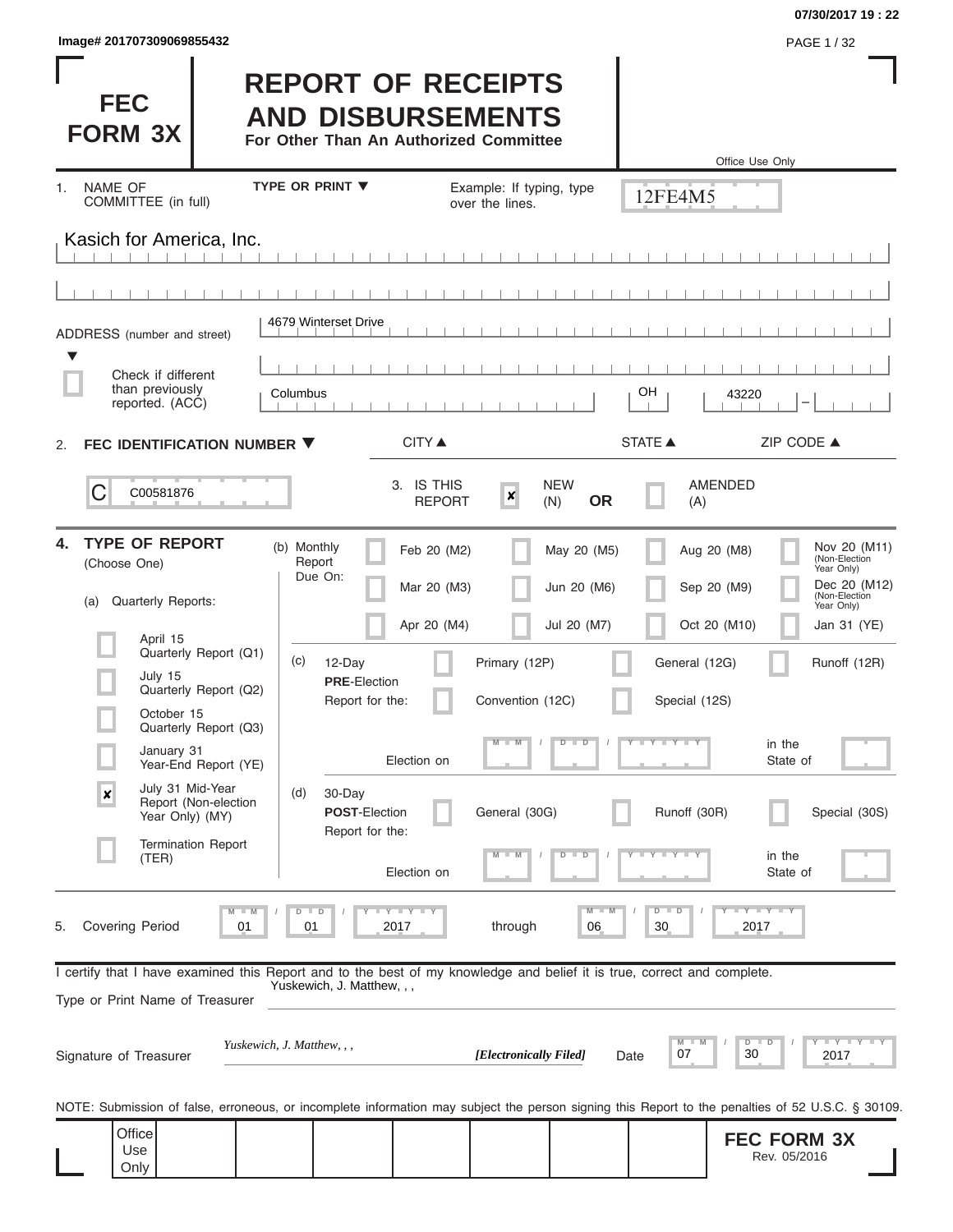|    | Image# 201707309069855433                                                                             |                                                      |                                                 |
|----|-------------------------------------------------------------------------------------------------------|------------------------------------------------------|-------------------------------------------------|
|    | FEC Form 3X (Rev. 05/2016)                                                                            | <b>SUMMARY PAGE</b><br>OF RECEIPTS AND DISBURSEMENTS | Page 2                                          |
|    | Write or Type Committee Name                                                                          |                                                      |                                                 |
|    | Kasich for America, Inc.                                                                              |                                                      |                                                 |
|    | 01<br>Report Covering the Period:<br>From:                                                            | Y TYT<br>D<br>D<br>01<br>2017<br>To:                 | M<br>Ď<br>30<br>06<br>2017                      |
|    |                                                                                                       | <b>COLUMN A</b><br><b>This Period</b>                | <b>COLUMN B</b><br><b>Calendar Year-to-Date</b> |
| 6. | Cash on Hand<br>(a)<br>$-Y - Y - Y$<br>January 1,<br>2017                                             |                                                      | 158566.66                                       |
|    | Cash on Hand at<br>(b)<br>Beginning of Reporting Period                                               | 158566.66                                            |                                                 |
|    | Total Receipts (from Line 19)<br>(c)                                                                  | 57328.49                                             | 60225.70                                        |
|    | Subtotal (add Lines 6(b) and<br>(d)<br>6(c) for Column A and Lines<br>$6(a)$ and $6(c)$ for Column B) | 215895.15                                            | 218792.36                                       |
| 7. | Total Disbursements (from Line 31)                                                                    | 77879.21                                             | 98251.39                                        |
| 8. | Cash on Hand at Close of<br><b>Reporting Period</b><br>(subtract Line $7$ from Line $6(d)$ )          | 138015.94                                            | 120540.97                                       |
| 9. | Debts and Obligations Owed TO<br>the Committee (Itemize all on<br>Schedule C and/or Schedule D)       | 0.00                                                 |                                                 |
|    | 10. Debts and Obligations Owed BY<br>the Committee (Itemize all on<br>Schedule C and/or Schedule D)   | т<br>0.00                                            |                                                 |

This committee has qualified as a multicandidate committee. (see FEC FORM 1M)

#### **For further information contact:**

Federal Election Commission 999 E Street, NW Washington, DC 20463

Toll Free 800-424-9530 Local 202-694-1100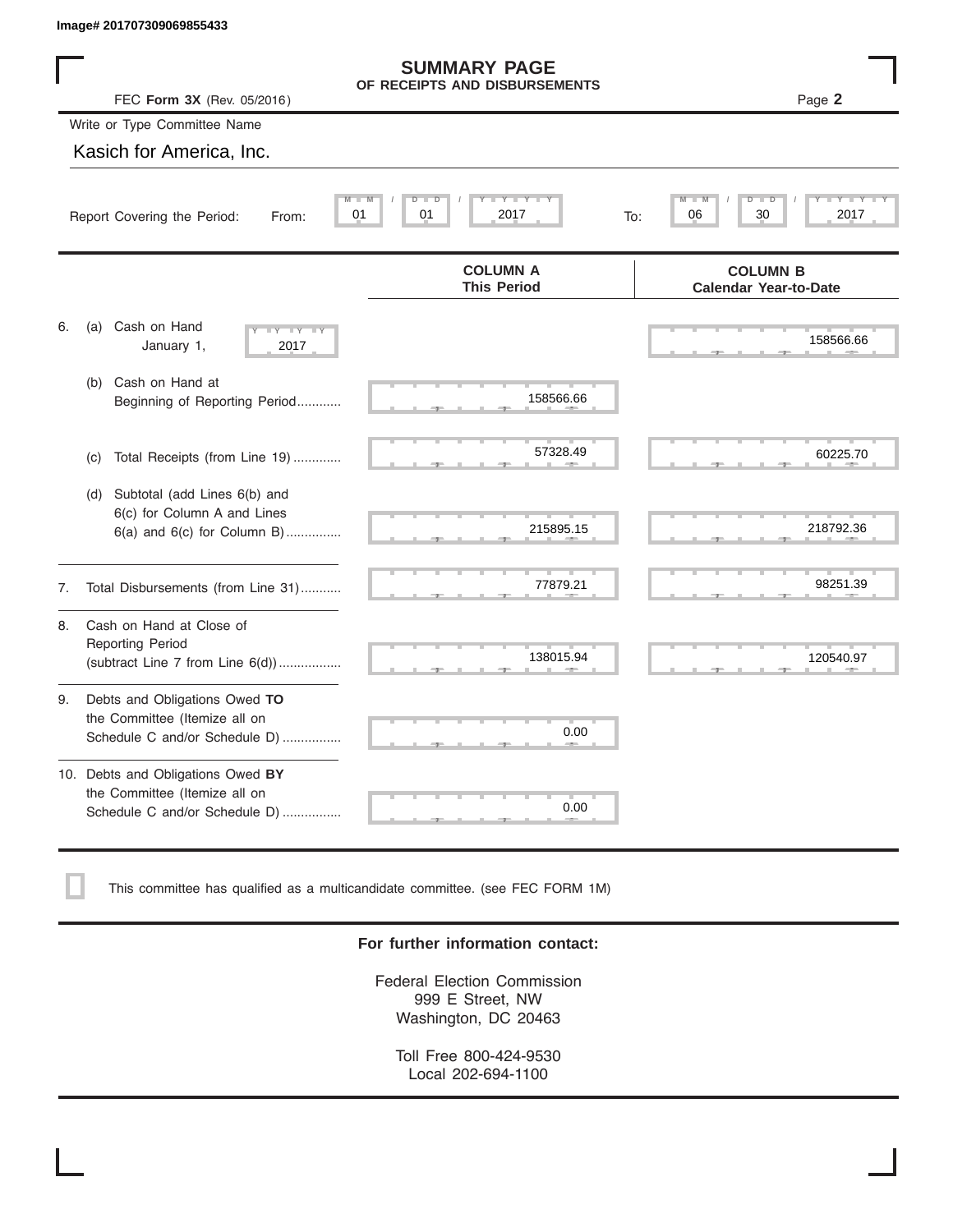# **DETAILED SUMMARY PAGE**

|                                                                        | <b>DETAILED SUMMARY PAGE</b>                |                                                 |
|------------------------------------------------------------------------|---------------------------------------------|-------------------------------------------------|
| FEC Form 3X (Rev. 05/2016)                                             | of Receipts                                 | Page 3                                          |
| Write or Type Committee Name                                           |                                             |                                                 |
| Kasich for America, Inc.                                               |                                             |                                                 |
| $M - M$                                                                | $I - Y - I - Y - I - Y$<br>$D$ $D$          | $\blacksquare$<br>$M - M$<br>$D$ $\Box$<br>ъ    |
| 01<br>Report Covering the Period:<br>From:                             | 01<br>2017<br>To:                           | 06<br>30<br>2017                                |
| I. Receipts                                                            | <b>COLUMN A</b><br><b>Total This Period</b> | <b>COLUMN B</b><br><b>Calendar Year-to-Date</b> |
| 11. Contributions (other than loans) From:                             |                                             |                                                 |
| Individuals/Persons Other<br>(a)                                       |                                             |                                                 |
| <b>Than Political Committees</b><br>(i) Itemized (use Schedule A)      | 12900.00                                    | 12900.00                                        |
|                                                                        |                                             |                                                 |
|                                                                        | 40782.00                                    | 40967.00                                        |
| (iii) TOTAL (add                                                       |                                             |                                                 |
| Lines 11(a)(i) and (ii)▶                                               | 53682.00                                    | 53867.00                                        |
|                                                                        | 0.00                                        | 0.00                                            |
| Political Party Committees<br>(b)<br><b>Other Political Committees</b> |                                             |                                                 |
| (C)                                                                    | 0.00                                        | 0.00                                            |
| Total Contributions (add Lines<br>(d)                                  |                                             |                                                 |
| $11(a)(iii)$ , (b), and (c)) (Carry                                    |                                             |                                                 |
| Totals to Line 33, page 5) ▶                                           | 53682.00                                    | 53867.00                                        |
| 12. Transfers From Affiliated/Other                                    |                                             | 0.00                                            |
|                                                                        | 0.00                                        |                                                 |
|                                                                        | 0.00                                        | 0.00                                            |
|                                                                        |                                             |                                                 |
| 14. Loan Repayments Received                                           | 0.00                                        | 0.00                                            |
| 15. Offsets To Operating Expenditures                                  |                                             |                                                 |
| (Refunds, Rebates, etc.)                                               |                                             |                                                 |
| (Carry Totals to Line 37, page 5)                                      | 3646.49                                     | 6358.70                                         |
| 16. Refunds of Contributions Made                                      |                                             |                                                 |
| to Federal Candidates and Other<br>Political Committees                | 0.00                                        | 0.00                                            |
| 17. Other Federal Receipts                                             |                                             |                                                 |
|                                                                        | 0.00                                        | 0.00                                            |
| 18. Transfers from Non-Federal and Levin Funds                         |                                             |                                                 |
| (a) Non-Federal Account                                                |                                             |                                                 |
|                                                                        | 0.00                                        | 0.00                                            |
|                                                                        |                                             | 0.00                                            |
| (b) Levin Funds (from Schedule H5)                                     | 0.00                                        |                                                 |
| (c) Total Transfers (add $18(a)$ and $18(b)$ )                         | 0.00                                        | 0.00                                            |
|                                                                        |                                             |                                                 |
| 19. Total Receipts (add Lines 11(d),                                   |                                             |                                                 |
| 12, 13, 14, 15, 16, 17, and 18(c)                                      | 57328.49                                    | 60225.70                                        |
|                                                                        |                                             |                                                 |
| 20. Total Federal Receipts                                             |                                             |                                                 |
| (subtract Line 18(c) from Line 19) ▶                                   | 57328.49                                    | 60225.70                                        |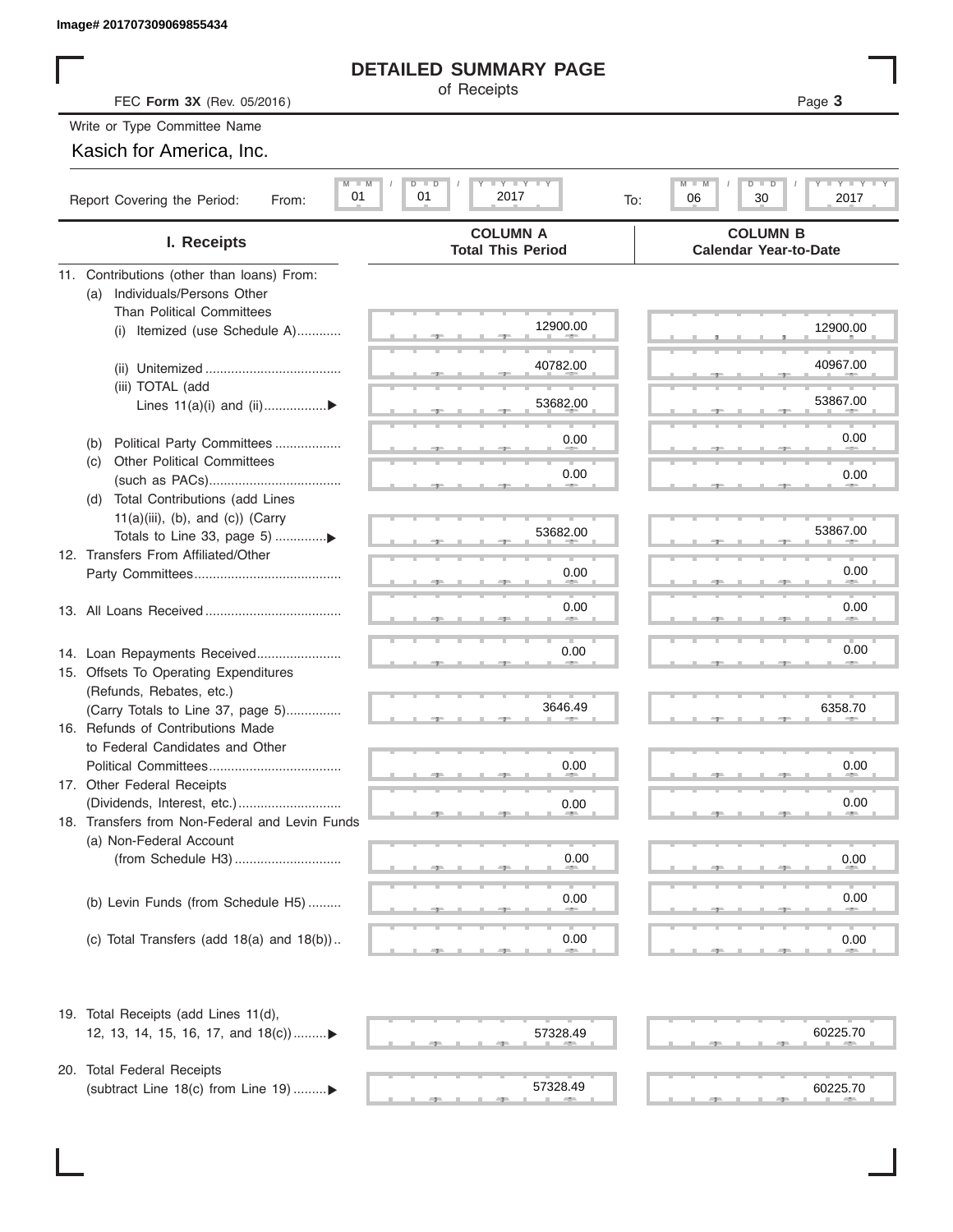# **DETAILED SUMMARY PAGE**

of Disbursements

|     | FEC Form 3X (Rev. 05/2016)                                                                       | <b>COLUMN A</b>          | Page 4<br><b>COLUMN B</b>    |  |  |  |  |
|-----|--------------------------------------------------------------------------------------------------|--------------------------|------------------------------|--|--|--|--|
|     | <b>II. Disbursements</b>                                                                         | <b>Total This Period</b> |                              |  |  |  |  |
|     | 21. Operating Expenditures:<br>(a) Allocated Federal/Non-Federal                                 |                          | <b>Calendar Year-to-Date</b> |  |  |  |  |
|     | Activity (from Schedule H4)                                                                      |                          |                              |  |  |  |  |
|     | Federal Share<br>(i)                                                                             | 0.00                     | 0.00                         |  |  |  |  |
|     | Non-Federal Share<br>(ii)                                                                        | 0.00                     | 0.00                         |  |  |  |  |
| (b) | Other Federal Operating                                                                          |                          |                              |  |  |  |  |
|     |                                                                                                  | 75879.21                 | 90551.39                     |  |  |  |  |
|     | (c) Total Operating Expenditures                                                                 |                          |                              |  |  |  |  |
|     | (add 21(a)(i), (a)(ii), and (b))                                                                 | 75879.21                 | 90551.39                     |  |  |  |  |
|     | 22. Transfers to Affiliated/Other Party                                                          |                          |                              |  |  |  |  |
|     | 23. Contributions to                                                                             | 0.00                     | 0.00<br><b>Allen</b>         |  |  |  |  |
|     | Federal Candidates/Committees<br>and Other Political Committees                                  | 0.00                     | 0.00                         |  |  |  |  |
|     | 24. Independent Expenditures                                                                     |                          | <b>AREA</b>                  |  |  |  |  |
|     |                                                                                                  | 0.00                     | 0.00                         |  |  |  |  |
|     | 25. Coordinated Party Expenditures<br>$(52 \text{ U.S.C. }$ § 30116(d))                          |                          |                              |  |  |  |  |
|     |                                                                                                  | 0.00<br>an a             | 0.00                         |  |  |  |  |
|     |                                                                                                  |                          |                              |  |  |  |  |
|     | 26. Loan Repayments Made                                                                         | 0.00                     | 0.00                         |  |  |  |  |
|     |                                                                                                  | 0.00                     | 0.00                         |  |  |  |  |
|     | 28. Refunds of Contributions To:<br>(a) Individuals/Persons Other                                |                          |                              |  |  |  |  |
|     | Than Political Committees                                                                        | 1000.00                  | 6700.00                      |  |  |  |  |
|     |                                                                                                  |                          |                              |  |  |  |  |
| (b) | Political Party Committees                                                                       | 0.00                     | 0.00                         |  |  |  |  |
| (C) | <b>Other Political Committees</b>                                                                |                          |                              |  |  |  |  |
|     |                                                                                                  | 0.00                     | 0.00                         |  |  |  |  |
| (d) | <b>Total Contribution Refunds</b><br>(add Lines 28(a), (b), and (c))                             |                          |                              |  |  |  |  |
|     |                                                                                                  | 1000.00                  | 6700.00                      |  |  |  |  |
|     | 29. Other Disbursements (Including                                                               |                          |                              |  |  |  |  |
|     |                                                                                                  | 1000.00                  | 1000.00                      |  |  |  |  |
|     |                                                                                                  |                          |                              |  |  |  |  |
|     | 30. Federal Election Activity (52 U.S.C. § 30101(20))<br>(a) Allocated Federal Election Activity |                          |                              |  |  |  |  |
|     | (from Schedule H6)                                                                               |                          |                              |  |  |  |  |
|     | (i) Federal Share                                                                                | 0.00                     | 0.00                         |  |  |  |  |
|     |                                                                                                  |                          |                              |  |  |  |  |
|     |                                                                                                  | 0.00                     | 0.00                         |  |  |  |  |
| (b) | Federal Election Activity Paid                                                                   |                          |                              |  |  |  |  |
|     | Entirely With Federal Funds                                                                      | 0.00                     | 0.00                         |  |  |  |  |
| (C) | Total Federal Election Activity (add<br>Lines $30(a)(i)$ , $30(a)(ii)$ and $30(b))$              |                          |                              |  |  |  |  |
|     |                                                                                                  | 0.00                     | 0.00                         |  |  |  |  |
|     | 31. Total Disbursements (add Lines 21(c), 22,                                                    |                          |                              |  |  |  |  |
|     | 23, 24, 25, 26, 27, 28(d), 29 and 30(c))                                                         | 77879.21                 | 98251.39                     |  |  |  |  |
|     |                                                                                                  |                          |                              |  |  |  |  |
| 32. | <b>Total Federal Disbursements</b>                                                               |                          |                              |  |  |  |  |
|     | (subtract Line 21(a)(ii) and Line 30(a)(ii)                                                      |                          |                              |  |  |  |  |
|     |                                                                                                  | 77879.21                 | 98251.39                     |  |  |  |  |
|     |                                                                                                  |                          |                              |  |  |  |  |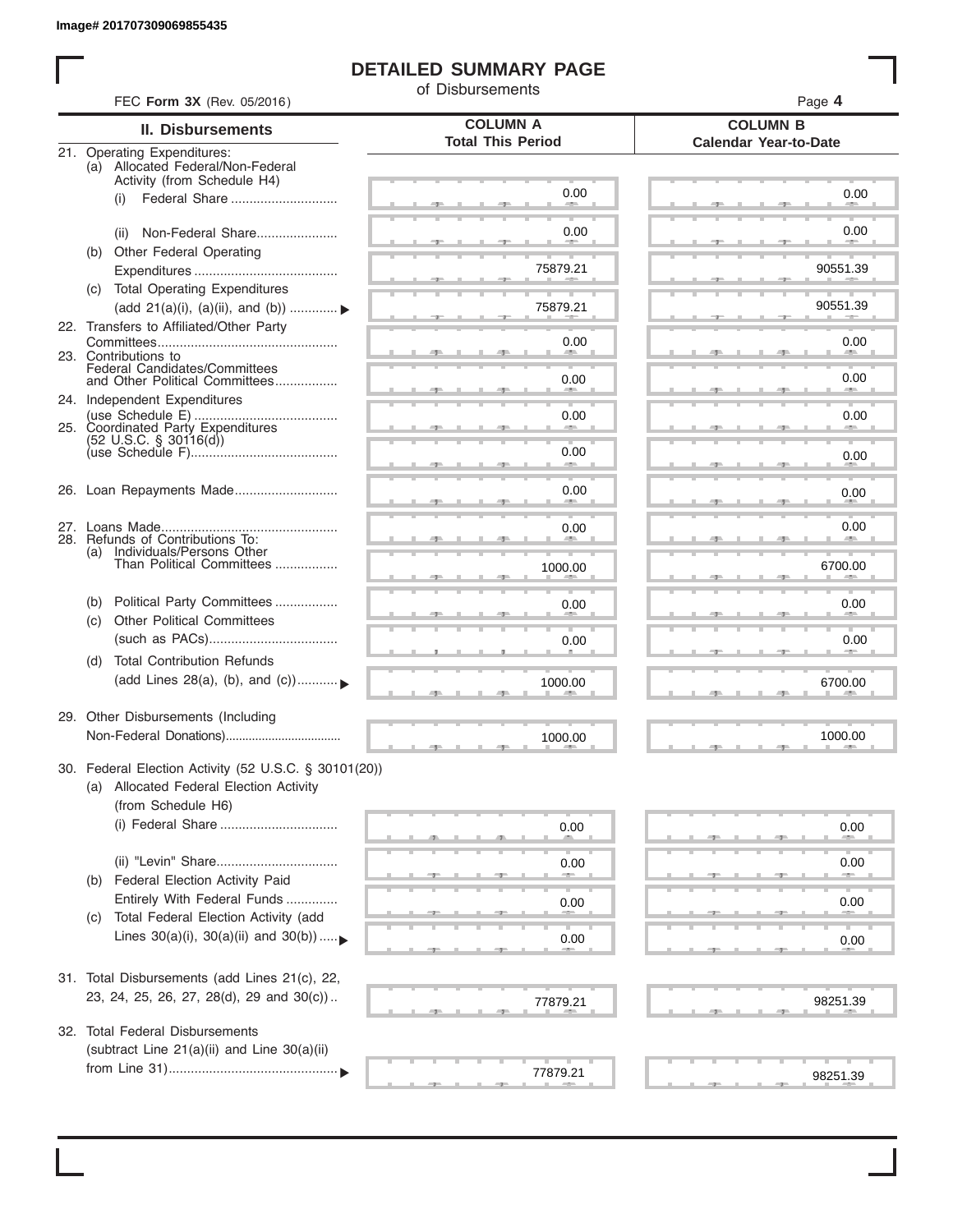### **DETAILED SUMMARY PAGE**

of Disbursements

| FEC Form 3X (Rev. 05/2016)                                                     |                                             | Page 5                                          |
|--------------------------------------------------------------------------------|---------------------------------------------|-------------------------------------------------|
| III. Net Contributions/<br><b>Operating Expenditures</b>                       | <b>COLUMN A</b><br><b>Total This Period</b> | <b>COLUMN B</b><br><b>Calendar Year-to-Date</b> |
| 33. Total Contributions (other than loans)                                     | 53682.00                                    | 53867.00                                        |
| 34. Total Contribution Refunds                                                 | 1000.00                                     | 6700.00                                         |
| 35. Net Contributions (other than loans)<br>(subtract Line 34 from Line 33)    | 52682.00                                    | 47167.00                                        |
| 36. Total Federal Operating Expenditures<br>(add Line 21(a)(i) and Line 21(b)) | 75879.21                                    | 90551.39                                        |
| 37. Offsets to Operating Expenditures                                          | 3646.49                                     | 6358.70                                         |

38. Net Operating Expenditures (subtract Line 37 from Line 36) ................ ▼

|                    | œ        |   |     |  |
|--------------------|----------|---|-----|--|
| 52682.00           |          |   |     |  |
|                    | ٠<br>- 9 |   | -90 |  |
| 75879.21           |          |   |     |  |
| ш                  | ÷,       |   |     |  |
| 3646.49            |          |   |     |  |
|                    |          |   |     |  |
| т<br>и<br>72232.72 | ш        | ٠ |     |  |
|                    |          |   |     |  |

|       |  | 53682.00       | 53867.00              |  |
|-------|--|----------------|-----------------------|--|
|       |  | 1000.00<br>п   | 6700.00               |  |
|       |  | 52682.00<br>a. | 47167.00<br>н.<br>-90 |  |
|       |  | 75879.21       | 90551.39              |  |
|       |  | 3646.49        | 6358.70               |  |
| $-7-$ |  | 72232.72       | 84192.69              |  |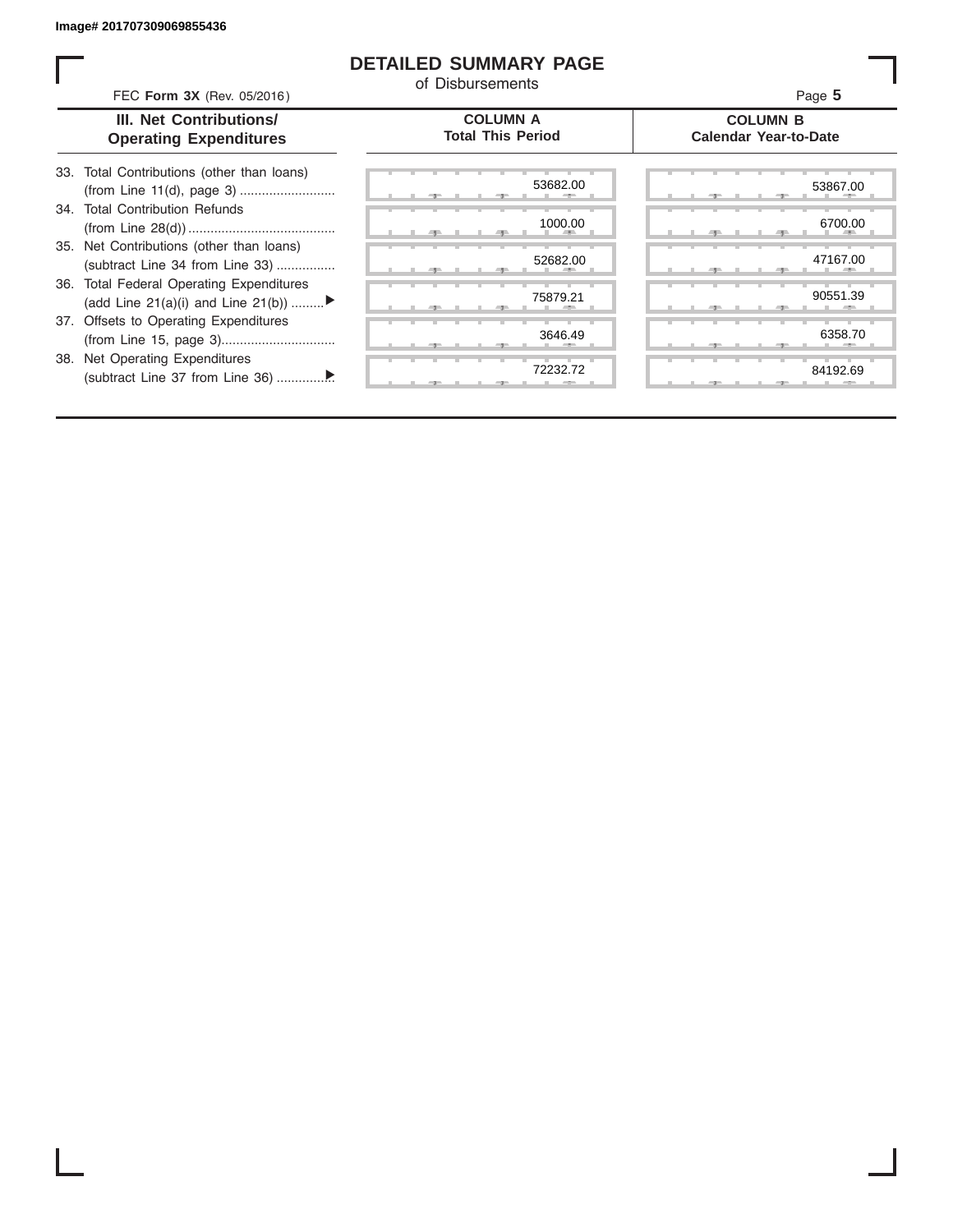|                          | <b>SCHEDULE A (FEC Form 3X)</b> |  |  |  |
|--------------------------|---------------------------------|--|--|--|
| <b>ITEMIZED RECEIPTS</b> |                                 |  |  |  |

FOR LINE NUMBER:<br>(check only one)

PAGE 6 OF 32

| Mailing Address 3201 E 7th Avenue Parkway<br><b>State</b><br>CO<br>С<br>Consultant | Any information copied from such Reports and Statements may not be sold or used by any person for the purpose of soliciting contributions<br>or for commercial purposes, other than using the name and address of any political committee to solicit contributions from such committee.<br>Full Name of Individual (Last, First, Middle Initial) or Full Organization Name<br>Zip Code<br>80206-3916<br>Occupation (for Individual) |                                                                                                                                                                                                                                                                                  | 13<br>Date of Receipt<br>$M - M$<br>05 |           | 14        | $D$ $D$<br>16 | 15                                                       | 16<br>$Y$ $Y$ $Y$ $Y$<br>2017<br>Transaction ID: A1CB1E3F497EE474BAD1 | 17                                                                                                                                                                                                   |
|------------------------------------------------------------------------------------|-------------------------------------------------------------------------------------------------------------------------------------------------------------------------------------------------------------------------------------------------------------------------------------------------------------------------------------------------------------------------------------------------------------------------------------|----------------------------------------------------------------------------------------------------------------------------------------------------------------------------------------------------------------------------------------------------------------------------------|----------------------------------------|-----------|-----------|---------------|----------------------------------------------------------|-----------------------------------------------------------------------|------------------------------------------------------------------------------------------------------------------------------------------------------------------------------------------------------|
|                                                                                    |                                                                                                                                                                                                                                                                                                                                                                                                                                     |                                                                                                                                                                                                                                                                                  |                                        |           |           |               |                                                          |                                                                       |                                                                                                                                                                                                      |
|                                                                                    |                                                                                                                                                                                                                                                                                                                                                                                                                                     |                                                                                                                                                                                                                                                                                  |                                        |           |           |               |                                                          |                                                                       |                                                                                                                                                                                                      |
|                                                                                    |                                                                                                                                                                                                                                                                                                                                                                                                                                     |                                                                                                                                                                                                                                                                                  |                                        |           |           |               |                                                          |                                                                       |                                                                                                                                                                                                      |
|                                                                                    |                                                                                                                                                                                                                                                                                                                                                                                                                                     |                                                                                                                                                                                                                                                                                  |                                        |           |           |               |                                                          |                                                                       |                                                                                                                                                                                                      |
|                                                                                    |                                                                                                                                                                                                                                                                                                                                                                                                                                     |                                                                                                                                                                                                                                                                                  |                                        |           |           |               |                                                          |                                                                       |                                                                                                                                                                                                      |
|                                                                                    |                                                                                                                                                                                                                                                                                                                                                                                                                                     |                                                                                                                                                                                                                                                                                  |                                        |           |           |               |                                                          |                                                                       |                                                                                                                                                                                                      |
|                                                                                    |                                                                                                                                                                                                                                                                                                                                                                                                                                     |                                                                                                                                                                                                                                                                                  |                                        |           |           |               |                                                          |                                                                       |                                                                                                                                                                                                      |
|                                                                                    |                                                                                                                                                                                                                                                                                                                                                                                                                                     |                                                                                                                                                                                                                                                                                  |                                        |           |           |               |                                                          | Amount of Each Receipt this Period                                    |                                                                                                                                                                                                      |
|                                                                                    |                                                                                                                                                                                                                                                                                                                                                                                                                                     |                                                                                                                                                                                                                                                                                  |                                        |           |           |               |                                                          | 1500.00<br>$-$                                                        |                                                                                                                                                                                                      |
|                                                                                    |                                                                                                                                                                                                                                                                                                                                                                                                                                     |                                                                                                                                                                                                                                                                                  |                                        |           | Memo Item |               |                                                          |                                                                       |                                                                                                                                                                                                      |
|                                                                                    | Aggregate Year-to-Date ▼                                                                                                                                                                                                                                                                                                                                                                                                            |                                                                                                                                                                                                                                                                                  |                                        |           |           |               |                                                          |                                                                       |                                                                                                                                                                                                      |
|                                                                                    |                                                                                                                                                                                                                                                                                                                                                                                                                                     |                                                                                                                                                                                                                                                                                  |                                        |           |           |               |                                                          |                                                                       |                                                                                                                                                                                                      |
|                                                                                    | 1500.00                                                                                                                                                                                                                                                                                                                                                                                                                             |                                                                                                                                                                                                                                                                                  |                                        |           |           |               |                                                          |                                                                       |                                                                                                                                                                                                      |
|                                                                                    |                                                                                                                                                                                                                                                                                                                                                                                                                                     |                                                                                                                                                                                                                                                                                  |                                        |           |           |               |                                                          |                                                                       |                                                                                                                                                                                                      |
|                                                                                    |                                                                                                                                                                                                                                                                                                                                                                                                                                     |                                                                                                                                                                                                                                                                                  | $M - M$<br>04                          |           |           | 29            |                                                          | Y TYT<br>2017                                                         |                                                                                                                                                                                                      |
| <b>State</b>                                                                       | Zip Code                                                                                                                                                                                                                                                                                                                                                                                                                            |                                                                                                                                                                                                                                                                                  |                                        |           |           |               |                                                          |                                                                       |                                                                                                                                                                                                      |
|                                                                                    | 87123-4141                                                                                                                                                                                                                                                                                                                                                                                                                          |                                                                                                                                                                                                                                                                                  |                                        |           |           |               |                                                          |                                                                       |                                                                                                                                                                                                      |
| С                                                                                  |                                                                                                                                                                                                                                                                                                                                                                                                                                     |                                                                                                                                                                                                                                                                                  | 1000.00<br>Memo Item                   |           |           |               |                                                          |                                                                       |                                                                                                                                                                                                      |
|                                                                                    |                                                                                                                                                                                                                                                                                                                                                                                                                                     |                                                                                                                                                                                                                                                                                  |                                        |           |           |               |                                                          |                                                                       |                                                                                                                                                                                                      |
|                                                                                    |                                                                                                                                                                                                                                                                                                                                                                                                                                     |                                                                                                                                                                                                                                                                                  |                                        |           |           |               |                                                          |                                                                       |                                                                                                                                                                                                      |
|                                                                                    | 1000.00                                                                                                                                                                                                                                                                                                                                                                                                                             |                                                                                                                                                                                                                                                                                  |                                        |           |           |               |                                                          |                                                                       |                                                                                                                                                                                                      |
|                                                                                    |                                                                                                                                                                                                                                                                                                                                                                                                                                     |                                                                                                                                                                                                                                                                                  |                                        |           |           |               |                                                          |                                                                       |                                                                                                                                                                                                      |
|                                                                                    |                                                                                                                                                                                                                                                                                                                                                                                                                                     |                                                                                                                                                                                                                                                                                  | $M - M$<br>06                          |           |           | 29            |                                                          | 2017                                                                  |                                                                                                                                                                                                      |
| <b>State</b>                                                                       | Zip Code                                                                                                                                                                                                                                                                                                                                                                                                                            |                                                                                                                                                                                                                                                                                  |                                        |           |           |               |                                                          |                                                                       |                                                                                                                                                                                                      |
| <b>WA</b>                                                                          | 98166-3255                                                                                                                                                                                                                                                                                                                                                                                                                          |                                                                                                                                                                                                                                                                                  |                                        |           |           |               |                                                          |                                                                       |                                                                                                                                                                                                      |
| С                                                                                  |                                                                                                                                                                                                                                                                                                                                                                                                                                     |                                                                                                                                                                                                                                                                                  |                                        |           |           |               |                                                          |                                                                       |                                                                                                                                                                                                      |
|                                                                                    | Occupation (for Individual)                                                                                                                                                                                                                                                                                                                                                                                                         |                                                                                                                                                                                                                                                                                  |                                        | Memo Item |           |               |                                                          |                                                                       |                                                                                                                                                                                                      |
|                                                                                    |                                                                                                                                                                                                                                                                                                                                                                                                                                     |                                                                                                                                                                                                                                                                                  |                                        |           |           |               |                                                          |                                                                       |                                                                                                                                                                                                      |
|                                                                                    |                                                                                                                                                                                                                                                                                                                                                                                                                                     |                                                                                                                                                                                                                                                                                  |                                        |           |           |               |                                                          |                                                                       |                                                                                                                                                                                                      |
| Primary<br>General<br>250.00<br>Other (specify)                                    |                                                                                                                                                                                                                                                                                                                                                                                                                                     |                                                                                                                                                                                                                                                                                  |                                        |           |           |               |                                                          |                                                                       |                                                                                                                                                                                                      |
|                                                                                    |                                                                                                                                                                                                                                                                                                                                                                                                                                     |                                                                                                                                                                                                                                                                                  |                                        |           |           |               |                                                          |                                                                       |                                                                                                                                                                                                      |
|                                                                                    | <b>NM</b>                                                                                                                                                                                                                                                                                                                                                                                                                           | Full Name of Individual (Last, First, Middle Initial) or Full Organization Name<br>Occupation (for Individual)<br>Attorney<br>Aggregate Year-to-Date ▼<br>Full Name of Individual (Last, First, Middle Initial) or Full Organization Name<br>Retired<br>Aggregate Year-to-Date ▼ |                                        |           |           |               | Date of Receipt<br>$D$ $D$<br>Date of Receipt<br>$D$ $D$ |                                                                       | Transaction ID: A5516BC3A779345BAAE5<br>Amount of Each Receipt this Period<br>$Y - Y - Y - Y - Y$<br>Transaction ID: AEE2D0CD4A21E4C5B83D<br>Amount of Each Receipt this Period<br>250.00<br>2750.00 |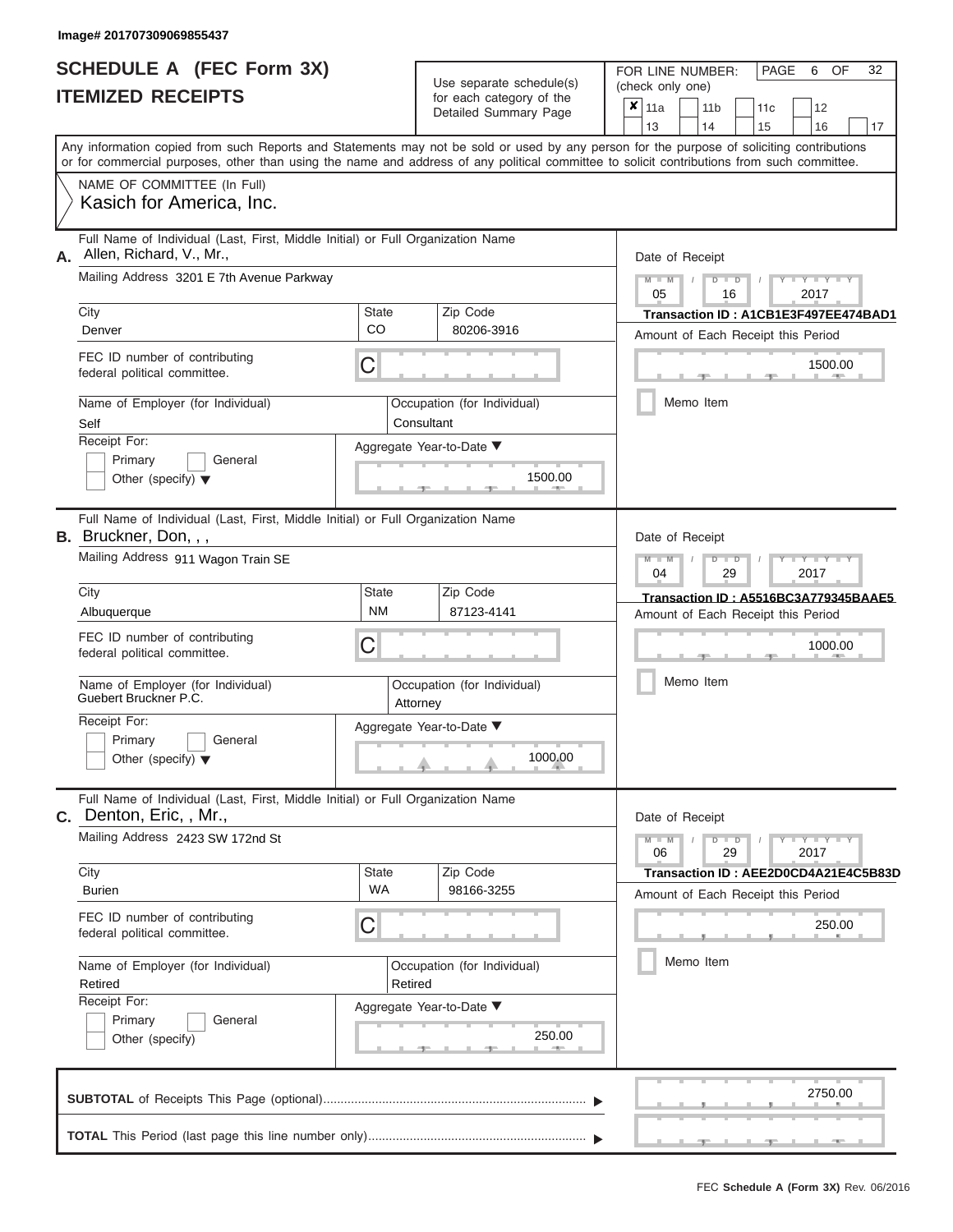|                          | <b>SCHEDULE A (FEC Form 3X)</b> |
|--------------------------|---------------------------------|
| <b>ITEMIZED RECEIPTS</b> |                                 |

| SCHEDULE A (FEC Form 3X)<br><b>ITEMIZED RECEIPTS</b>                                                                                                                                                                                                                                                                                                                                                                |                                                                                                                                                | Use separate schedule(s)<br>for each category of the<br>Detailed Summary Page                            | 32<br>FOR LINE NUMBER:<br>PAGE<br>OF<br>7<br>(check only one)<br>$\overline{\mathbf{x}}$   11a<br>11 <sub>b</sub><br>12<br>11 <sub>c</sub><br>13<br>14<br>15<br>16<br>17                                 |
|---------------------------------------------------------------------------------------------------------------------------------------------------------------------------------------------------------------------------------------------------------------------------------------------------------------------------------------------------------------------------------------------------------------------|------------------------------------------------------------------------------------------------------------------------------------------------|----------------------------------------------------------------------------------------------------------|----------------------------------------------------------------------------------------------------------------------------------------------------------------------------------------------------------|
| or for commercial purposes, other than using the name and address of any political committee to solicit contributions from such committee.<br>NAME OF COMMITTEE (In Full)<br>Kasich for America, Inc.                                                                                                                                                                                                               |                                                                                                                                                |                                                                                                          | Any information copied from such Reports and Statements may not be sold or used by any person for the purpose of soliciting contributions                                                                |
| Full Name of Individual (Last, First, Middle Initial) or Full Organization Name<br>Dexter, Kathryn, , ,<br>Α.<br>Mailing Address 964 Creek View Lane<br>City<br>Redlands<br>FEC ID number of contributing<br>federal political committee.<br>Name of Employer (for Individual)<br>Retired<br>Receipt For:<br>Primary<br>General<br>Other (specify) $\blacktriangledown$                                             | <b>State</b><br>CA<br>C<br>Retired                                                                                                             | Zip Code<br>92373-6974<br>Occupation (for Individual)<br>Aggregate Year-to-Date ▼<br>250.00              | Date of Receipt<br>$M = M$ /<br>$Y$ $Y$ $Y$ $Y$<br>$D$ $D$<br>05<br>08<br>2017<br>Transaction ID: AFB9402E8F1264F47A56<br>Amount of Each Receipt this Period<br>250.00<br><b>CONTRACTOR</b><br>Memo Item |
| Full Name of Individual (Last, First, Middle Initial) or Full Organization Name<br><b>B.</b> Fredi, Joseph, , ,<br>Mailing Address 1040 Falling Leaf Circle<br>City<br><b>Brentwood</b><br>FEC ID number of contributing<br>federal political committee.<br>Name of Employer (for Individual)<br>Vanderbilt University Medical Center<br>Receipt For:<br>Primary<br>General<br>Other (specify) $\blacktriangledown$ | Zip Code<br><b>State</b><br><b>TN</b><br>37027-6216<br>C<br>Occupation (for Individual)<br>Cardiologist<br>Aggregate Year-to-Date ▼<br>1000.00 |                                                                                                          | Date of Receipt<br>$M - M$<br>$D$ $D$<br>$+Y+Y+Y$<br>$\prime$<br>05<br>2017<br>07<br>Transaction ID: A1C448636D2ED49F785B<br>Amount of Each Receipt this Period<br>1000.00<br>Memo Item                  |
| Full Name of Individual (Last, First, Middle Initial) or Full Organization Name<br>C. Gleason, Gregory, , ,<br>Mailing Address 908 Hermosa Dr NE<br>City<br>Albuquerque<br>FEC ID number of contributing<br>federal political committee.<br>Name of Employer (for Individual)<br>University Of New Mexico<br>Receipt For:<br>Primary<br>General<br>Other (specify)                                                  | State<br>NM<br>C                                                                                                                               | Zip Code<br>87110-7710<br>Occupation (for Individual)<br>Professor<br>Aggregate Year-to-Date ▼<br>500.00 | Date of Receipt<br>$M - M$<br>$D$ $D$<br>$T$ $Y$ $T$ $Y$ $T$ $Y$<br>01<br>15<br>2017<br>Transaction ID: A8B44235BCDFC498BAB1<br>Amount of Each Receipt this Period<br>500.00<br>Memo Item                |
|                                                                                                                                                                                                                                                                                                                                                                                                                     |                                                                                                                                                |                                                                                                          | 1750.00<br>___________<br>$-$                                                                                                                                                                            |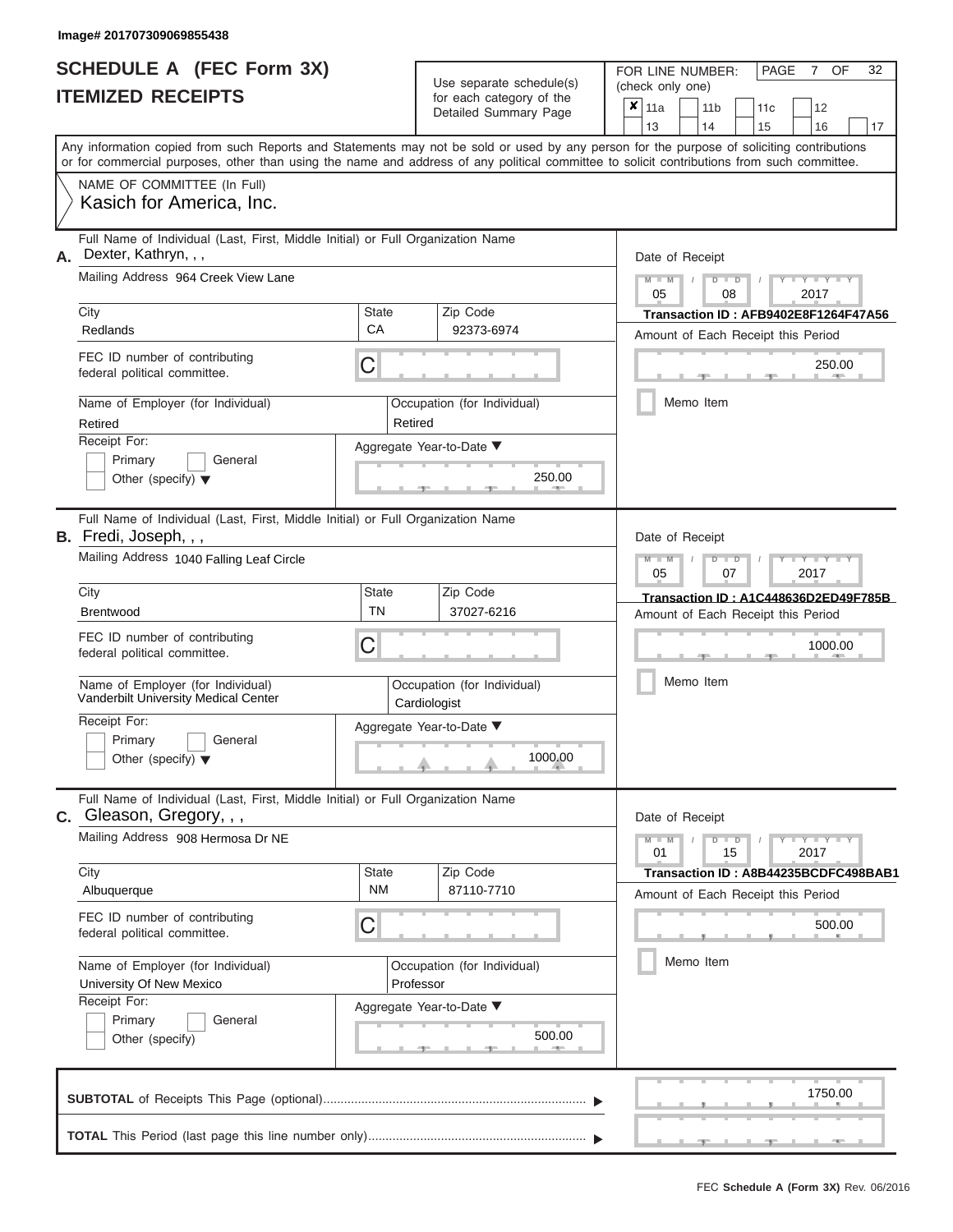|                          | <b>SCHEDULE A (FEC Form 3X)</b> |  |  |  |
|--------------------------|---------------------------------|--|--|--|
| <b>ITEMIZED RECEIPTS</b> |                                 |  |  |  |

FOR LINE NUMBER:<br>(check only one)

PAGE 8 OF 32

| ITEMIZED RECEIPTS                                                                                                                                                                                                                                                                                                            |                                | for each category of the<br>Detailed Summary Page                                                             | ×<br>11a<br>11 <sub>b</sub><br>12<br>11c<br>14<br>17<br>13<br>15<br>16                                                                                                                                                                                      |
|------------------------------------------------------------------------------------------------------------------------------------------------------------------------------------------------------------------------------------------------------------------------------------------------------------------------------|--------------------------------|---------------------------------------------------------------------------------------------------------------|-------------------------------------------------------------------------------------------------------------------------------------------------------------------------------------------------------------------------------------------------------------|
| Any information copied from such Reports and Statements may not be sold or used by any person for the purpose of soliciting contributions<br>or for commercial purposes, other than using the name and address of any political committee to solicit contributions from such committee.                                      |                                |                                                                                                               |                                                                                                                                                                                                                                                             |
| NAME OF COMMITTEE (In Full)<br>Kasich for America, Inc.                                                                                                                                                                                                                                                                      |                                |                                                                                                               |                                                                                                                                                                                                                                                             |
| Full Name of Individual (Last, First, Middle Initial) or Full Organization Name<br>A. Gore, W Kyle, , ,<br>Mailing Address 631 West Timonium Road<br>City<br>Lutherville<br>FEC ID number of contributing<br>federal political committee.<br>Name of Employer (for Individual)<br>CGA Capital, LLC<br>Receipt For:           | <b>State</b><br><b>MD</b><br>С | Zip Code<br>21093-1828<br>Occupation (for Individual)<br><b>Investment Banker</b><br>Aggregate Year-to-Date ▼ | Date of Receipt<br>$M - M$<br>$\mathbf{I} = \mathbf{Y} + \mathbf{Y} + \mathbf{I}$<br>$D$ $D$<br>05<br>2017<br>18<br>Transaction ID: A5D8FC123BF034CD8928<br>Amount of Each Receipt this Period<br>150.00<br>Memo Item                                       |
| Primary<br>General<br>Other (specify) $\blacktriangledown$                                                                                                                                                                                                                                                                   |                                | 300.00                                                                                                        |                                                                                                                                                                                                                                                             |
| Full Name of Individual (Last, First, Middle Initial) or Full Organization Name<br><b>B.</b> James, William, E.,,<br>Mailing Address 31 Phillips Avenue<br>City<br>Rockport<br>FEC ID number of contributing<br>federal political committee.<br>Name of Employer (for Individual)<br><b>Rockport Capital</b><br>Receipt For: | State<br>MA<br>С               | Zip Code<br>01966-1126<br>Occupation (for Individual)<br><b>General Partner</b>                               | Date of Receipt<br>$M - M$<br>$\blacksquare$ $\blacksquare$ $\blacksquare$ $\blacksquare$ $\blacksquare$ $\blacksquare$<br>$\Box$<br>06<br>29<br>2017<br>Transaction ID: ACB1E8F7A4086427093F<br>Amount of Each Receipt this Period<br>5000.00<br>Memo Item |
| General<br>Primary<br>Other (specify) $\blacktriangledown$                                                                                                                                                                                                                                                                   |                                | Aggregate Year-to-Date ▼<br>5000.00                                                                           |                                                                                                                                                                                                                                                             |
| Full Name of Individual (Last, First, Middle Initial) or Full Organization Name<br><b>C.</b> Lucas, Jr., Harry, , ,<br>Mailing Address 327 Congress Avenue, Suite. 500                                                                                                                                                       |                                |                                                                                                               | Date of Receipt<br>$Y = Y = Y$<br>$M - M$<br>$\overline{D}$<br>$\blacksquare$<br>2017<br>05<br>18                                                                                                                                                           |
| City<br>Austin<br>FEC ID number of contributing<br>federal political committee.<br>Name of Employer (for Individual)<br>Lucas Petroleum Group<br>Receipt For:<br>Primary<br>General<br>Other (specify)                                                                                                                       | <b>State</b><br><b>TX</b><br>С | Zip Code<br>78701-3656<br>Occupation (for Individual)<br>Chairman<br>Aggregate Year-to-Date ▼<br>1000.00<br>一 | Transaction ID: AA13A12DDBDF245C5989<br>Amount of Each Receipt this Period<br>1000.00<br>Memo Item                                                                                                                                                          |
|                                                                                                                                                                                                                                                                                                                              |                                |                                                                                                               | 6150.00<br>$-9$                                                                                                                                                                                                                                             |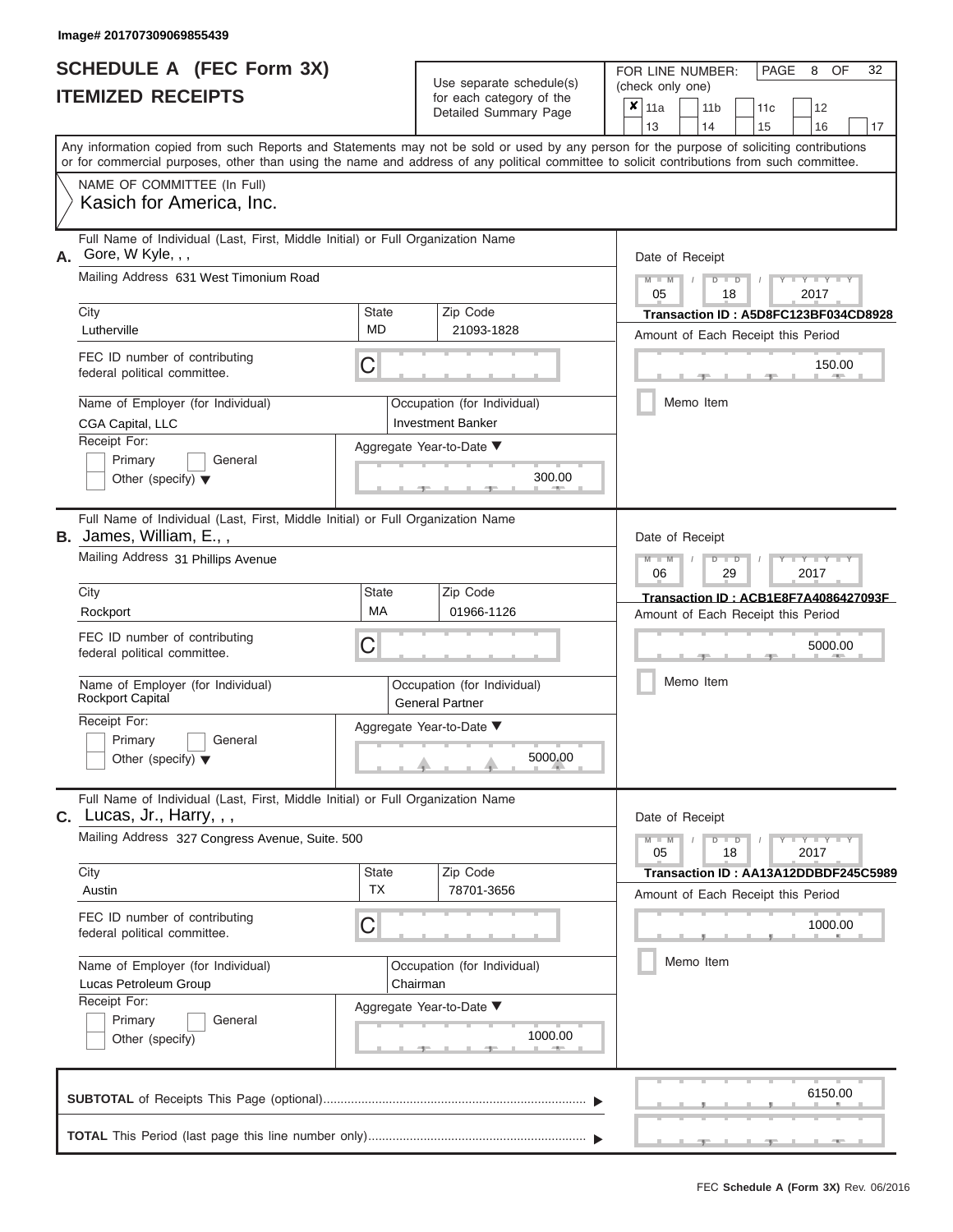|                          | <b>SCHEDULE A (FEC Form 3X)</b> |
|--------------------------|---------------------------------|
| <b>ITEMIZED RECEIPTS</b> |                                 |

FOR LINE NUMBER:<br>(check only one)

PAGE 9 OF 32

|                                                                                                                                                                                                                                                                                         |                    | Detailed Summary Page                       | x | 11a             |  | 11 <sub>b</sub> |    | 11 <sub>c</sub> | 12                                                                         |    |  |  |  |
|-----------------------------------------------------------------------------------------------------------------------------------------------------------------------------------------------------------------------------------------------------------------------------------------|--------------------|---------------------------------------------|---|-----------------|--|-----------------|----|-----------------|----------------------------------------------------------------------------|----|--|--|--|
|                                                                                                                                                                                                                                                                                         |                    |                                             |   | 13              |  | 14              |    | 15              | 16                                                                         | 17 |  |  |  |
| Any information copied from such Reports and Statements may not be sold or used by any person for the purpose of soliciting contributions<br>or for commercial purposes, other than using the name and address of any political committee to solicit contributions from such committee. |                    |                                             |   |                 |  |                 |    |                 |                                                                            |    |  |  |  |
| NAME OF COMMITTEE (In Full)                                                                                                                                                                                                                                                             |                    |                                             |   |                 |  |                 |    |                 |                                                                            |    |  |  |  |
| Kasich for America, Inc.                                                                                                                                                                                                                                                                |                    |                                             |   |                 |  |                 |    |                 |                                                                            |    |  |  |  |
| Full Name of Individual (Last, First, Middle Initial) or Full Organization Name<br>Meyer, Mary, , ,<br>А.                                                                                                                                                                               |                    |                                             |   | Date of Receipt |  |                 |    |                 |                                                                            |    |  |  |  |
| Mailing Address 3409 Nicolet Drive                                                                                                                                                                                                                                                      |                    |                                             |   | $M - M$ /       |  | $D$ $D$         |    |                 | $Y - Y - Y$                                                                |    |  |  |  |
| City                                                                                                                                                                                                                                                                                    | <b>State</b>       | Zip Code                                    |   | 02              |  |                 | 08 |                 | 2017                                                                       |    |  |  |  |
| Green Bay                                                                                                                                                                                                                                                                               | WI                 | 54311-7203                                  |   |                 |  |                 |    |                 | Transaction ID: A32740E0EDCB143C2ADF<br>Amount of Each Receipt this Period |    |  |  |  |
| FEC ID number of contributing<br>federal political committee.                                                                                                                                                                                                                           | C                  |                                             |   |                 |  |                 |    | $-1$            | 250.00<br><b>AND I</b>                                                     |    |  |  |  |
| Name of Employer (for Individual)<br>Retired                                                                                                                                                                                                                                            |                    | Occupation (for Individual)<br>Pediatrician |   |                 |  | Memo Item       |    |                 |                                                                            |    |  |  |  |
| Receipt For:<br>Primary<br>General<br>Other (specify) $\blacktriangledown$                                                                                                                                                                                                              |                    | Aggregate Year-to-Date ▼<br>250.00          |   |                 |  |                 |    |                 |                                                                            |    |  |  |  |
| Full Name of Individual (Last, First, Middle Initial) or Full Organization Name<br>B. Rogers, Arthur, , Mr.,                                                                                                                                                                            |                    |                                             |   | Date of Receipt |  |                 |    |                 |                                                                            |    |  |  |  |
| Mailing Address 1802 West Bell Street                                                                                                                                                                                                                                                   |                    |                                             |   | $M - M$<br>06   |  | $D$ $\Box$ $D$  | 26 |                 | Y Y<br>2017                                                                |    |  |  |  |
| City                                                                                                                                                                                                                                                                                    | <b>State</b>       | Zip Code                                    |   |                 |  |                 |    |                 | Transaction ID: A0567490FBB55499C8FA                                       |    |  |  |  |
| Houston                                                                                                                                                                                                                                                                                 | <b>TX</b>          | 77019-4910                                  |   |                 |  |                 |    |                 | Amount of Each Receipt this Period                                         |    |  |  |  |
| FEC ID number of contributing<br>federal political committee.                                                                                                                                                                                                                           | С                  |                                             |   |                 |  |                 |    |                 | 500.00                                                                     |    |  |  |  |
| Name of Employer (for Individual)<br>Retired                                                                                                                                                                                                                                            | Lawyer             | Occupation (for Individual)                 |   |                 |  | Memo Item       |    |                 |                                                                            |    |  |  |  |
| Receipt For:<br>Primary<br>General<br>Other (specify) $\blacktriangledown$                                                                                                                                                                                                              |                    | Aggregate Year-to-Date ▼<br>500.00          |   |                 |  |                 |    |                 |                                                                            |    |  |  |  |
| Full Name of Individual (Last, First, Middle Initial) or Full Organization Name<br><b>C.</b> Roth, Jay, , ,                                                                                                                                                                             |                    |                                             |   | Date of Receipt |  |                 |    |                 |                                                                            |    |  |  |  |
| Mailing Address 111 north norton ave                                                                                                                                                                                                                                                    |                    |                                             |   | $M - M$<br>05   |  | $D$ $D$         | 11 |                 | $Y - Y - Y - Y - Y$<br>2017                                                |    |  |  |  |
| City<br>Los Angeles                                                                                                                                                                                                                                                                     | <b>State</b><br>CA | Zip Code<br>90004-3912                      |   |                 |  |                 |    |                 | <b>Transaction ID: A12B99618D67B46459A5</b>                                |    |  |  |  |
| FEC ID number of contributing<br>federal political committee.                                                                                                                                                                                                                           | С                  |                                             |   |                 |  |                 |    |                 | Amount of Each Receipt this Period<br>1000.00                              |    |  |  |  |
| Name of Employer (for Individual)                                                                                                                                                                                                                                                       |                    | Occupation (for Individual)                 |   | Memo Item       |  |                 |    |                 |                                                                            |    |  |  |  |
| Directors guild of america<br>Receipt For:                                                                                                                                                                                                                                              |                    | Executive<br>Aggregate Year-to-Date ▼       |   |                 |  |                 |    |                 |                                                                            |    |  |  |  |
| Primary<br>General<br>Other (specify)                                                                                                                                                                                                                                                   |                    | 1000.00<br>一                                |   |                 |  |                 |    |                 |                                                                            |    |  |  |  |
|                                                                                                                                                                                                                                                                                         |                    |                                             |   |                 |  |                 |    |                 |                                                                            |    |  |  |  |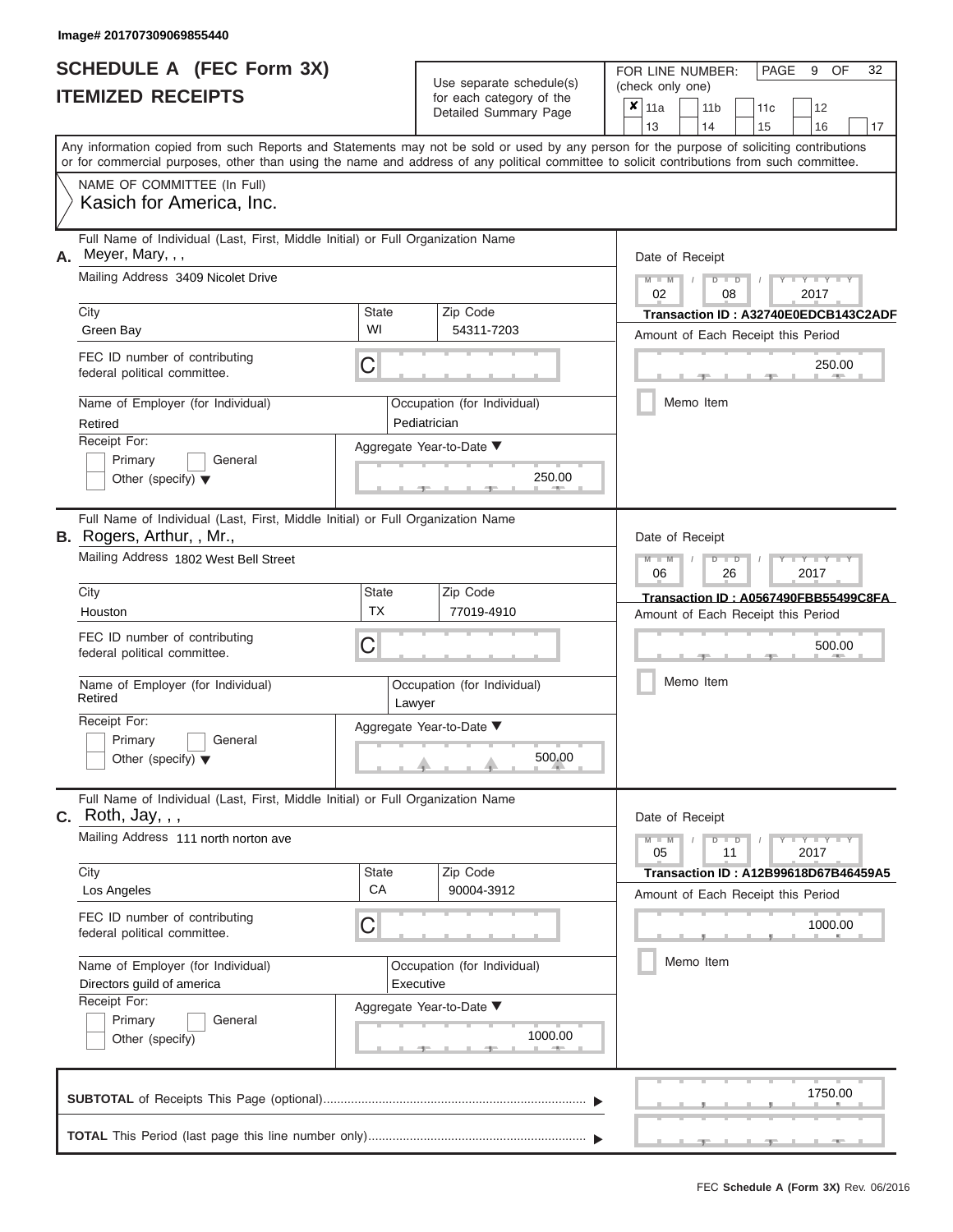| <b>SCHEDULE A (FEC Form 3X)</b> |  |  |
|---------------------------------|--|--|
| <b>ITEMIZED RECEIPTS</b>        |  |  |

FOR LINE NUMBER:<br>(check only one)

PAGE 10 OF 32

|    | IILMILLV IILVLII I                                                                                                                                                                                                                                                                      |                             | iui cauli ualcyuly ul lilc<br>Detailed Summary Page | x         | 11a<br>13                                                                  |               | 11 <sub>b</sub><br>14 |                      | 11c<br>15                          |      | 12<br>16             | 17                                   |  |  |  |  |
|----|-----------------------------------------------------------------------------------------------------------------------------------------------------------------------------------------------------------------------------------------------------------------------------------------|-----------------------------|-----------------------------------------------------|-----------|----------------------------------------------------------------------------|---------------|-----------------------|----------------------|------------------------------------|------|----------------------|--------------------------------------|--|--|--|--|
|    | Any information copied from such Reports and Statements may not be sold or used by any person for the purpose of soliciting contributions<br>or for commercial purposes, other than using the name and address of any political committee to solicit contributions from such committee. |                             |                                                     |           |                                                                            |               |                       |                      |                                    |      |                      |                                      |  |  |  |  |
|    | NAME OF COMMITTEE (In Full)<br>Kasich for America, Inc.                                                                                                                                                                                                                                 |                             |                                                     |           |                                                                            |               |                       |                      |                                    |      |                      |                                      |  |  |  |  |
| А. | Full Name of Individual (Last, First, Middle Initial) or Full Organization Name<br>Roy, James, , ,                                                                                                                                                                                      |                             |                                                     |           | Date of Receipt                                                            |               |                       |                      |                                    |      |                      |                                      |  |  |  |  |
|    | Mailing Address PO Box 3668                                                                                                                                                                                                                                                             |                             | $M - M$<br>04                                       |           |                                                                            | $D$ $D$<br>26 |                       |                      | 2017                               |      |                      |                                      |  |  |  |  |
|    | City<br>Lafayette                                                                                                                                                                                                                                                                       | State<br>LA                 | Zip Code<br>70502-3668                              |           | Transaction ID: AE3583231D466498C8BB<br>Amount of Each Receipt this Period |               |                       |                      |                                    |      |                      |                                      |  |  |  |  |
|    | FEC ID number of contributing<br>federal political committee.                                                                                                                                                                                                                           | C                           |                                                     |           |                                                                            |               |                       |                      |                                    |      | 250.00<br><b>AND</b> |                                      |  |  |  |  |
|    | Name of Employer (for Individual)<br>Domengeaux Wright Roy & Edwards LLC                                                                                                                                                                                                                | Lawyer                      | Occupation (for Individual)                         |           |                                                                            |               | Memo Item             |                      |                                    |      |                      |                                      |  |  |  |  |
|    | Receipt For:<br>Primary<br>General<br>Other (specify) $\blacktriangledown$                                                                                                                                                                                                              |                             | Aggregate Year-to-Date ▼<br>250.00                  |           |                                                                            |               |                       |                      |                                    |      |                      |                                      |  |  |  |  |
|    | Full Name of Individual (Last, First, Middle Initial) or Full Organization Name<br><b>B.</b> Thomsen, Mikal, , ,                                                                                                                                                                        |                             |                                                     |           | Date of Receipt                                                            |               |                       |                      |                                    |      |                      |                                      |  |  |  |  |
|    | Mailing Address PO Box 3685                                                                                                                                                                                                                                                             |                             |                                                     |           | $M - M$<br>05                                                              |               |                       | $D$ $\Box$ $D$<br>04 |                                    | 2017 | т                    |                                      |  |  |  |  |
|    | City<br><b>Bellevue</b>                                                                                                                                                                                                                                                                 | State<br><b>WA</b>          | Zip Code<br>98009-3685                              |           |                                                                            |               |                       |                      | Amount of Each Receipt this Period |      |                      | Transaction ID: A581260D156344A0BB66 |  |  |  |  |
|    | FEC ID number of contributing<br>federal political committee.                                                                                                                                                                                                                           |                             |                                                     |           |                                                                            |               |                       |                      | 250.00                             |      |                      |                                      |  |  |  |  |
|    | Name of Employer (for Individual)<br>Self                                                                                                                                                                                                                                               | Investor                    | Occupation (for Individual)                         | Memo Item |                                                                            |               |                       |                      |                                    |      |                      |                                      |  |  |  |  |
|    | Receipt For:<br>Primary<br>General<br>Other (specify) $\blacktriangledown$                                                                                                                                                                                                              |                             | Aggregate Year-to-Date ▼<br>250.00                  |           |                                                                            |               |                       |                      |                                    |      |                      |                                      |  |  |  |  |
| C. | Full Name of Individual (Last, First, Middle Initial) or Full Organization Name                                                                                                                                                                                                         |                             |                                                     |           | Date of Receipt                                                            |               |                       |                      |                                    |      |                      |                                      |  |  |  |  |
|    | <b>Mailing Address</b>                                                                                                                                                                                                                                                                  |                             |                                                     |           | $M - M$                                                                    |               |                       | $D$ $D$              |                                    |      | $Y - Y - Y - Y - Y$  |                                      |  |  |  |  |
|    | City                                                                                                                                                                                                                                                                                    | State                       | Zip Code                                            |           |                                                                            |               |                       |                      | Amount of Each Receipt this Period |      |                      |                                      |  |  |  |  |
|    | FEC ID number of contributing<br>federal political committee.                                                                                                                                                                                                                           | C                           |                                                     |           |                                                                            |               |                       |                      |                                    |      |                      |                                      |  |  |  |  |
|    | Name of Employer (for Individual)                                                                                                                                                                                                                                                       | Occupation (for Individual) | Memo Item                                           |           |                                                                            |               |                       |                      |                                    |      |                      |                                      |  |  |  |  |
|    | Receipt For:<br>Primary<br>General<br>Other (specify)                                                                                                                                                                                                                                   |                             | Aggregate Year-to-Date ▼                            |           |                                                                            |               |                       |                      |                                    |      |                      |                                      |  |  |  |  |
|    |                                                                                                                                                                                                                                                                                         |                             |                                                     |           |                                                                            |               |                       |                      |                                    |      | 500.00               |                                      |  |  |  |  |
|    |                                                                                                                                                                                                                                                                                         |                             |                                                     |           |                                                                            |               |                       |                      |                                    |      | 12900.00             |                                      |  |  |  |  |
|    |                                                                                                                                                                                                                                                                                         |                             |                                                     |           |                                                                            |               |                       |                      |                                    |      |                      |                                      |  |  |  |  |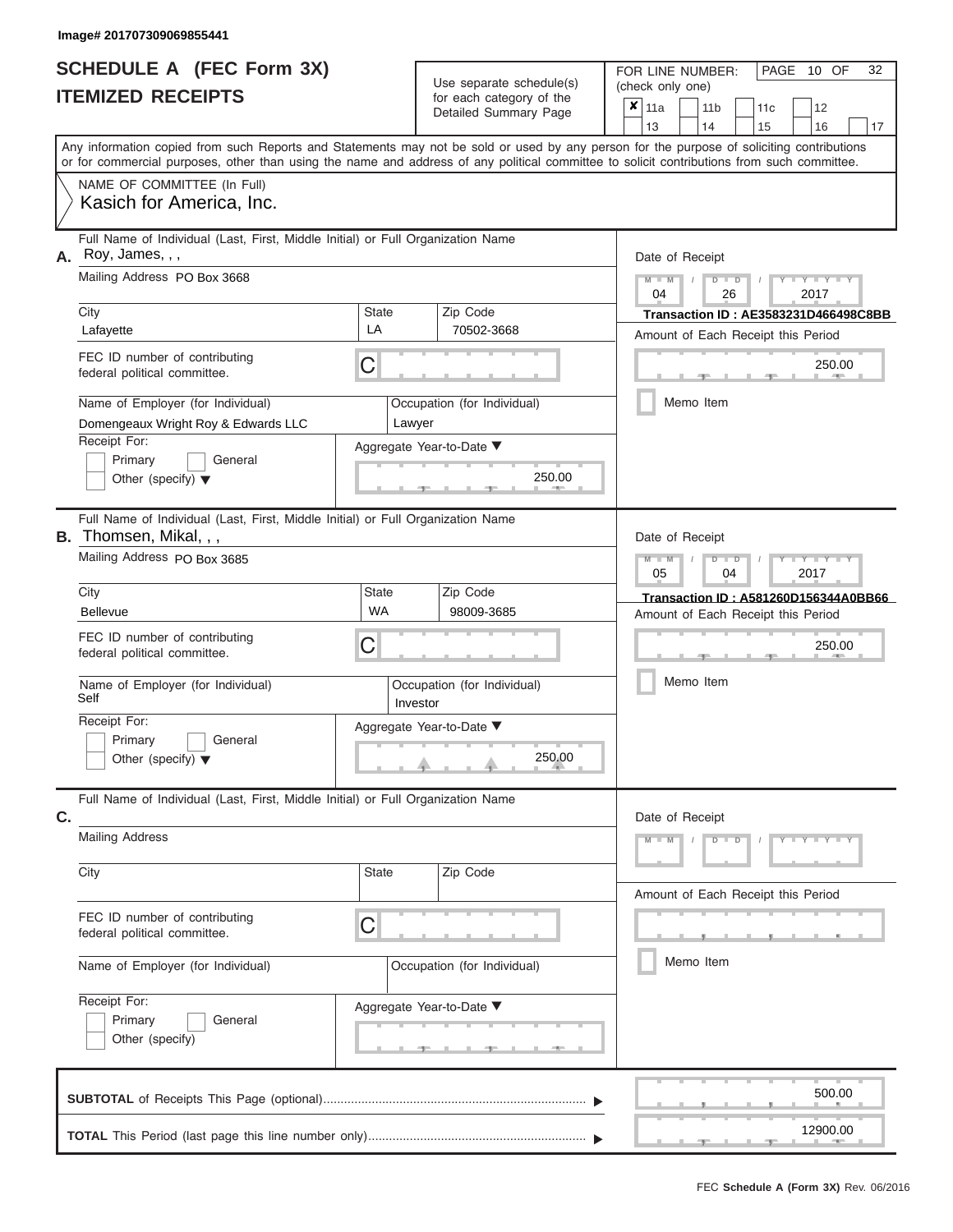|                          | SCHEDULE A (FEC Form 3X) |
|--------------------------|--------------------------|
| <b>ITEMIZED RECEIPTS</b> |                          |

Use separate schedule(s)  $\left(\begin{array}{cc} \text{coker} & \text{coker} & \text{coker} \\ \text{coker} & \text{coker} & \text{coker} \end{array}\right)$ 

FOR LINE NUMBER:

PAGE 11 OF 32

| <u>IIEMIZED RECEIPIS</u>                                                                                          | for each category of the<br>Detailed Summary Page   | 12<br>11a<br>11 b<br>11c<br>x<br>13<br>14<br>15<br>16<br>17                                                                                                                                                                                                                             |
|-------------------------------------------------------------------------------------------------------------------|-----------------------------------------------------|-----------------------------------------------------------------------------------------------------------------------------------------------------------------------------------------------------------------------------------------------------------------------------------------|
|                                                                                                                   |                                                     | Any information copied from such Reports and Statements may not be sold or used by any person for the purpose of soliciting contributions<br>or for commercial purposes, other than using the name and address of any political committee to solicit contributions from such committee. |
| NAME OF COMMITTEE (In Full)<br>Kasich for America, Inc.                                                           |                                                     |                                                                                                                                                                                                                                                                                         |
| Full Name of Individual (Last, First, Middle Initial) or Full Organization Name<br>Arena Online<br>А.             |                                                     | Date of Receipt                                                                                                                                                                                                                                                                         |
| Mailing Address 1780 W Sequoia Vista Cir                                                                          |                                                     | Y I Y I<br>D<br>2017<br>01<br>25                                                                                                                                                                                                                                                        |
| City<br>Salt Lake City                                                                                            | <b>State</b><br>Zip Code<br>UT<br>84104-5102        | <b>Transaction ID: A123C591F333E436AAC5</b><br>Amount of Each Receipt this Period                                                                                                                                                                                                       |
| FEC ID number of contributing<br>federal political committee.                                                     | C                                                   | 1352.80                                                                                                                                                                                                                                                                                 |
| Name of Employer (for Individual)                                                                                 | Occupation (for Individual)                         | Memo Item<br>Refund                                                                                                                                                                                                                                                                     |
| Receipt For:<br>Primary<br>General<br>Other (specify) $\blacktriangledown$                                        | Aggregate Year-to-Date ▼                            | 1352.80                                                                                                                                                                                                                                                                                 |
| Full Name of Individual (Last, First, Middle Initial) or Full Organization Name<br><b>B.</b> Macmillan Publishing |                                                     | Date of Receipt                                                                                                                                                                                                                                                                         |
| Mailing Address 175 FIFTH AVENUE                                                                                  |                                                     | $Y = Y = 1$<br>$\overline{\mathsf{M}}$<br>W<br>D<br>06<br>20<br>2017                                                                                                                                                                                                                    |
| City<br>New York                                                                                                  | Zip Code<br><b>State</b><br><b>NY</b><br>10010-7703 | Transaction ID: A0366268545FF4B62B05<br>Amount of Each Receipt this Period                                                                                                                                                                                                              |
| FEC ID number of contributing<br>federal political committee.                                                     | C                                                   | 1623.28                                                                                                                                                                                                                                                                                 |
| Name of Employer (for Individual)                                                                                 | Occupation (for Individual)                         | Memo Item<br><b>Reimburse Email Costs</b>                                                                                                                                                                                                                                               |
| Receipt For:<br>Primary<br>General<br>Other (specify) $\blacktriangledown$                                        | Aggregate Year-to-Date ▼                            | 1623.28                                                                                                                                                                                                                                                                                 |
| Full Name of Individual (Last, First, Middle Initial) or Full Organization Name<br>C. State of South Carolina     |                                                     | Date of Receipt                                                                                                                                                                                                                                                                         |
| Mailing Address PO BOX 125                                                                                        |                                                     | $Y = Y = Y$<br>$M - M$<br>$\blacksquare$<br>$\overline{D}$<br>10<br>2017<br>03                                                                                                                                                                                                          |
| City<br>Columbia                                                                                                  | <b>State</b><br>Zip Code<br>SC<br>29202-0125        | Transaction ID: A27584D8E3659471B877<br>Amount of Each Receipt this Period                                                                                                                                                                                                              |
| FEC ID number of contributing<br>federal political committee.                                                     | C                                                   | 616.73                                                                                                                                                                                                                                                                                  |
| Name of Employer (for Individual)                                                                                 | Occupation (for Individual)                         | Memo Item<br>Payroll tax refund                                                                                                                                                                                                                                                         |
| Receipt For:<br>Primary<br>General<br>Other (specify)                                                             | Aggregate Year-to-Date ▼                            | 616.73<br><b>ARCHITECT</b>                                                                                                                                                                                                                                                              |
|                                                                                                                   |                                                     | 3592.81                                                                                                                                                                                                                                                                                 |
|                                                                                                                   |                                                     | 3592.81                                                                                                                                                                                                                                                                                 |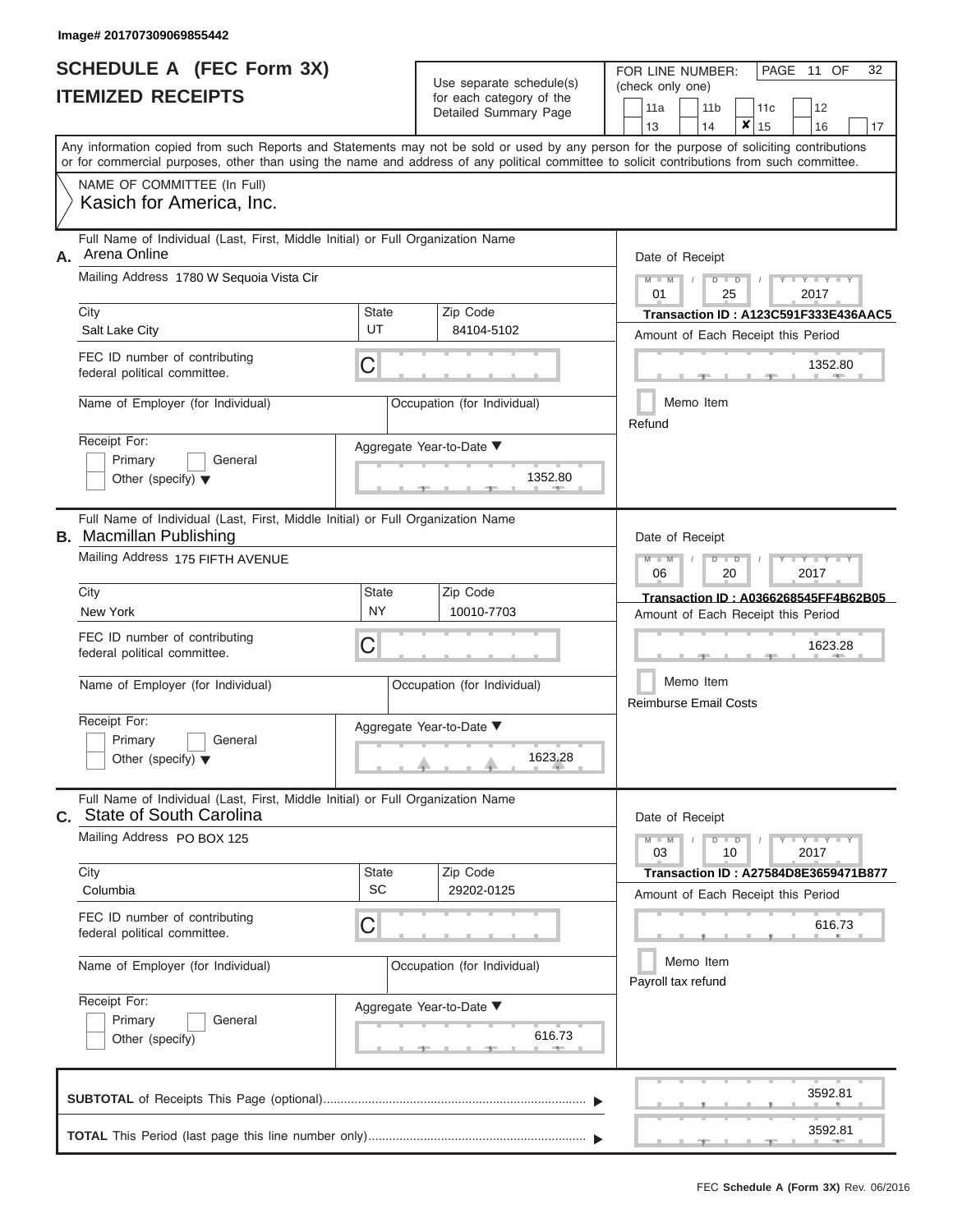| <b>SCHEDULE B (FEC Form 3X)</b>                                                                                                                                                                                                                                                         | Use separate schedule(s)                                                        | FOR LINE NUMBER:<br>(check only one) | PAGE 12 OF<br>32                                                                                                      |
|-----------------------------------------------------------------------------------------------------------------------------------------------------------------------------------------------------------------------------------------------------------------------------------------|---------------------------------------------------------------------------------|--------------------------------------|-----------------------------------------------------------------------------------------------------------------------|
| <b>ITEMIZED DISBURSEMENTS</b>                                                                                                                                                                                                                                                           | for each category of the<br>Detailed Summary Page                               | $\overline{\mathsf{x}}$ 21b<br>28a   | 22<br>23<br>26<br>27<br>28b<br>28 <sub>c</sub><br>29<br>30 <sub>b</sub>                                               |
| Any information copied from such Reports and Statements may not be sold or used by any person for the purpose of soliciting contributions<br>or for commercial purposes, other than using the name and address of any political committee to solicit contributions from such committee. |                                                                                 |                                      |                                                                                                                       |
| NAME OF COMMITTEE (In Full)<br>Kasich for America, Inc.                                                                                                                                                                                                                                 |                                                                                 |                                      |                                                                                                                       |
| Full Name (Last, First, Middle Initial)<br>A. Arena Online                                                                                                                                                                                                                              |                                                                                 |                                      | Date of Disbursement<br>Y FY FY FY<br>$D$ $D$                                                                         |
| Mailing Address 1780 W Sequoia Vista Cir                                                                                                                                                                                                                                                |                                                                                 |                                      | 04<br>06<br>2017                                                                                                      |
| City<br>Salt Lake City                                                                                                                                                                                                                                                                  | Zip Code<br><b>State</b><br>UT<br>84104-5102                                    |                                      | <b>FEC Identification Number</b>                                                                                      |
| Purpose of Disbursement<br>Web hosting<br>Candidate Name                                                                                                                                                                                                                                |                                                                                 | Category/                            | C<br>Transaction ID: B756A0952E7<br>Amount of Each Disbursement this Period                                           |
| Office Sought:<br>House<br>Senate<br>President                                                                                                                                                                                                                                          | Disbursement For:<br>Primary<br>General<br>Other (specify) $\blacktriangledown$ | <b>Type</b>                          | 495.00                                                                                                                |
| District:<br>State:                                                                                                                                                                                                                                                                     |                                                                                 |                                      | Memo Item                                                                                                             |
| Full Name (Last, First, Middle Initial)<br><b>B.</b> Arena Online                                                                                                                                                                                                                       |                                                                                 |                                      | Date of Disbursement<br>$T$ $T$ $T$ $T$ $T$ $T$ $T$ $T$ $T$<br>$D$ $D$                                                |
| Mailing Address 1780 W Sequoia Vista Cir<br>City                                                                                                                                                                                                                                        | Zip Code<br><b>State</b>                                                        |                                      | 06<br>06<br>2017                                                                                                      |
| Salt Lake City<br>Purpose of Disbursement                                                                                                                                                                                                                                               | UT<br>84104-5102                                                                |                                      | <b>FEC Identification Number</b><br>C                                                                                 |
| Web site maintenance<br>Candidate Name                                                                                                                                                                                                                                                  |                                                                                 | Category/                            | <b>Transaction ID: B62DCDC8CE</b><br>Amount of Each Disbursement this Period                                          |
| Office Sought:<br>House<br>Senate<br>President<br>State:<br>District:                                                                                                                                                                                                                   | Disbursement For:<br>Primary<br>General<br>Other (specify)                      | <b>Type</b>                          | 947.50<br>$-1$<br>Memo Item                                                                                           |
| Full Name (Last, First, Middle Initial)<br>C. Aristotle International, Inc.                                                                                                                                                                                                             |                                                                                 |                                      | Date of Disbursement<br>$\Box$ $\Upsilon$ $\Box$ $\Upsilon$ $\Upsilon$ $\Upsilon$<br>$D$ $D$                          |
| Mailing Address 205 Pennsylvania Ave SE                                                                                                                                                                                                                                                 |                                                                                 |                                      | 2017<br>01<br>27                                                                                                      |
| City<br>Washington<br>Purpose of Disbursement<br><b>Compliance Software</b><br>Candidate Name                                                                                                                                                                                           | Zip Code<br><b>State</b><br>DC<br>20003-1164                                    | Category/                            | <b>FEC Identification Number</b><br>C<br><b>Transaction ID: B370BC64C(</b><br>Amount of Each Disbursement this Period |
| Office Sought:<br>House<br>Senate<br>President                                                                                                                                                                                                                                          | Disbursement For:<br>Primary<br>General<br>Other (specify) $\blacktriangledown$ | <b>Type</b>                          | 1000.00<br>Memo Item                                                                                                  |
| State:<br>District:                                                                                                                                                                                                                                                                     |                                                                                 |                                      |                                                                                                                       |
|                                                                                                                                                                                                                                                                                         |                                                                                 |                                      | 2442.50                                                                                                               |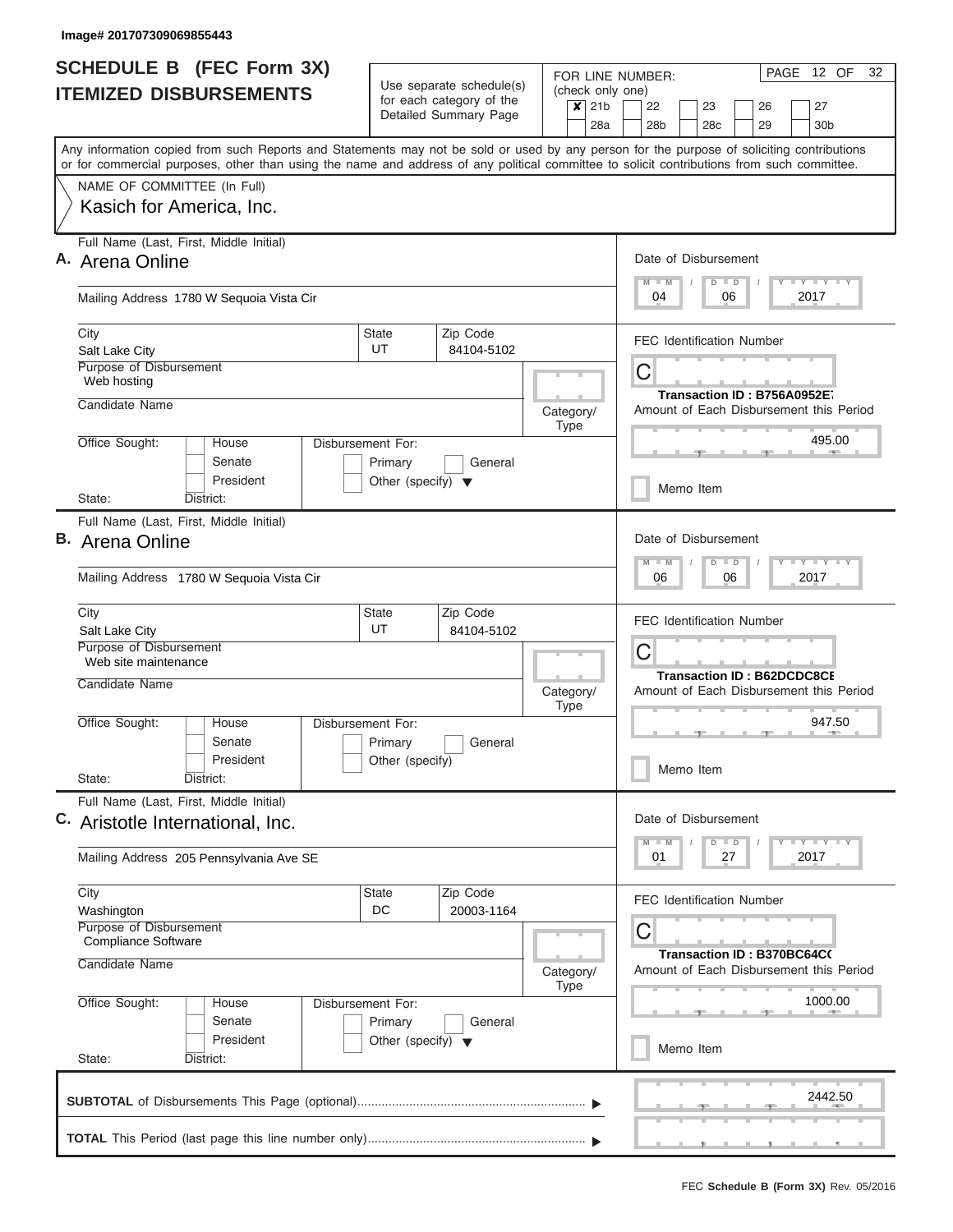| <b>SCHEDULE B</b> (FEC Form 3X)                                                                                                                                                                                                                                                         |                                      | Use separate schedule(s)                          |           |                           |                                            | FOR LINE NUMBER:                        |  |    |                 |  |                                   |  |  | PAGE 13 OF                  | 32 |
|-----------------------------------------------------------------------------------------------------------------------------------------------------------------------------------------------------------------------------------------------------------------------------------------|--------------------------------------|---------------------------------------------------|-----------|---------------------------|--------------------------------------------|-----------------------------------------|--|----|-----------------|--|-----------------------------------|--|--|-----------------------------|----|
| <b>ITEMIZED DISBURSEMENTS</b>                                                                                                                                                                                                                                                           |                                      | for each category of the<br>Detailed Summary Page |           | $\boldsymbol{\mathsf{x}}$ | (check only one)<br>21 <sub>b</sub><br>28a | 22<br>28 <sub>b</sub>                   |  | 23 | 28 <sub>c</sub> |  | 26<br>29                          |  |  | 27<br>30 <sub>b</sub>       |    |
| Any information copied from such Reports and Statements may not be sold or used by any person for the purpose of soliciting contributions<br>or for commercial purposes, other than using the name and address of any political committee to solicit contributions from such committee. |                                      |                                                   |           |                           |                                            |                                         |  |    |                 |  |                                   |  |  |                             |    |
| NAME OF COMMITTEE (In Full)                                                                                                                                                                                                                                                             |                                      |                                                   |           |                           |                                            |                                         |  |    |                 |  |                                   |  |  |                             |    |
| Kasich for America, Inc.                                                                                                                                                                                                                                                                |                                      |                                                   |           |                           |                                            |                                         |  |    |                 |  |                                   |  |  |                             |    |
| Full Name (Last, First, Middle Initial)<br>A. Aristotle International, Inc.                                                                                                                                                                                                             |                                      |                                                   |           |                           |                                            | Date of Disbursement                    |  |    |                 |  |                                   |  |  |                             |    |
| Mailing Address 205 Pennsylvania Ave SE                                                                                                                                                                                                                                                 |                                      |                                                   |           |                           |                                            | 03                                      |  |    | $D$ $D$<br>10   |  |                                   |  |  | Y FY FY FY<br>2017          |    |
| City<br>Washington                                                                                                                                                                                                                                                                      | <b>State</b><br>DC                   | Zip Code<br>20003-1164                            |           |                           |                                            | <b>FEC Identification Number</b>        |  |    |                 |  |                                   |  |  |                             |    |
| Purpose of Disbursement<br>Compliance Software                                                                                                                                                                                                                                          |                                      |                                                   |           |                           |                                            | C                                       |  |    |                 |  |                                   |  |  |                             |    |
| Candidate Name                                                                                                                                                                                                                                                                          |                                      |                                                   | Category/ | Type                      |                                            | Amount of Each Disbursement this Period |  |    |                 |  | <b>Transaction ID: B28BFB1A13</b> |  |  |                             |    |
| Office Sought:<br>House<br>Senate                                                                                                                                                                                                                                                       | Disbursement For:<br>Primary         | General                                           |           |                           |                                            |                                         |  |    |                 |  |                                   |  |  | 500.00                      |    |
| President<br>State:<br>District:                                                                                                                                                                                                                                                        | Other (specify) $\blacktriangledown$ |                                                   |           |                           |                                            | Memo Item                               |  |    |                 |  |                                   |  |  |                             |    |
| Full Name (Last, First, Middle Initial)                                                                                                                                                                                                                                                 |                                      |                                                   |           |                           |                                            |                                         |  |    |                 |  |                                   |  |  |                             |    |
| B. Aristotle International, Inc.                                                                                                                                                                                                                                                        |                                      |                                                   |           |                           |                                            | Date of Disbursement<br>$M - M$         |  |    | $D$ $D$         |  |                                   |  |  | Y FY FY FY                  |    |
| Mailing Address 205 Pennsylvania Ave SE                                                                                                                                                                                                                                                 |                                      |                                                   |           |                           |                                            | 03                                      |  |    | 24              |  |                                   |  |  | 2017                        |    |
| City                                                                                                                                                                                                                                                                                    | <b>State</b><br>DC                   | Zip Code                                          |           |                           |                                            | <b>FEC Identification Number</b>        |  |    |                 |  |                                   |  |  |                             |    |
| Washington<br>Purpose of Disbursement<br>Compliance Software                                                                                                                                                                                                                            |                                      | 20003-1164                                        |           |                           |                                            | С                                       |  |    |                 |  |                                   |  |  |                             |    |
| Candidate Name                                                                                                                                                                                                                                                                          |                                      |                                                   | Category/ | <b>Type</b>               |                                            | Amount of Each Disbursement this Period |  |    |                 |  | Transaction ID: B50A7D7D74        |  |  |                             |    |
| Office Sought:<br>House                                                                                                                                                                                                                                                                 | Disbursement For:                    |                                                   |           |                           |                                            |                                         |  |    |                 |  |                                   |  |  | 500.00                      |    |
| Senate<br>President                                                                                                                                                                                                                                                                     | Primary<br>Other (specify)           | General                                           |           |                           |                                            | Memo Item                               |  |    |                 |  |                                   |  |  |                             |    |
| State:<br>District:                                                                                                                                                                                                                                                                     |                                      |                                                   |           |                           |                                            |                                         |  |    |                 |  |                                   |  |  |                             |    |
| Full Name (Last, First, Middle Initial)<br>C. Aristotle International, Inc.                                                                                                                                                                                                             |                                      |                                                   |           |                           |                                            | Date of Disbursement                    |  |    |                 |  |                                   |  |  |                             |    |
| Mailing Address 205 Pennsylvania Ave SE                                                                                                                                                                                                                                                 |                                      |                                                   |           |                           |                                            | $M$ $M$<br>05                           |  |    | $D$ $D$<br>30   |  |                                   |  |  | $Y - Y - Y - Y - Y$<br>2017 |    |
| City<br>Washington                                                                                                                                                                                                                                                                      | State<br>DC                          | Zip Code<br>20003-1164                            |           |                           |                                            | <b>FEC Identification Number</b>        |  |    |                 |  |                                   |  |  |                             |    |
| Purpose of Disbursement<br>Compliance Software                                                                                                                                                                                                                                          |                                      |                                                   |           |                           |                                            | C                                       |  |    |                 |  |                                   |  |  |                             |    |
| Candidate Name                                                                                                                                                                                                                                                                          |                                      |                                                   | Category/ | <b>Type</b>               |                                            | Amount of Each Disbursement this Period |  |    |                 |  | Transaction ID: B676B02D07        |  |  |                             |    |
| Office Sought:<br>House<br>Senate                                                                                                                                                                                                                                                       | Disbursement For:<br>Primary         | General                                           |           |                           |                                            |                                         |  |    |                 |  |                                   |  |  | 1000.00                     |    |
| President<br>State:<br>District:                                                                                                                                                                                                                                                        | Other (specify) $\blacktriangledown$ |                                                   |           |                           |                                            | Memo Item                               |  |    |                 |  |                                   |  |  |                             |    |
|                                                                                                                                                                                                                                                                                         |                                      |                                                   |           |                           |                                            |                                         |  |    |                 |  |                                   |  |  | 2000.00                     |    |
|                                                                                                                                                                                                                                                                                         |                                      |                                                   |           |                           |                                            |                                         |  |    |                 |  |                                   |  |  |                             |    |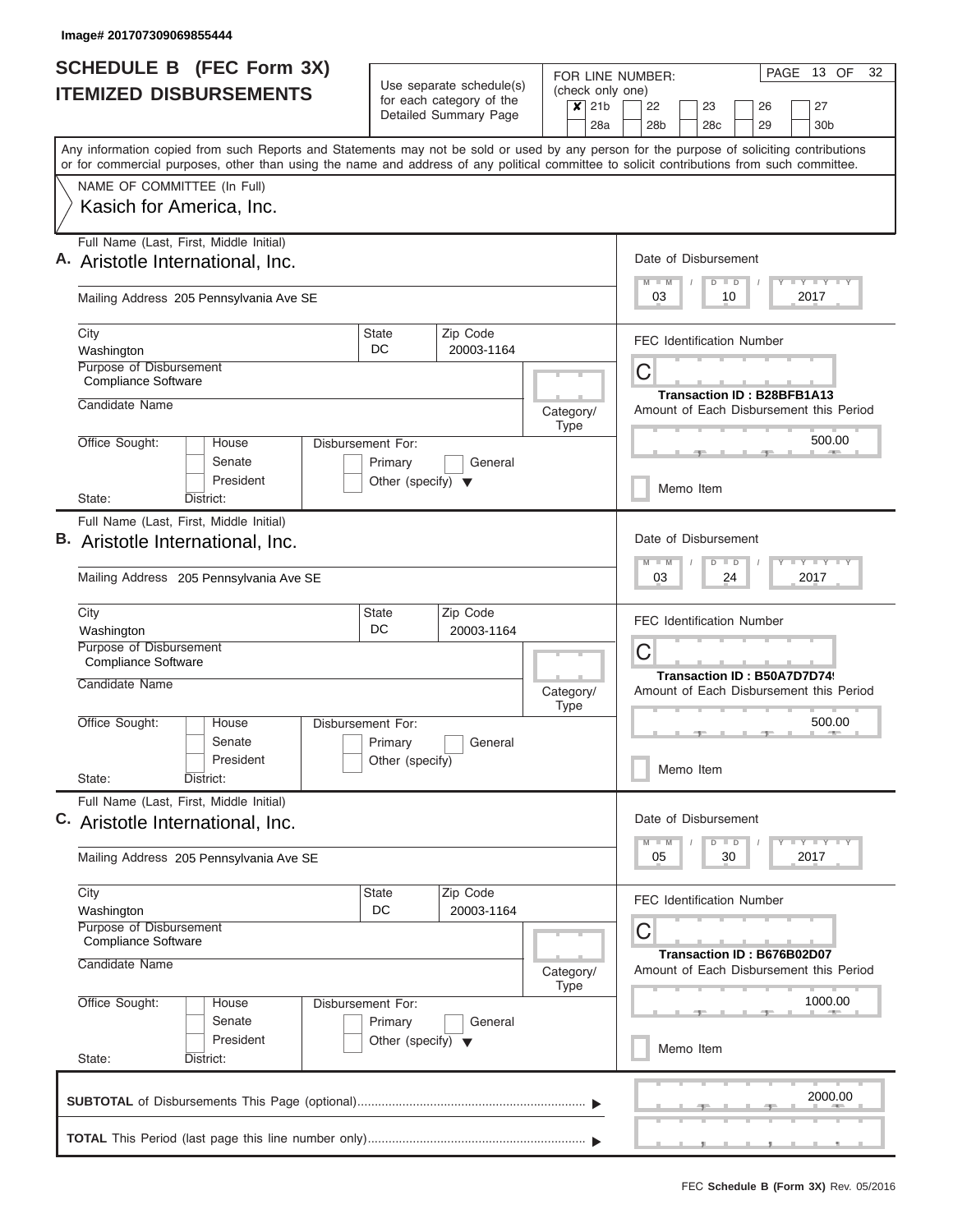| <b>SCHEDULE B (FEC Form 3X)</b>                                                                                                                                                                                                                                                         |                                                 |                                                      |                          |                  | PAGE 14 OF<br>32<br>FOR LINE NUMBER:                                                            |
|-----------------------------------------------------------------------------------------------------------------------------------------------------------------------------------------------------------------------------------------------------------------------------------------|-------------------------------------------------|------------------------------------------------------|--------------------------|------------------|-------------------------------------------------------------------------------------------------|
| <b>ITEMIZED DISBURSEMENTS</b>                                                                                                                                                                                                                                                           |                                                 | Use separate schedule(s)<br>for each category of the | (check only one)         |                  |                                                                                                 |
|                                                                                                                                                                                                                                                                                         |                                                 | Detailed Summary Page                                |                          | $x$   21b<br>28a | 22<br>23<br>26<br>27<br>28c<br>29<br>28 <sub>b</sub><br>30 <sub>b</sub>                         |
|                                                                                                                                                                                                                                                                                         |                                                 |                                                      |                          |                  |                                                                                                 |
| Any information copied from such Reports and Statements may not be sold or used by any person for the purpose of soliciting contributions<br>or for commercial purposes, other than using the name and address of any political committee to solicit contributions from such committee. |                                                 |                                                      |                          |                  |                                                                                                 |
| NAME OF COMMITTEE (In Full)                                                                                                                                                                                                                                                             |                                                 |                                                      |                          |                  |                                                                                                 |
| Kasich for America, Inc.                                                                                                                                                                                                                                                                |                                                 |                                                      |                          |                  |                                                                                                 |
| Full Name (Last, First, Middle Initial)<br>A. Baker & Hostetler LLP                                                                                                                                                                                                                     |                                                 |                                                      |                          |                  | Date of Disbursement                                                                            |
|                                                                                                                                                                                                                                                                                         |                                                 |                                                      |                          |                  | <b>LY LY LY</b><br>M<br>$\overline{D}$<br>$\blacksquare$<br>$\blacksquare$                      |
| Mailing Address PO Box 70189                                                                                                                                                                                                                                                            |                                                 |                                                      |                          |                  | 05<br>30<br>2017                                                                                |
| City<br>Cleveland                                                                                                                                                                                                                                                                       | <b>State</b><br>OH.                             | Zip Code<br>44190-0189                               |                          |                  | <b>FEC Identification Number</b>                                                                |
| Purpose of Disbursement                                                                                                                                                                                                                                                                 |                                                 |                                                      |                          |                  | Ĉ                                                                                               |
| <b>Legal Consulting</b><br>Candidate Name                                                                                                                                                                                                                                               |                                                 |                                                      |                          |                  | Transaction ID: B42059F8D9I                                                                     |
|                                                                                                                                                                                                                                                                                         |                                                 |                                                      | Category/<br><b>Type</b> |                  | Amount of Each Disbursement this Period                                                         |
| Office Sought:<br>House<br>Senate                                                                                                                                                                                                                                                       | Disbursement For:                               | General                                              |                          |                  | 20000.00                                                                                        |
| President                                                                                                                                                                                                                                                                               | Primary<br>Other (specify) $\blacktriangledown$ |                                                      |                          |                  | Memo Item                                                                                       |
| State:<br>District:                                                                                                                                                                                                                                                                     |                                                 |                                                      |                          |                  |                                                                                                 |
| Full Name (Last, First, Middle Initial)                                                                                                                                                                                                                                                 |                                                 |                                                      |                          |                  |                                                                                                 |
| B. Bingle, Kevin, , Mr.,                                                                                                                                                                                                                                                                |                                                 |                                                      |                          |                  | Date of Disbursement<br>M<br>$T - Y = T - Y$<br>W<br>$\overline{D}$<br>$\overline{\phantom{a}}$ |
| Mailing Address 408 E Schreyer PI                                                                                                                                                                                                                                                       |                                                 |                                                      |                          |                  | 06<br>29<br>2017                                                                                |
| City                                                                                                                                                                                                                                                                                    | <b>State</b>                                    | Zip Code                                             |                          |                  | <b>FEC Identification Number</b>                                                                |
| Columbus<br>Purpose of Disbursement                                                                                                                                                                                                                                                     | OH                                              | 43214-2214                                           |                          |                  | Ĉ                                                                                               |
| Reimburse Shipping Expenses                                                                                                                                                                                                                                                             |                                                 |                                                      |                          |                  | Transaction ID: B563EF0D997                                                                     |
| Candidate Name                                                                                                                                                                                                                                                                          |                                                 |                                                      | Category/                |                  | Amount of Each Disbursement this Period                                                         |
| Office Sought:<br>House                                                                                                                                                                                                                                                                 | Disbursement For:                               |                                                      | <b>Type</b>              |                  | 6087.90                                                                                         |
| Senate                                                                                                                                                                                                                                                                                  | Primary                                         | General                                              |                          |                  |                                                                                                 |
| President<br>State:<br>District:                                                                                                                                                                                                                                                        | Other (specify)                                 |                                                      |                          |                  | Memo Item                                                                                       |
| Full Name (Last, First, Middle Initial)                                                                                                                                                                                                                                                 |                                                 |                                                      |                          |                  |                                                                                                 |
| C. Federal Express                                                                                                                                                                                                                                                                      |                                                 |                                                      |                          |                  | Date of Disbursement<br>$T - Y$ $T - Y$                                                         |
| Mailing Address 2424 Citygate                                                                                                                                                                                                                                                           |                                                 |                                                      |                          |                  | $M - M$<br>D<br>$\blacksquare$<br>2017<br>06<br>29                                              |
| City                                                                                                                                                                                                                                                                                    | <b>State</b>                                    | Zip Code                                             |                          |                  | <b>FEC Identification Number</b>                                                                |
| Columbus<br>Purpose of Disbursement                                                                                                                                                                                                                                                     | OH                                              | 43219-3590                                           |                          |                  | С                                                                                               |
| Reimburse Shipping Expenses<br>Candidate Name                                                                                                                                                                                                                                           |                                                 |                                                      | Category/                |                  | Transaction ID: B9E0F3F000<br>Amount of Each Disbursement this Period                           |
| Office Sought:<br>House                                                                                                                                                                                                                                                                 | Disbursement For:                               |                                                      | <b>Type</b>              |                  | 6087.90                                                                                         |
| Senate                                                                                                                                                                                                                                                                                  | Primary                                         | General                                              |                          |                  |                                                                                                 |
| President<br>State:<br>District:                                                                                                                                                                                                                                                        | Other (specify) $\blacktriangledown$            |                                                      |                          |                  | X<br>Memo Item                                                                                  |
|                                                                                                                                                                                                                                                                                         |                                                 |                                                      |                          |                  |                                                                                                 |
|                                                                                                                                                                                                                                                                                         |                                                 |                                                      |                          |                  | 26087.90                                                                                        |
|                                                                                                                                                                                                                                                                                         |                                                 |                                                      |                          |                  |                                                                                                 |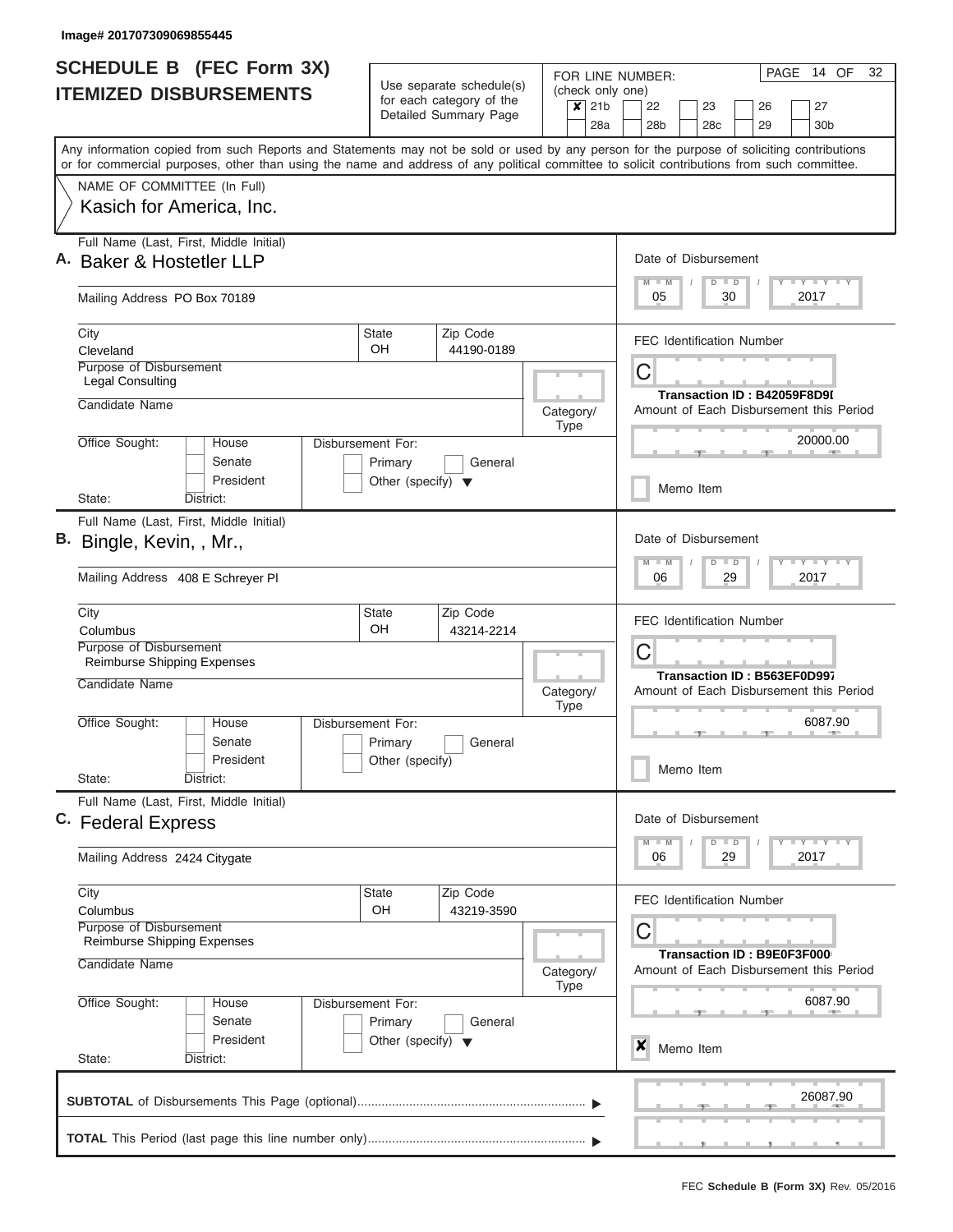| <b>SCHEDULE B (FEC Form 3X)</b>                                                                                                                                                                                                                                                         |                                      | Use separate schedule(s)          |                                                 |     | FOR LINE NUMBER:                                                      |                 |                         |                                   | PAGE | 15 OF                       | 32 |
|-----------------------------------------------------------------------------------------------------------------------------------------------------------------------------------------------------------------------------------------------------------------------------------------|--------------------------------------|-----------------------------------|-------------------------------------------------|-----|-----------------------------------------------------------------------|-----------------|-------------------------|-----------------------------------|------|-----------------------------|----|
| <b>ITEMIZED DISBURSEMENTS</b>                                                                                                                                                                                                                                                           |                                      | for each category of the          | (check only one)<br>$\overline{\mathsf{x}}$ 21b |     | 22                                                                    | 23              |                         | 26                                |      | 27                          |    |
|                                                                                                                                                                                                                                                                                         |                                      | Detailed Summary Page             |                                                 | 28a | 28 <sub>b</sub>                                                       | 28 <sub>c</sub> |                         | 29                                |      | 30 <sub>b</sub>             |    |
| Any information copied from such Reports and Statements may not be sold or used by any person for the purpose of soliciting contributions<br>or for commercial purposes, other than using the name and address of any political committee to solicit contributions from such committee. |                                      |                                   |                                                 |     |                                                                       |                 |                         |                                   |      |                             |    |
| NAME OF COMMITTEE (In Full)                                                                                                                                                                                                                                                             |                                      |                                   |                                                 |     |                                                                       |                 |                         |                                   |      |                             |    |
| Kasich for America, Inc.                                                                                                                                                                                                                                                                |                                      |                                   |                                                 |     |                                                                       |                 |                         |                                   |      |                             |    |
| Full Name (Last, First, Middle Initial)<br>A. Bookpal                                                                                                                                                                                                                                   |                                      |                                   |                                                 |     | Date of Disbursement                                                  |                 |                         |                                   |      |                             |    |
| Mailing Address 18101 Von Karman Ave<br>Ste 120                                                                                                                                                                                                                                         |                                      |                                   |                                                 |     | $M$ $M$<br>04                                                         | $D$ $D$         | 28                      |                                   |      | Y FY FY FY<br>2017          |    |
| City<br>Irvine                                                                                                                                                                                                                                                                          | State<br>CA                          | Zip Code<br>92612-0167            |                                                 |     | <b>FEC Identification Number</b>                                      |                 |                         |                                   |      |                             |    |
| Purpose of Disbursement<br><b>Book Purchase</b>                                                                                                                                                                                                                                         |                                      |                                   |                                                 |     | С                                                                     |                 |                         |                                   |      |                             |    |
| Candidate Name                                                                                                                                                                                                                                                                          |                                      |                                   | Category/<br>Type                               |     | Transaction ID: B420CD3335<br>Amount of Each Disbursement this Period |                 |                         |                                   |      |                             |    |
| Office Sought:<br>House<br>Senate                                                                                                                                                                                                                                                       | Disbursement For:<br>Primary         | General                           |                                                 |     |                                                                       |                 |                         |                                   |      | 1744.73                     |    |
| President<br>State:<br>District:                                                                                                                                                                                                                                                        | Other (specify) $\blacktriangledown$ |                                   |                                                 |     | Memo Item                                                             |                 |                         |                                   |      |                             |    |
| Full Name (Last, First, Middle Initial)                                                                                                                                                                                                                                                 |                                      |                                   |                                                 |     |                                                                       |                 |                         |                                   |      |                             |    |
| B. Google, Inc.                                                                                                                                                                                                                                                                         |                                      | Date of Disbursement<br>M<br>$-M$ | $D$ $D$                                         |     |                                                                       |                 | $Y = Y = Y = Y = I - Y$ |                                   |      |                             |    |
| Mailing Address 1600 Amphitheatre Pkwy                                                                                                                                                                                                                                                  |                                      |                                   |                                                 |     | 01                                                                    |                 | 06                      |                                   |      | 2017                        |    |
| City<br><b>Mountain View</b>                                                                                                                                                                                                                                                            | <b>State</b><br>CA                   | Zip Code<br>94043-1351            |                                                 |     | <b>FEC Identification Number</b>                                      |                 |                         |                                   |      |                             |    |
| Purpose of Disbursement<br>Emails                                                                                                                                                                                                                                                       |                                      |                                   |                                                 |     | С<br><b>Transaction ID: BC6BA32CD9</b>                                |                 |                         |                                   |      |                             |    |
| Candidate Name                                                                                                                                                                                                                                                                          |                                      |                                   | Category/<br><b>Type</b>                        |     | Amount of Each Disbursement this Period                               |                 |                         |                                   |      |                             |    |
| Office Sought:<br>House<br>Senate                                                                                                                                                                                                                                                       | Disbursement For:<br>Primary         | General                           |                                                 |     |                                                                       |                 |                         |                                   |      | 130.00                      |    |
| President<br>State:<br>District:                                                                                                                                                                                                                                                        | Other (specify)                      |                                   |                                                 |     | Memo Item                                                             |                 |                         |                                   |      |                             |    |
| Full Name (Last, First, Middle Initial)<br>C. Google, Inc.                                                                                                                                                                                                                              |                                      |                                   |                                                 |     | Date of Disbursement                                                  |                 |                         |                                   |      |                             |    |
| Mailing Address 1600 Amphitheatre Pkwy                                                                                                                                                                                                                                                  |                                      |                                   |                                                 |     | $M - M$<br>02                                                         | $D$ $D$         | 06                      |                                   |      | $Y - Y - Y - I - Y$<br>2017 |    |
| City                                                                                                                                                                                                                                                                                    | <b>State</b>                         | Zip Code                          |                                                 |     | <b>FEC Identification Number</b>                                      |                 |                         |                                   |      |                             |    |
| Mountain View<br>Purpose of Disbursement<br>Emails                                                                                                                                                                                                                                      | СA                                   | 94043-1351                        |                                                 |     | C                                                                     |                 |                         |                                   |      |                             |    |
| Candidate Name                                                                                                                                                                                                                                                                          |                                      |                                   | Category/<br><b>Type</b>                        |     | Amount of Each Disbursement this Period                               |                 |                         | <b>Transaction ID: B27BFDF39E</b> |      |                             |    |
| Office Sought:<br>House<br>Senate                                                                                                                                                                                                                                                       | Disbursement For:<br>Primary         | General                           |                                                 |     |                                                                       |                 |                         |                                   |      | 130.00                      |    |
| President<br>State:<br>District:                                                                                                                                                                                                                                                        | Other (specify) $\blacktriangledown$ |                                   |                                                 |     | Memo Item                                                             |                 |                         |                                   |      |                             |    |
|                                                                                                                                                                                                                                                                                         |                                      |                                   |                                                 |     |                                                                       |                 |                         |                                   |      |                             |    |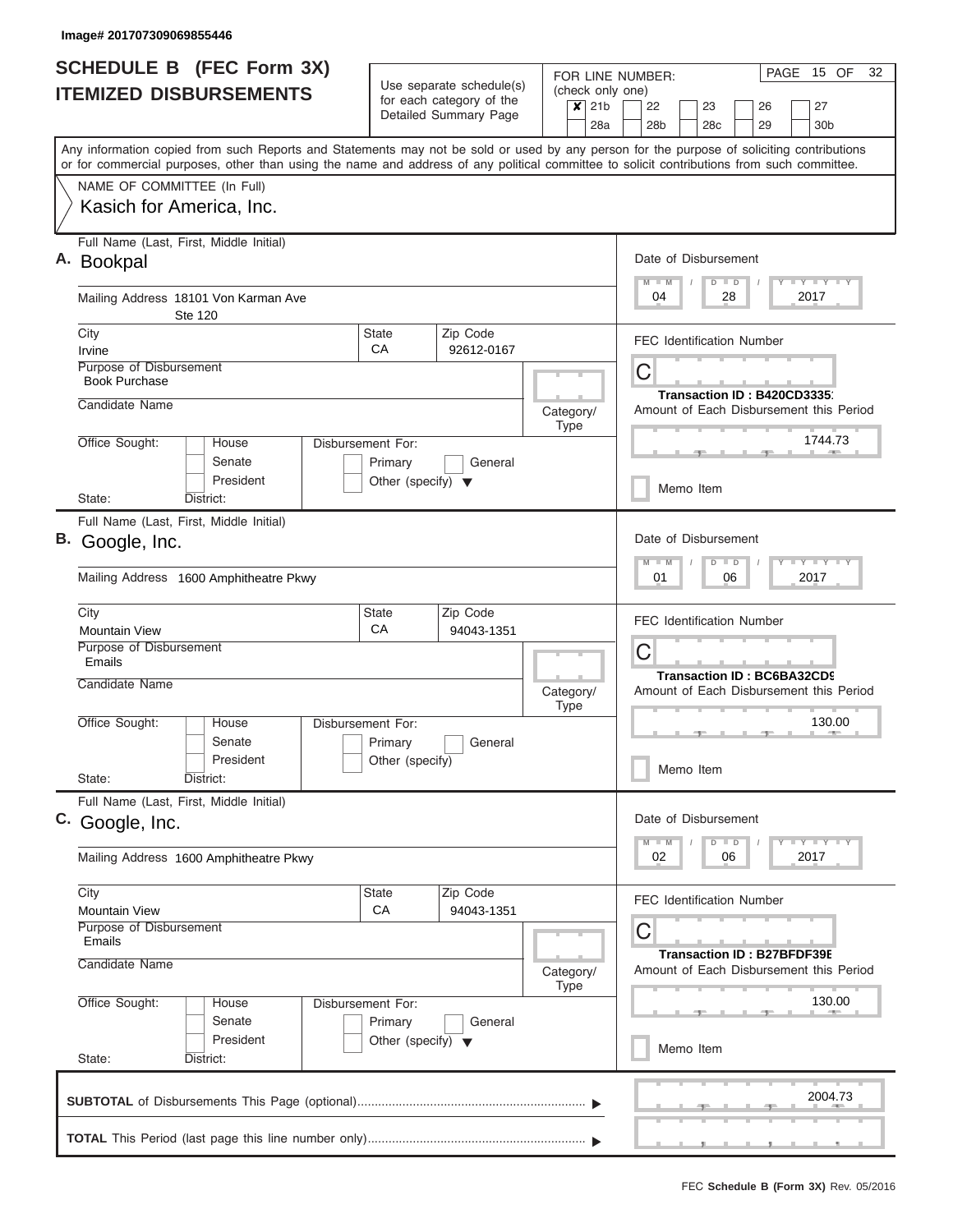|                                                                                                                                                                                                                                                                                         |                                                 | Use separate schedule(s)                          |                          | FOR LINE NUMBER:                                       | 32<br>PAGE<br>16 OF                                                   |  |  |  |  |
|-----------------------------------------------------------------------------------------------------------------------------------------------------------------------------------------------------------------------------------------------------------------------------------------|-------------------------------------------------|---------------------------------------------------|--------------------------|--------------------------------------------------------|-----------------------------------------------------------------------|--|--|--|--|
| <b>ITEMIZED DISBURSEMENTS</b>                                                                                                                                                                                                                                                           |                                                 | for each category of the<br>Detailed Summary Page | $x$ 21b                  | (check only one)<br>22<br>23<br>28a<br>28 <sub>b</sub> | 27<br>26<br>29<br>28 <sub>c</sub><br>30 <sub>b</sub>                  |  |  |  |  |
| Any information copied from such Reports and Statements may not be sold or used by any person for the purpose of soliciting contributions<br>or for commercial purposes, other than using the name and address of any political committee to solicit contributions from such committee. |                                                 |                                                   |                          |                                                        |                                                                       |  |  |  |  |
| NAME OF COMMITTEE (In Full)<br>Kasich for America, Inc.                                                                                                                                                                                                                                 |                                                 |                                                   |                          |                                                        |                                                                       |  |  |  |  |
| Full Name (Last, First, Middle Initial)<br>A. Google, Inc.                                                                                                                                                                                                                              |                                                 |                                                   |                          | Date of Disbursement<br>$\overline{\mathsf{M}}$        | Y FY FY FY<br>$D$ $D$                                                 |  |  |  |  |
| Mailing Address 1600 Amphitheatre Pkwy                                                                                                                                                                                                                                                  |                                                 |                                                   |                          | 03                                                     | 2017<br>07                                                            |  |  |  |  |
| City<br><b>Mountain View</b>                                                                                                                                                                                                                                                            | <b>State</b><br>CA                              | Zip Code<br>94043-1351                            |                          | <b>FEC Identification Number</b>                       |                                                                       |  |  |  |  |
| Purpose of Disbursement<br>Emails<br>Candidate Name                                                                                                                                                                                                                                     |                                                 |                                                   |                          | C                                                      | <b>Transaction ID: BF29C1C9A2</b>                                     |  |  |  |  |
| Office Sought:<br>House                                                                                                                                                                                                                                                                 | Disbursement For:                               |                                                   | Category/<br>Type        |                                                        | Amount of Each Disbursement this Period<br>130.00                     |  |  |  |  |
| Senate<br>President                                                                                                                                                                                                                                                                     | Primary<br>Other (specify) $\blacktriangledown$ | General                                           |                          | Memo Item                                              |                                                                       |  |  |  |  |
| District:<br>State:<br>Full Name (Last, First, Middle Initial)                                                                                                                                                                                                                          |                                                 |                                                   |                          |                                                        |                                                                       |  |  |  |  |
| B. Google, Inc.                                                                                                                                                                                                                                                                         |                                                 |                                                   |                          |                                                        |                                                                       |  |  |  |  |
| Mailing Address 1600 Amphitheatre Pkwy                                                                                                                                                                                                                                                  |                                                 |                                                   |                          | 04                                                     | Y FY FY FY<br>$D$ $D$<br>2017<br>07                                   |  |  |  |  |
| City<br><b>Mountain View</b>                                                                                                                                                                                                                                                            | <b>State</b><br>CA                              | Zip Code<br>94043-1351                            |                          | <b>FEC Identification Number</b>                       |                                                                       |  |  |  |  |
| Purpose of Disbursement<br>Emails<br>Candidate Name                                                                                                                                                                                                                                     |                                                 |                                                   |                          | С                                                      | <b>Transaction ID: B9B5B7DC30</b>                                     |  |  |  |  |
| Office Sought:<br>House                                                                                                                                                                                                                                                                 | Disbursement For:                               |                                                   | Category/<br><b>Type</b> |                                                        | Amount of Each Disbursement this Period<br>130.00                     |  |  |  |  |
| Senate<br>President                                                                                                                                                                                                                                                                     | Primary<br>Other (specify)                      | General                                           |                          | Memo Item                                              |                                                                       |  |  |  |  |
| State:<br>District:<br>Full Name (Last, First, Middle Initial)                                                                                                                                                                                                                          |                                                 |                                                   |                          |                                                        |                                                                       |  |  |  |  |
| C. Google, Inc.                                                                                                                                                                                                                                                                         |                                                 |                                                   |                          | Date of Disbursement                                   | $Y - Y - Y - Y - Y$<br>$D$ $D$                                        |  |  |  |  |
| Mailing Address 1600 Amphitheatre Pkwy                                                                                                                                                                                                                                                  |                                                 |                                                   |                          | 05                                                     | 2017<br>08                                                            |  |  |  |  |
| City<br><b>Mountain View</b><br>Purpose of Disbursement                                                                                                                                                                                                                                 | State<br>CA                                     | Zip Code<br>94043-1351                            |                          | <b>FEC Identification Number</b><br>С                  |                                                                       |  |  |  |  |
| Emails<br>Candidate Name                                                                                                                                                                                                                                                                |                                                 |                                                   | Category/<br><b>Type</b> |                                                        | Transaction ID: BD70554C56<br>Amount of Each Disbursement this Period |  |  |  |  |
| Office Sought:<br>House<br>Senate                                                                                                                                                                                                                                                       | Disbursement For:<br>Primary                    | General                                           |                          |                                                        | 130.00                                                                |  |  |  |  |
| President                                                                                                                                                                                                                                                                               | Other (specify) $\blacktriangledown$            |                                                   |                          | Memo Item                                              |                                                                       |  |  |  |  |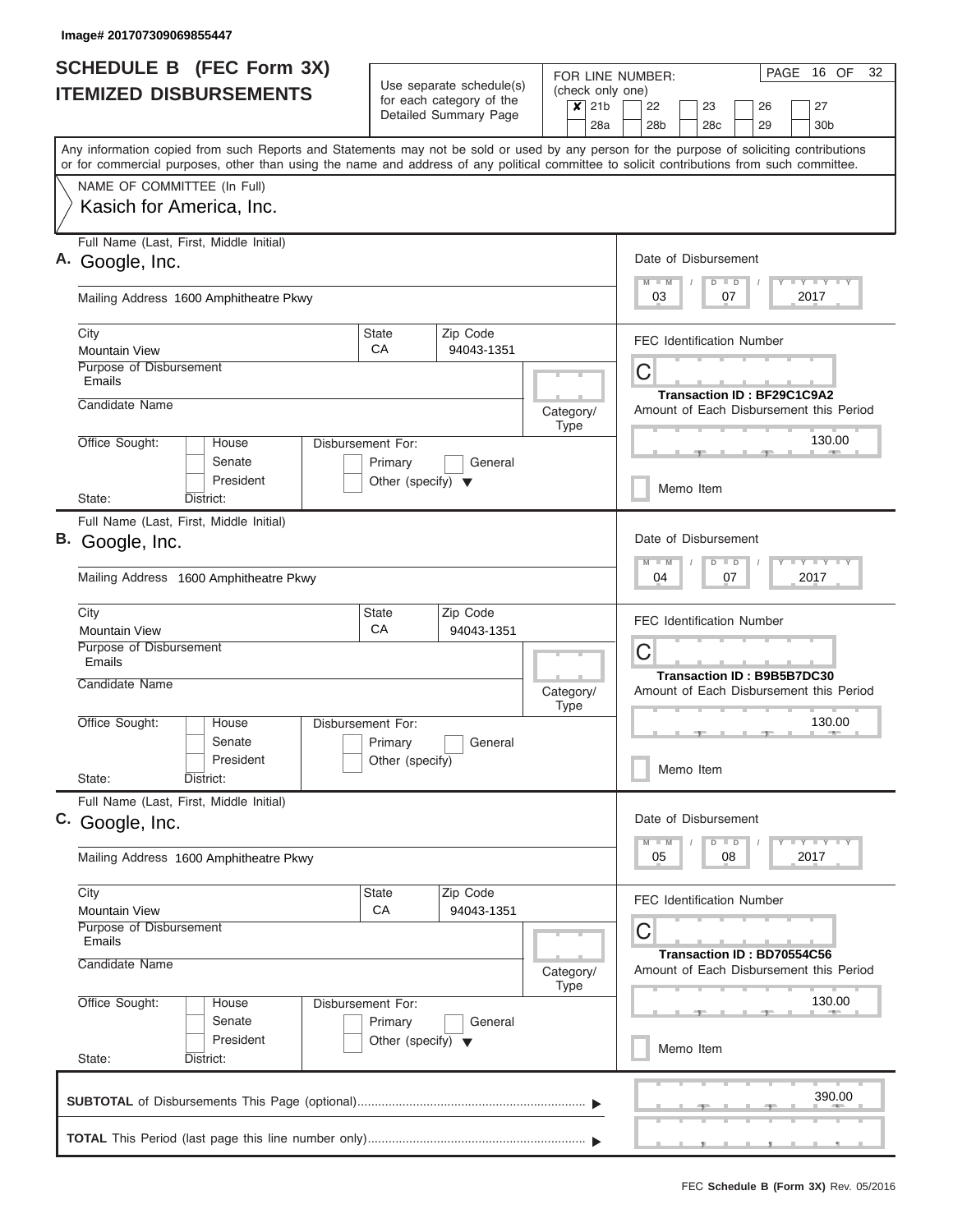| <b>SCHEDULE B</b> (FEC Form 3X)                                                                                                                                                                                                                                                         |                                      | Use separate schedule(s) | FOR LINE NUMBER:                                | PAGE 17 OF<br>32                                                             |  |  |  |  |
|-----------------------------------------------------------------------------------------------------------------------------------------------------------------------------------------------------------------------------------------------------------------------------------------|--------------------------------------|--------------------------|-------------------------------------------------|------------------------------------------------------------------------------|--|--|--|--|
| <b>ITEMIZED DISBURSEMENTS</b>                                                                                                                                                                                                                                                           |                                      | for each category of the | (check only one)<br>$\times$<br>21 <sub>b</sub> | 22<br>23<br>26<br>27                                                         |  |  |  |  |
|                                                                                                                                                                                                                                                                                         |                                      | Detailed Summary Page    | 28a                                             | 28 <sub>b</sub><br>28c<br>29<br>30 <sub>b</sub>                              |  |  |  |  |
| Any information copied from such Reports and Statements may not be sold or used by any person for the purpose of soliciting contributions<br>or for commercial purposes, other than using the name and address of any political committee to solicit contributions from such committee. |                                      |                          |                                                 |                                                                              |  |  |  |  |
| NAME OF COMMITTEE (In Full)                                                                                                                                                                                                                                                             |                                      |                          |                                                 |                                                                              |  |  |  |  |
| Kasich for America, Inc.                                                                                                                                                                                                                                                                |                                      |                          |                                                 |                                                                              |  |  |  |  |
| Full Name (Last, First, Middle Initial)<br>A. Google, Inc.                                                                                                                                                                                                                              |                                      |                          |                                                 | Date of Disbursement<br>Y LY LY LY<br>$D$ $D$                                |  |  |  |  |
| Mailing Address 1600 Amphitheatre Pkwy                                                                                                                                                                                                                                                  |                                      |                          |                                                 | $M$ $M$<br>2017<br>06<br>07                                                  |  |  |  |  |
| City<br><b>Mountain View</b>                                                                                                                                                                                                                                                            | <b>State</b><br>CA                   | Zip Code<br>94043-1351   |                                                 | <b>FEC Identification Number</b>                                             |  |  |  |  |
| Purpose of Disbursement<br>Emails                                                                                                                                                                                                                                                       |                                      |                          |                                                 | C                                                                            |  |  |  |  |
| Candidate Name                                                                                                                                                                                                                                                                          |                                      |                          |                                                 | Transaction ID: BDA1431158                                                   |  |  |  |  |
|                                                                                                                                                                                                                                                                                         |                                      |                          | Category/<br><b>Type</b>                        | Amount of Each Disbursement this Period                                      |  |  |  |  |
| Office Sought:<br>House<br>Senate                                                                                                                                                                                                                                                       | Disbursement For:<br>Primary         | General                  |                                                 | 130.00                                                                       |  |  |  |  |
| President<br>State:<br>District:                                                                                                                                                                                                                                                        | Other (specify) $\blacktriangledown$ |                          |                                                 | Memo Item                                                                    |  |  |  |  |
| Full Name (Last, First, Middle Initial)                                                                                                                                                                                                                                                 |                                      |                          |                                                 |                                                                              |  |  |  |  |
| B. Huntington Bank                                                                                                                                                                                                                                                                      |                                      |                          |                                                 | Date of Disbursement<br>Y FY FY FY<br>$D$ $D$<br>$M - M$                     |  |  |  |  |
| Mailing Address PO Box 1558                                                                                                                                                                                                                                                             |                                      |                          |                                                 | 02<br>07<br>2017                                                             |  |  |  |  |
| City                                                                                                                                                                                                                                                                                    | <b>State</b>                         | Zip Code                 |                                                 | <b>FEC Identification Number</b>                                             |  |  |  |  |
| Columbus<br>Purpose of Disbursement                                                                                                                                                                                                                                                     | OH                                   | 43216-1558               |                                                 |                                                                              |  |  |  |  |
| <b>Credit Card Payment</b>                                                                                                                                                                                                                                                              |                                      |                          |                                                 | C                                                                            |  |  |  |  |
| <b>Candidate Name</b>                                                                                                                                                                                                                                                                   |                                      |                          | Category/<br><b>Type</b>                        | <b>Transaction ID: B7047EEB7E</b><br>Amount of Each Disbursement this Period |  |  |  |  |
| Office Sought:<br>House                                                                                                                                                                                                                                                                 | Disbursement For:                    |                          |                                                 | 375.33                                                                       |  |  |  |  |
| Senate                                                                                                                                                                                                                                                                                  | Primary                              | General                  |                                                 |                                                                              |  |  |  |  |
| President<br>State:<br>District:                                                                                                                                                                                                                                                        | Other (specify)                      |                          |                                                 | Memo Item                                                                    |  |  |  |  |
| Full Name (Last, First, Middle Initial)<br>C. Huntington Bank                                                                                                                                                                                                                           |                                      |                          |                                                 | Date of Disbursement                                                         |  |  |  |  |
| Mailing Address PO Box 1558                                                                                                                                                                                                                                                             |                                      |                          |                                                 | Y FY FY FY<br>$D$ $D$<br>$M - M$<br>2017<br>02<br>15                         |  |  |  |  |
| City<br>Columbus                                                                                                                                                                                                                                                                        | State<br>OH                          | Zip Code                 |                                                 | <b>FEC Identification Number</b>                                             |  |  |  |  |
| Purpose of Disbursement<br><b>Bank Fees</b>                                                                                                                                                                                                                                             |                                      | 43216-1558               |                                                 | С                                                                            |  |  |  |  |
| Candidate Name                                                                                                                                                                                                                                                                          |                                      |                          | Category/                                       | <b>Transaction ID: BBC317B9CI</b><br>Amount of Each Disbursement this Period |  |  |  |  |
| Office Sought:<br>House<br>Senate                                                                                                                                                                                                                                                       | Disbursement For:<br>Primary         | General                  | <b>Type</b>                                     | 97.35                                                                        |  |  |  |  |
| President<br>State:<br>District:                                                                                                                                                                                                                                                        | Other (specify) $\blacktriangledown$ |                          |                                                 | Memo Item                                                                    |  |  |  |  |
|                                                                                                                                                                                                                                                                                         |                                      |                          |                                                 | 602.68                                                                       |  |  |  |  |
|                                                                                                                                                                                                                                                                                         |                                      |                          |                                                 |                                                                              |  |  |  |  |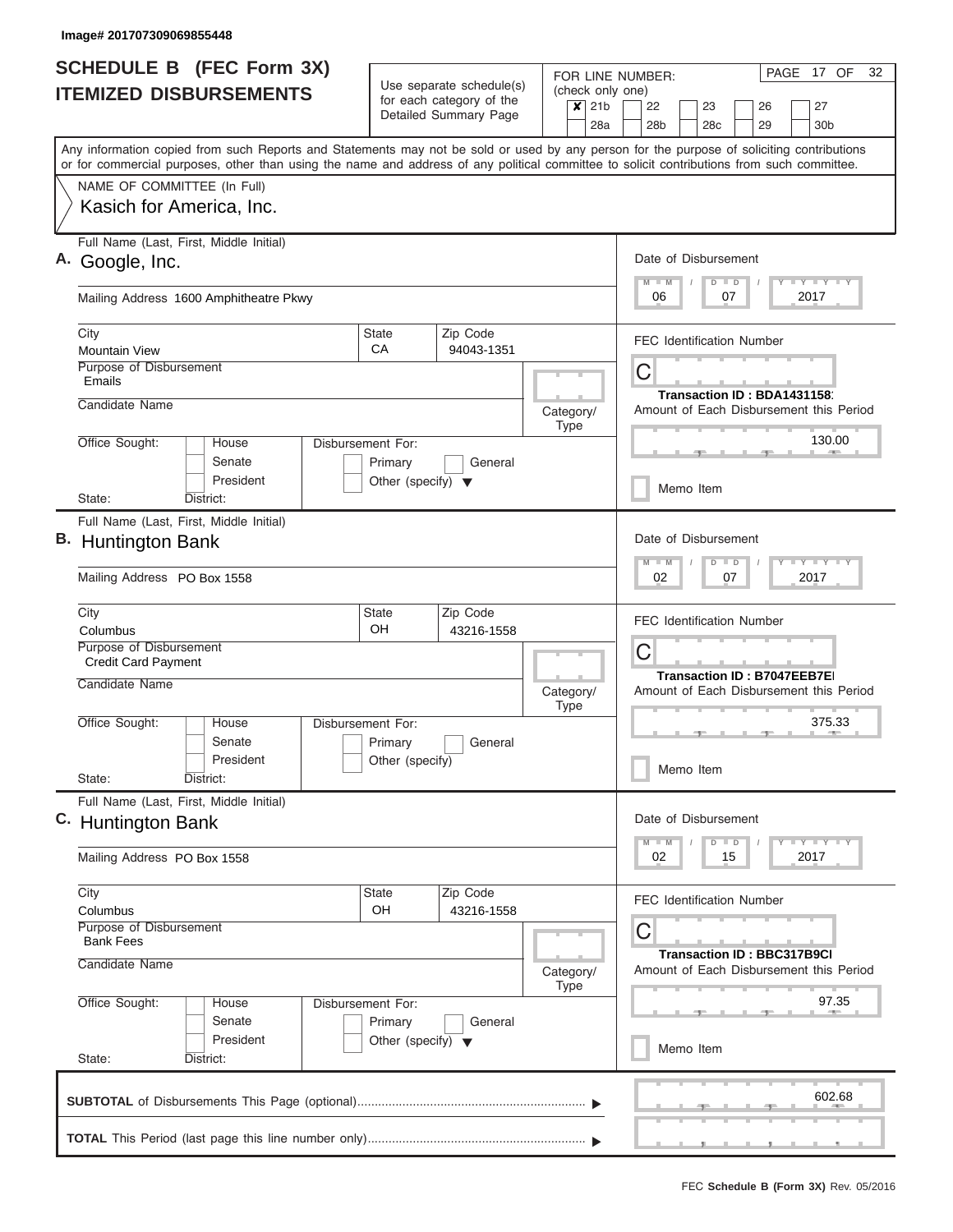|    | <b>SCHEDULE B (FEC Form 3X)</b><br><b>ITEMIZED DISBURSEMENTS</b>     |                                                                                                                                                                                                                                                                                         |                                                 | Use separate schedule(s)                          |                          |                | 18 OF<br>32<br>PAGE<br>FOR LINE NUMBER:<br>(check only one) |                                  |               |          |                                                                              |  |
|----|----------------------------------------------------------------------|-----------------------------------------------------------------------------------------------------------------------------------------------------------------------------------------------------------------------------------------------------------------------------------------|-------------------------------------------------|---------------------------------------------------|--------------------------|----------------|-------------------------------------------------------------|----------------------------------|---------------|----------|------------------------------------------------------------------------------|--|
|    |                                                                      |                                                                                                                                                                                                                                                                                         |                                                 | for each category of the<br>Detailed Summary Page |                          | $x$ 21b<br>28a | 22<br>28 <sub>b</sub>                                       | 23<br>28 <sub>c</sub>            |               | 26<br>29 | 27<br>30 <sub>b</sub>                                                        |  |
|    |                                                                      | Any information copied from such Reports and Statements may not be sold or used by any person for the purpose of soliciting contributions<br>or for commercial purposes, other than using the name and address of any political committee to solicit contributions from such committee. |                                                 |                                                   |                          |                |                                                             |                                  |               |          |                                                                              |  |
|    | NAME OF COMMITTEE (In Full)                                          |                                                                                                                                                                                                                                                                                         |                                                 |                                                   |                          |                |                                                             |                                  |               |          |                                                                              |  |
|    |                                                                      | Kasich for America, Inc.                                                                                                                                                                                                                                                                |                                                 |                                                   |                          |                |                                                             |                                  |               |          |                                                                              |  |
|    | A. Huntington Bank                                                   | Full Name (Last, First, Middle Initial)                                                                                                                                                                                                                                                 |                                                 |                                                   |                          |                | $M - M$                                                     | Date of Disbursement             | $D$ $D$       |          | Y I Y I Y I Y                                                                |  |
|    | Mailing Address PO Box 1558                                          |                                                                                                                                                                                                                                                                                         |                                                 |                                                   |                          |                | 03                                                          |                                  | 10            |          | 2017                                                                         |  |
|    | City<br>Columbus                                                     |                                                                                                                                                                                                                                                                                         | State<br>OH                                     | Zip Code<br>43216-1558                            |                          |                |                                                             | <b>FEC Identification Number</b> |               |          |                                                                              |  |
|    | Purpose of Disbursement<br><b>Credit Card Payment</b>                |                                                                                                                                                                                                                                                                                         |                                                 |                                                   |                          |                | C                                                           |                                  |               |          |                                                                              |  |
|    | Candidate Name                                                       |                                                                                                                                                                                                                                                                                         |                                                 |                                                   | Category/<br><b>Type</b> |                |                                                             |                                  |               |          | <b>Transaction ID: BFFBCC21E5</b><br>Amount of Each Disbursement this Period |  |
|    | Office Sought:                                                       | House<br>Senate                                                                                                                                                                                                                                                                         | Disbursement For:<br>Primary                    | General                                           |                          |                |                                                             |                                  |               | $-1$     | 75.00                                                                        |  |
|    | State:                                                               | President<br>District:                                                                                                                                                                                                                                                                  | Other (specify) $\blacktriangledown$            |                                                   |                          |                |                                                             | Memo Item                        |               |          |                                                                              |  |
| В. | Icontact                                                             | Full Name (Last, First, Middle Initial)                                                                                                                                                                                                                                                 |                                                 |                                                   |                          |                |                                                             | Date of Disbursement             |               |          |                                                                              |  |
|    | Mailing Address PO Box 418296                                        |                                                                                                                                                                                                                                                                                         |                                                 |                                                   |                          |                | $M - M$<br>03                                               |                                  | $D$ $D$<br>10 |          | $Y = Y = Y = Y + Y$<br>2017                                                  |  |
|    |                                                                      |                                                                                                                                                                                                                                                                                         |                                                 |                                                   |                          |                |                                                             |                                  |               |          |                                                                              |  |
|    | City<br><b>Boston</b>                                                |                                                                                                                                                                                                                                                                                         | State<br>МA                                     | Zip Code<br>02241-8296                            |                          |                |                                                             | <b>FEC Identification Number</b> |               |          |                                                                              |  |
|    | Purpose of Disbursement<br>Emails                                    |                                                                                                                                                                                                                                                                                         |                                                 |                                                   |                          |                | С<br>Transaction ID: B95F7D14611                            |                                  |               |          |                                                                              |  |
|    | Candidate Name                                                       |                                                                                                                                                                                                                                                                                         |                                                 |                                                   | Category/<br><b>Type</b> |                |                                                             |                                  |               |          | Amount of Each Disbursement this Period                                      |  |
|    | Office Sought:                                                       | House<br>Senate                                                                                                                                                                                                                                                                         | Disbursement For:<br>Primary                    | General                                           |                          |                |                                                             |                                  |               | $-1$     | 75.00<br><b>Allen</b>                                                        |  |
|    | State:                                                               | President<br>District:                                                                                                                                                                                                                                                                  | Other (specify)                                 |                                                   |                          |                | ×                                                           | Memo Item                        |               |          |                                                                              |  |
|    |                                                                      | Full Name (Last, First, Middle Initial)<br>C. Huntington National Bank                                                                                                                                                                                                                  |                                                 |                                                   |                          |                |                                                             | Date of Disbursement             |               |          |                                                                              |  |
|    | Mailing Address 41 South High Street, Attn KIMVOG                    |                                                                                                                                                                                                                                                                                         |                                                 |                                                   |                          |                | $M - M$<br>03                                               |                                  | $D$ $D$<br>15 |          | $\mathsf{L} \mathsf{Y} \mathsf{L} \mathsf{Y} \mathsf{L} \mathsf{Y}$<br>2017  |  |
|    | City<br>Columbus                                                     |                                                                                                                                                                                                                                                                                         | State<br>OH                                     | Zip Code<br>43215-3406                            |                          |                |                                                             | <b>FEC Identification Number</b> |               |          |                                                                              |  |
|    | Purpose of Disbursement<br><b>Bank Service Fee</b><br>Candidate Name |                                                                                                                                                                                                                                                                                         |                                                 |                                                   |                          | Category/      | С                                                           |                                  |               |          | Transaction ID: B2D1AC4207<br>Amount of Each Disbursement this Period        |  |
|    | Office Sought:                                                       | House                                                                                                                                                                                                                                                                                   | Disbursement For:                               |                                                   | <b>Type</b>              |                |                                                             |                                  |               |          | 99.40                                                                        |  |
|    |                                                                      | Senate<br>President                                                                                                                                                                                                                                                                     | Primary<br>Other (specify) $\blacktriangledown$ | General                                           |                          |                |                                                             | Memo Item                        |               |          |                                                                              |  |
|    | State:                                                               | District:                                                                                                                                                                                                                                                                               |                                                 |                                                   |                          |                |                                                             |                                  |               |          |                                                                              |  |
|    |                                                                      |                                                                                                                                                                                                                                                                                         |                                                 |                                                   |                          |                |                                                             |                                  |               |          | 174.40                                                                       |  |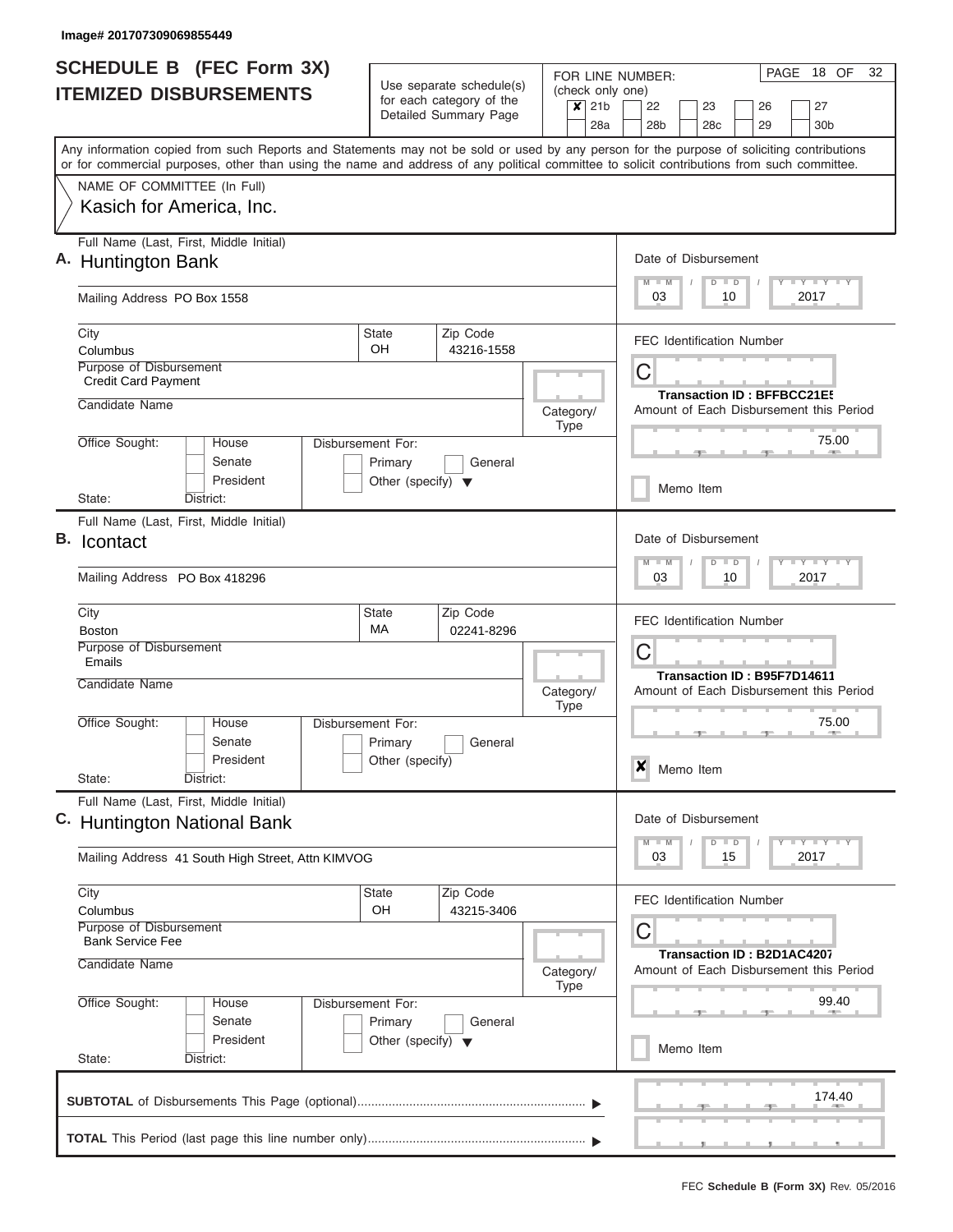| <b>SCHEDULE B (FEC Form 3X)</b><br><b>ITEMIZED DISBURSEMENTS</b> |                                                                                 |                                                                        | Use separate schedule(s) | FOR LINE NUMBER:<br>(check only one) | 32<br>PAGE 19 OF                                  |                                    |                                                                                                                                                                                                                                                                                         |  |
|------------------------------------------------------------------|---------------------------------------------------------------------------------|------------------------------------------------------------------------|--------------------------|--------------------------------------|---------------------------------------------------|------------------------------------|-----------------------------------------------------------------------------------------------------------------------------------------------------------------------------------------------------------------------------------------------------------------------------------------|--|
|                                                                  |                                                                                 |                                                                        |                          |                                      | for each category of the<br>Detailed Summary Page | $\overline{\mathsf{x}}$ 21b<br>28a | 27<br>22<br>23<br>26<br>28 <sub>b</sub><br>28 <sub>c</sub><br>29<br>30 <sub>b</sub>                                                                                                                                                                                                     |  |
|                                                                  |                                                                                 |                                                                        |                          |                                      |                                                   |                                    | Any information copied from such Reports and Statements may not be sold or used by any person for the purpose of soliciting contributions<br>or for commercial purposes, other than using the name and address of any political committee to solicit contributions from such committee. |  |
|                                                                  |                                                                                 | NAME OF COMMITTEE (In Full)                                            |                          |                                      |                                                   |                                    |                                                                                                                                                                                                                                                                                         |  |
|                                                                  |                                                                                 | Kasich for America, Inc.                                               |                          |                                      |                                                   |                                    |                                                                                                                                                                                                                                                                                         |  |
|                                                                  |                                                                                 | Full Name (Last, First, Middle Initial)<br>A. Huntington National Bank |                          |                                      |                                                   |                                    | Date of Disbursement<br>$+Y+Y+Y$<br>Ÿ<br>$D$ $D$                                                                                                                                                                                                                                        |  |
|                                                                  |                                                                                 | Mailing Address 41 South High Street, Attn KIMVOG                      |                          |                                      |                                                   |                                    | 03<br>29<br>2017                                                                                                                                                                                                                                                                        |  |
| City<br>Columbus                                                 |                                                                                 |                                                                        |                          | <b>State</b><br>OH.                  | Zip Code<br>43215-3406                            |                                    | <b>FEC Identification Number</b>                                                                                                                                                                                                                                                        |  |
|                                                                  | Purpose of Disbursement<br><b>Credit Card Payment</b>                           |                                                                        |                          |                                      |                                                   |                                    | C                                                                                                                                                                                                                                                                                       |  |
|                                                                  | Candidate Name                                                                  |                                                                        |                          |                                      |                                                   | Category/<br><b>Type</b>           | Transaction ID: B071F371B24<br>Amount of Each Disbursement this Period                                                                                                                                                                                                                  |  |
| Office Sought:                                                   |                                                                                 | House<br>Senate                                                        |                          | Disbursement For:<br>Primary         | General                                           |                                    | 3659.18                                                                                                                                                                                                                                                                                 |  |
| State:                                                           |                                                                                 | President<br>District:                                                 |                          | Other (specify) $\blacktriangledown$ |                                                   |                                    | Memo Item                                                                                                                                                                                                                                                                               |  |
|                                                                  |                                                                                 | Full Name (Last, First, Middle Initial)                                |                          |                                      |                                                   |                                    |                                                                                                                                                                                                                                                                                         |  |
|                                                                  |                                                                                 | B. Hyde Park Resturants                                                |                          |                                      |                                                   |                                    | Date of Disbursement<br>$T - Y$ $T - Y$ $T - Y$<br>$\overline{M}$<br>$D$ $D$                                                                                                                                                                                                            |  |
|                                                                  |                                                                                 | Mailing Address 569 N. High Street                                     |                          |                                      |                                                   |                                    | 03<br>29<br>2017                                                                                                                                                                                                                                                                        |  |
| City                                                             |                                                                                 |                                                                        |                          | <b>State</b>                         | Zip Code                                          |                                    | FEC Identification Number                                                                                                                                                                                                                                                               |  |
| Columbus                                                         | Purpose of Disbursement                                                         |                                                                        |                          | OH                                   | 43215-2080                                        |                                    | C                                                                                                                                                                                                                                                                                       |  |
|                                                                  |                                                                                 | Food and Beverages for Volunteers                                      |                          |                                      |                                                   |                                    | Transaction ID: B98B4040C25                                                                                                                                                                                                                                                             |  |
|                                                                  | Candidate Name                                                                  |                                                                        |                          |                                      |                                                   | Category/<br><b>Type</b>           | Amount of Each Disbursement this Period                                                                                                                                                                                                                                                 |  |
| Office Sought:                                                   |                                                                                 | House                                                                  |                          | Disbursement For:                    |                                                   |                                    | 592.40<br>一                                                                                                                                                                                                                                                                             |  |
|                                                                  |                                                                                 | Senate<br>President                                                    |                          | Primary<br>Other (specify)           | General                                           |                                    |                                                                                                                                                                                                                                                                                         |  |
| State:                                                           |                                                                                 | District:                                                              |                          |                                      |                                                   |                                    | $\boldsymbol{x}$<br>Memo Item                                                                                                                                                                                                                                                           |  |
|                                                                  | Full Name (Last, First, Middle Initial)<br>C. Strongwater Food and Spirits      |                                                                        |                          |                                      |                                                   |                                    | Date of Disbursement                                                                                                                                                                                                                                                                    |  |
|                                                                  | Mailing Address 401 W Town St                                                   |                                                                        |                          |                                      |                                                   |                                    | $\Box$ $\gamma$ $\Box$ $\gamma$ $\Box$ $\gamma$<br>$D$ $D$<br>03<br>29<br>2017                                                                                                                                                                                                          |  |
| City                                                             |                                                                                 |                                                                        |                          | State<br>OH                          | Zip Code<br>43215-4034                            |                                    | <b>FEC Identification Number</b>                                                                                                                                                                                                                                                        |  |
|                                                                  | Columbus<br><b>Purpose of Disbursement</b><br>Food and Beverages for Volunteers |                                                                        |                          |                                      |                                                   |                                    | C                                                                                                                                                                                                                                                                                       |  |
|                                                                  | Candidate Name                                                                  |                                                                        |                          |                                      |                                                   | Category/<br>Type                  | <b>Transaction ID: BEC8FA8EB</b><br>Amount of Each Disbursement this Period                                                                                                                                                                                                             |  |
| Office Sought:                                                   |                                                                                 | House                                                                  |                          | Disbursement For:                    |                                                   |                                    | 3066.78                                                                                                                                                                                                                                                                                 |  |
|                                                                  |                                                                                 | Senate                                                                 |                          | Primary                              | General                                           |                                    |                                                                                                                                                                                                                                                                                         |  |
| State:                                                           |                                                                                 | President<br>District:                                                 |                          | Other (specify) $\blacktriangledown$ |                                                   |                                    | $\boldsymbol{\mathsf{x}}$<br>Memo Item                                                                                                                                                                                                                                                  |  |
|                                                                  |                                                                                 |                                                                        |                          |                                      |                                                   |                                    | 3659.18                                                                                                                                                                                                                                                                                 |  |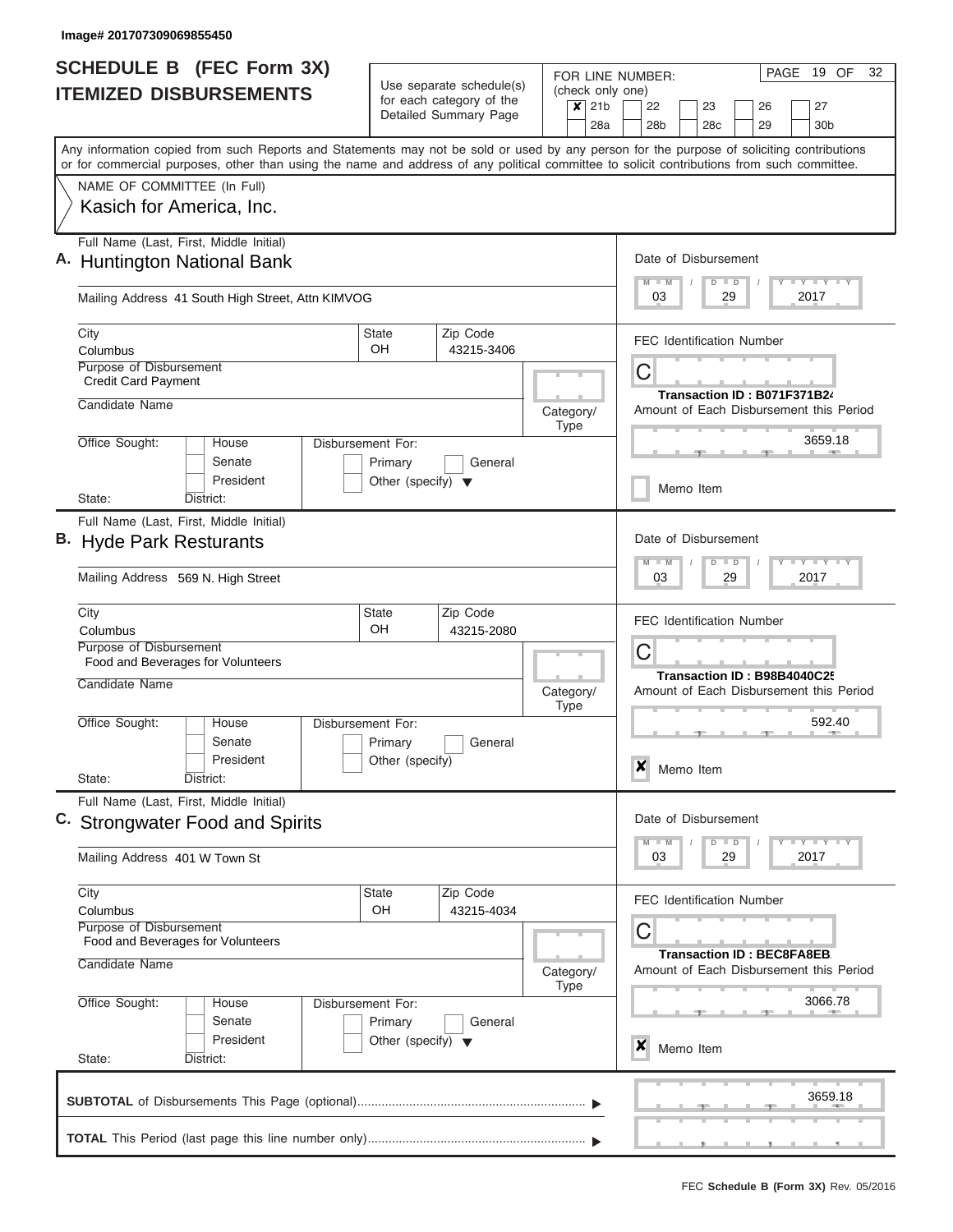| <b>SCHEDULE B (FEC Form 3X)</b>                                                                                                                                                                                                                                                         |                                                                      |                                                                               | FOR LINE NUMBER:                                               | PAGE 20 OF<br>32                                                                          |  |  |
|-----------------------------------------------------------------------------------------------------------------------------------------------------------------------------------------------------------------------------------------------------------------------------------------|----------------------------------------------------------------------|-------------------------------------------------------------------------------|----------------------------------------------------------------|-------------------------------------------------------------------------------------------|--|--|
| <b>ITEMIZED DISBURSEMENTS</b>                                                                                                                                                                                                                                                           |                                                                      | Use separate schedule(s)<br>for each category of the<br>Detailed Summary Page | (check only one)<br>$\boldsymbol{x}$<br>21 <sub>b</sub><br>28a | 22<br>23<br>27<br>26<br>29<br>28 <sub>b</sub><br>28c<br>30b                               |  |  |
| Any information copied from such Reports and Statements may not be sold or used by any person for the purpose of soliciting contributions<br>or for commercial purposes, other than using the name and address of any political committee to solicit contributions from such committee. |                                                                      |                                                                               |                                                                |                                                                                           |  |  |
| NAME OF COMMITTEE (In Full)<br>Kasich for America, Inc.                                                                                                                                                                                                                                 |                                                                      |                                                                               |                                                                |                                                                                           |  |  |
| Full Name (Last, First, Middle Initial)<br>A. Huntington National Bank                                                                                                                                                                                                                  |                                                                      |                                                                               |                                                                | Date of Disbursement<br>Y LY LY LY<br>$M - M$<br>$D$ $D$                                  |  |  |
| Mailing Address 41 South High Street, Attn KIMVOG                                                                                                                                                                                                                                       |                                                                      |                                                                               |                                                                | 04<br>2017<br>17                                                                          |  |  |
| City<br>Columbus                                                                                                                                                                                                                                                                        | <b>State</b><br>OH                                                   | Zip Code<br>43215-3406                                                        |                                                                | <b>FEC Identification Number</b>                                                          |  |  |
| Purpose of Disbursement<br><b>Bank Fee</b>                                                                                                                                                                                                                                              |                                                                      |                                                                               |                                                                | C<br>Transaction ID: B4B81A3BD8                                                           |  |  |
| Candidate Name                                                                                                                                                                                                                                                                          |                                                                      |                                                                               | Category/<br><b>Type</b>                                       | Amount of Each Disbursement this Period                                                   |  |  |
| Office Sought:<br>House<br>Senate<br>President                                                                                                                                                                                                                                          | Disbursement For:<br>Primary<br>Other (specify) $\blacktriangledown$ | General                                                                       |                                                                | 100.83                                                                                    |  |  |
| District:<br>State:                                                                                                                                                                                                                                                                     |                                                                      |                                                                               |                                                                | Memo Item                                                                                 |  |  |
| Full Name (Last, First, Middle Initial)<br>B. Huntington National Bank<br>Mailing Address 41 South High Street, Attn KIMVOG                                                                                                                                                             |                                                                      |                                                                               |                                                                | Date of Disbursement<br>$T - Y$ $T - Y$ $T - Y$<br>$M - M$<br>$D$ $D$<br>05<br>15<br>2017 |  |  |
| City                                                                                                                                                                                                                                                                                    | <b>State</b>                                                         | Zip Code                                                                      |                                                                |                                                                                           |  |  |
| Columbus<br>Purpose of Disbursement<br><b>Bank Fees</b>                                                                                                                                                                                                                                 | OH                                                                   | 43215-3406                                                                    |                                                                | <b>FEC Identification Number</b><br>С                                                     |  |  |
| Candidate Name                                                                                                                                                                                                                                                                          |                                                                      |                                                                               | Category/<br>Type                                              | <b>Transaction ID: B653ECFFF7I</b><br>Amount of Each Disbursement this Period             |  |  |
| Office Sought:<br>House<br>Senate                                                                                                                                                                                                                                                       | Disbursement For:<br>Primary                                         | General                                                                       |                                                                | 100.67                                                                                    |  |  |
| President<br>State:<br>District:                                                                                                                                                                                                                                                        | Other (specify)                                                      |                                                                               |                                                                | Memo Item                                                                                 |  |  |
| Full Name (Last, First, Middle Initial)<br>C. Huntington National Bank                                                                                                                                                                                                                  |                                                                      |                                                                               |                                                                | Date of Disbursement                                                                      |  |  |
| Mailing Address 41 South High Street, Attn KIMVOG                                                                                                                                                                                                                                       |                                                                      |                                                                               |                                                                | $T - Y$ $T - Y$ $T - Y$<br>$D$ $D$<br>2017<br>06<br>02                                    |  |  |
| City<br>Columbus<br>Purpose of Disbursement                                                                                                                                                                                                                                             | <b>State</b><br>OH                                                   | Zip Code<br>43215-3406                                                        |                                                                | <b>FEC Identification Number</b>                                                          |  |  |
| <b>Merchant Fees</b><br>Candidate Name                                                                                                                                                                                                                                                  |                                                                      |                                                                               | Category/<br><b>Type</b>                                       | С<br><b>Transaction ID: BB1A07EF17</b><br>Amount of Each Disbursement this Period         |  |  |
| Office Sought:<br>House<br>Senate                                                                                                                                                                                                                                                       | Disbursement For:<br>Primary                                         | General                                                                       |                                                                | 43.70                                                                                     |  |  |
| President                                                                                                                                                                                                                                                                               | Other (specify) $\blacktriangledown$                                 |                                                                               |                                                                |                                                                                           |  |  |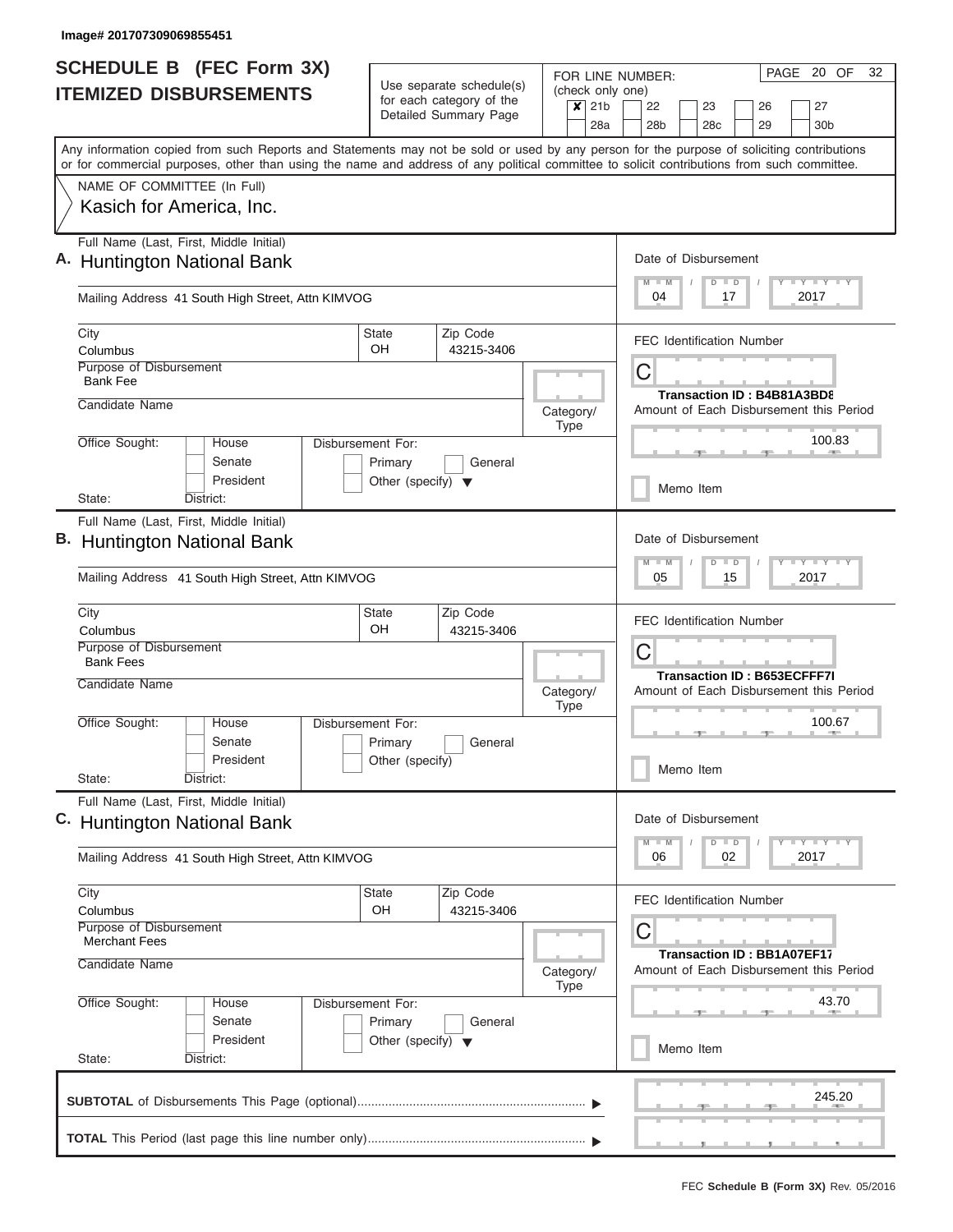| <b>SCHEDULE B (FEC Form 3X)</b><br><b>ITEMIZED DISBURSEMENTS</b> |                                                                                  | Use separate schedule(s) |                                      | (check only one)                                  | PAGE 21 OF<br>32<br>FOR LINE NUMBER: |                                  |                                                                                                                                                                                                                                                                                         |                                                           |
|------------------------------------------------------------------|----------------------------------------------------------------------------------|--------------------------|--------------------------------------|---------------------------------------------------|--------------------------------------|----------------------------------|-----------------------------------------------------------------------------------------------------------------------------------------------------------------------------------------------------------------------------------------------------------------------------------------|-----------------------------------------------------------|
|                                                                  |                                                                                  |                          |                                      | for each category of the<br>Detailed Summary Page |                                      | $x$ 21b<br>28a                   | 22<br>23<br>26<br>28b<br>28c<br>29                                                                                                                                                                                                                                                      | 27<br>30 <sub>b</sub>                                     |
|                                                                  |                                                                                  |                          |                                      |                                                   |                                      |                                  | Any information copied from such Reports and Statements may not be sold or used by any person for the purpose of soliciting contributions<br>or for commercial purposes, other than using the name and address of any political committee to solicit contributions from such committee. |                                                           |
|                                                                  | NAME OF COMMITTEE (In Full)                                                      |                          |                                      |                                                   |                                      |                                  |                                                                                                                                                                                                                                                                                         |                                                           |
|                                                                  | Kasich for America, Inc.                                                         |                          |                                      |                                                   |                                      |                                  |                                                                                                                                                                                                                                                                                         |                                                           |
|                                                                  | Full Name (Last, First, Middle Initial)<br>A. Huntington National Bank           |                          |                                      |                                                   |                                      |                                  | Date of Disbursement<br>$D$ $D$                                                                                                                                                                                                                                                         | <b>LY LY LY</b>                                           |
|                                                                  | Mailing Address 41 South High Street, Attn KIMVOG                                |                          |                                      |                                                   |                                      |                                  | 06<br>12<br>2017                                                                                                                                                                                                                                                                        |                                                           |
| City<br>Columbus                                                 |                                                                                  |                          | <b>State</b><br>OH                   | Zip Code<br>43215-3406                            |                                      |                                  | <b>FEC Identification Number</b>                                                                                                                                                                                                                                                        |                                                           |
|                                                                  | Purpose of Disbursement<br><b>Credit Card Payment</b>                            |                          |                                      |                                                   |                                      |                                  | C                                                                                                                                                                                                                                                                                       |                                                           |
| Candidate Name                                                   |                                                                                  |                          |                                      |                                                   | Category/<br><b>Type</b>             |                                  | <b>Transaction ID: B368FB4BC7</b><br>Amount of Each Disbursement this Period                                                                                                                                                                                                            |                                                           |
| Office Sought:                                                   | House<br>Senate                                                                  | Disbursement For:        | Primary                              | General                                           |                                      |                                  |                                                                                                                                                                                                                                                                                         | 11270.22                                                  |
| State:                                                           | President<br>District:                                                           |                          | Other (specify) $\blacktriangledown$ |                                                   |                                      |                                  | Memo Item                                                                                                                                                                                                                                                                               |                                                           |
|                                                                  | Full Name (Last, First, Middle Initial)                                          |                          |                                      |                                                   |                                      |                                  |                                                                                                                                                                                                                                                                                         |                                                           |
| В.                                                               | <b>Bookpal</b>                                                                   |                          |                                      |                                                   |                                      |                                  | Date of Disbursement<br>$D$ $D$                                                                                                                                                                                                                                                         | $T - Y$ $T - Y$ $T - Y$                                   |
|                                                                  | Mailing Address 18101 Von Karman Ave<br>Ste 120                                  |                          | 06<br>12<br>2017                     |                                                   |                                      |                                  |                                                                                                                                                                                                                                                                                         |                                                           |
| City<br>Irvine                                                   |                                                                                  |                          | <b>State</b><br>CA                   | Zip Code<br>92612-0167                            |                                      |                                  | <b>FEC Identification Number</b>                                                                                                                                                                                                                                                        |                                                           |
| <b>Book Purchase</b>                                             | Purpose of Disbursement                                                          |                          |                                      |                                                   |                                      | C<br>Transaction ID: BAB9D349877 |                                                                                                                                                                                                                                                                                         |                                                           |
| Candidate Name                                                   |                                                                                  |                          |                                      |                                                   | Category/<br><b>Type</b>             |                                  | Amount of Each Disbursement this Period                                                                                                                                                                                                                                                 |                                                           |
| Office Sought:                                                   | House<br>Senate                                                                  | Disbursement For:        |                                      |                                                   |                                      |                                  | $-1$                                                                                                                                                                                                                                                                                    | 11270.22                                                  |
| State:                                                           | President<br>District:                                                           |                          | Primary<br>Other (specify)           | General                                           |                                      |                                  | $\boldsymbol{x}$<br>Memo Item                                                                                                                                                                                                                                                           |                                                           |
|                                                                  | Full Name (Last, First, Middle Initial)                                          |                          |                                      |                                                   |                                      |                                  | Date of Disbursement                                                                                                                                                                                                                                                                    |                                                           |
|                                                                  | C. Huntington National Bank<br>Mailing Address 41 South High Street, Attn KIMVOG |                          |                                      |                                                   |                                      |                                  | $D$ $D$<br>$M - M$<br>06<br>15<br>2017                                                                                                                                                                                                                                                  | $\Box$ $\Upsilon$ $\Box$ $\Upsilon$ $\Upsilon$ $\Upsilon$ |
| City                                                             |                                                                                  |                          | <b>State</b>                         | Zip Code                                          |                                      |                                  | <b>FEC Identification Number</b>                                                                                                                                                                                                                                                        |                                                           |
| Columbus                                                         | Purpose of Disbursement                                                          |                          | OH                                   | 43215-3406                                        |                                      |                                  | С                                                                                                                                                                                                                                                                                       |                                                           |
|                                                                  | <b>Bank Fees</b><br>Candidate Name                                               |                          |                                      |                                                   |                                      | Category/                        | Transaction ID: BBC1BD11F.<br>Amount of Each Disbursement this Period                                                                                                                                                                                                                   |                                                           |
| Office Sought:                                                   | House<br>Senate                                                                  | Disbursement For:        | Primary                              | General                                           | <b>Type</b>                          |                                  |                                                                                                                                                                                                                                                                                         | 102.02                                                    |
| State:                                                           | President<br>District:                                                           |                          | Other (specify) $\blacktriangledown$ |                                                   |                                      |                                  | Memo Item                                                                                                                                                                                                                                                                               |                                                           |
|                                                                  |                                                                                  |                          |                                      |                                                   |                                      |                                  |                                                                                                                                                                                                                                                                                         | 11372.24                                                  |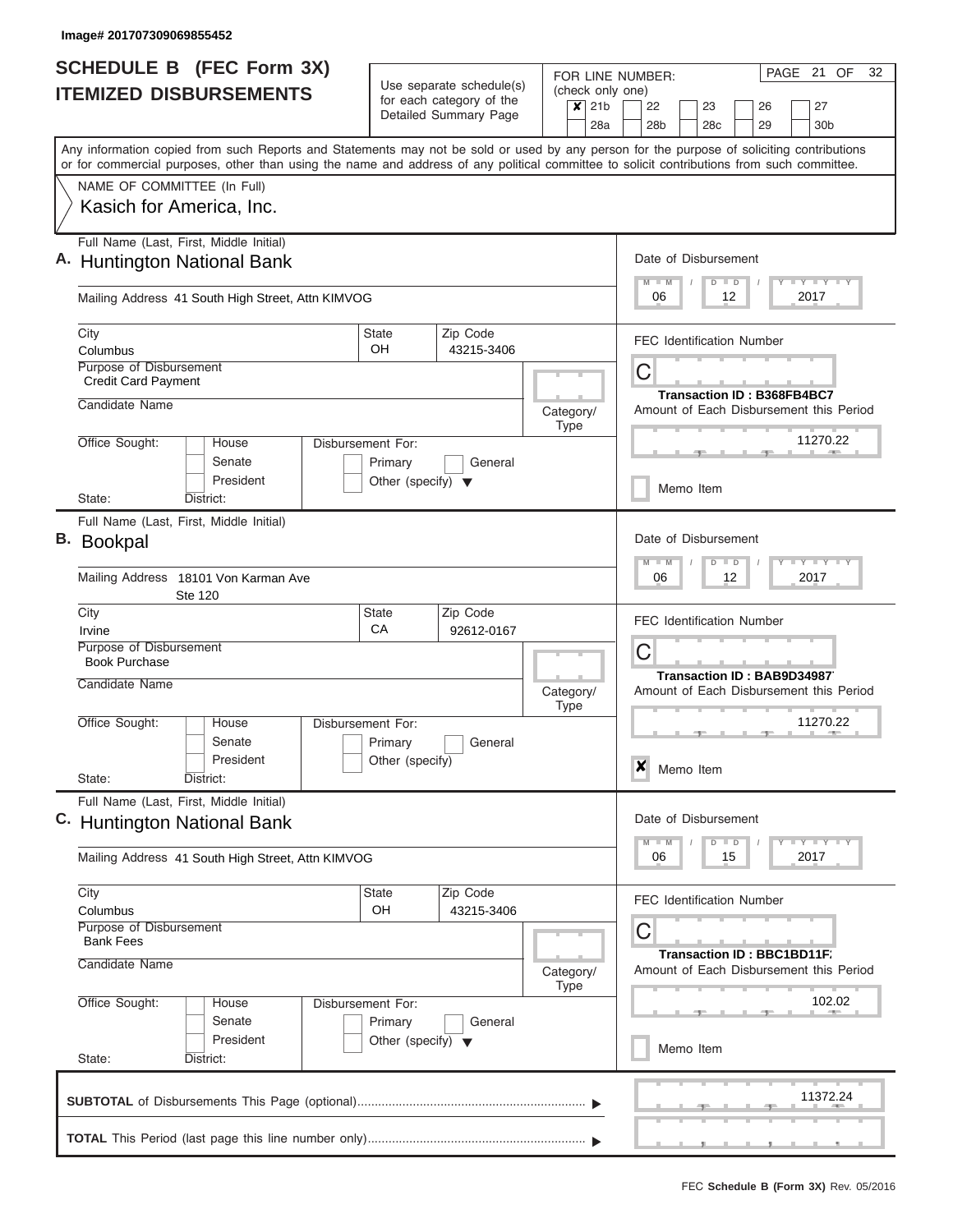$\overline{\phantom{a}}$ 

| <b>SCHEDULE B</b> (FEC Form 3X)<br><b>ITEMIZED DISBURSEMENTS</b>                                                                                                                                                                                                                        | Use separate schedule(s)                                       | PAGE 22 OF<br>32<br>FOR LINE NUMBER:<br>(check only one) |                                                                                     |  |  |  |  |
|-----------------------------------------------------------------------------------------------------------------------------------------------------------------------------------------------------------------------------------------------------------------------------------------|----------------------------------------------------------------|----------------------------------------------------------|-------------------------------------------------------------------------------------|--|--|--|--|
|                                                                                                                                                                                                                                                                                         | for each category of the<br>Detailed Summary Page              | $\overline{\mathsf{x}}$ 21b<br>28a                       | 22<br>23<br>26<br>27<br>28 <sub>b</sub><br>28 <sub>c</sub><br>29<br>30 <sub>b</sub> |  |  |  |  |
| Any information copied from such Reports and Statements may not be sold or used by any person for the purpose of soliciting contributions<br>or for commercial purposes, other than using the name and address of any political committee to solicit contributions from such committee. |                                                                |                                                          |                                                                                     |  |  |  |  |
| NAME OF COMMITTEE (In Full)                                                                                                                                                                                                                                                             |                                                                |                                                          |                                                                                     |  |  |  |  |
| Kasich for America, Inc.                                                                                                                                                                                                                                                                |                                                                |                                                          |                                                                                     |  |  |  |  |
| Full Name (Last, First, Middle Initial)<br>A. Sermo Digital LLC                                                                                                                                                                                                                         |                                                                |                                                          | Date of Disbursement                                                                |  |  |  |  |
| Mailing Address 7605 SE 27th St<br><b>Ste 204</b>                                                                                                                                                                                                                                       |                                                                |                                                          | <b>LY LY LY</b><br>$D$ $D$<br>2017<br>01<br>27                                      |  |  |  |  |
| City                                                                                                                                                                                                                                                                                    | <b>State</b><br>Zip Code<br><b>WA</b>                          |                                                          | <b>FEC Identification Number</b>                                                    |  |  |  |  |
| Mercer Island<br>Purpose of Disbursement<br>Online/Web Consulting                                                                                                                                                                                                                       | 98040-2835                                                     |                                                          | C                                                                                   |  |  |  |  |
| Candidate Name                                                                                                                                                                                                                                                                          |                                                                | Category/<br><b>Type</b>                                 | Transaction ID: B6A37C457D<br>Amount of Each Disbursement this Period               |  |  |  |  |
| Office Sought:<br>House<br>Senate                                                                                                                                                                                                                                                       | Disbursement For:<br>Primary<br>General                        |                                                          | 1277.85                                                                             |  |  |  |  |
| President<br>State:<br>District:                                                                                                                                                                                                                                                        | Other (specify) $\blacktriangledown$                           |                                                          | Memo Item                                                                           |  |  |  |  |
| Full Name (Last, First, Middle Initial)<br>B. Sermo Digital LLC                                                                                                                                                                                                                         | Date of Disbursement<br>$\blacksquare$<br>M<br>$D$ $D$<br>$-M$ |                                                          |                                                                                     |  |  |  |  |
| Mailing Address 7605 SE 27th St<br><b>Ste 204</b>                                                                                                                                                                                                                                       |                                                                | 2017<br>02<br>13                                         |                                                                                     |  |  |  |  |
| City<br>Mercer Island                                                                                                                                                                                                                                                                   | <b>State</b><br>Zip Code<br><b>WA</b><br>98040-2835            |                                                          | <b>FEC Identification Number</b>                                                    |  |  |  |  |
| Purpose of Disbursement<br><b>Email Service</b><br>Candidate Name                                                                                                                                                                                                                       |                                                                |                                                          | C<br>Transaction ID: B070A0821FE                                                    |  |  |  |  |
| Office Sought:<br>House                                                                                                                                                                                                                                                                 | Disbursement For:                                              | Category/<br><b>Type</b>                                 | Amount of Each Disbursement this Period<br>1485.02                                  |  |  |  |  |
| Senate<br>President                                                                                                                                                                                                                                                                     | General<br>Primary                                             |                                                          |                                                                                     |  |  |  |  |
| State:<br>District:                                                                                                                                                                                                                                                                     | Other (specify)                                                |                                                          | Memo Item                                                                           |  |  |  |  |
| Full Name (Last, First, Middle Initial)<br>C. Sermo Digital LLC                                                                                                                                                                                                                         |                                                                |                                                          |                                                                                     |  |  |  |  |
| Mailing Address 7605 SE 27th St<br><b>Ste 204</b>                                                                                                                                                                                                                                       |                                                                | <b>LY LY LY</b><br>$D$ $D$<br>24<br>2017<br>03           |                                                                                     |  |  |  |  |
| City<br>Mercer Island                                                                                                                                                                                                                                                                   | State<br>Zip Code<br>WA<br>98040-2835                          |                                                          | <b>FEC Identification Number</b>                                                    |  |  |  |  |
| Purpose of Disbursement<br><b>Voter Contact</b>                                                                                                                                                                                                                                         |                                                                | C<br>Transaction ID: B04CD4445A                          |                                                                                     |  |  |  |  |
| Candidate Name                                                                                                                                                                                                                                                                          |                                                                | Category/<br><b>Type</b>                                 | Amount of Each Disbursement this Period                                             |  |  |  |  |
| Office Sought:<br>House<br>Senate                                                                                                                                                                                                                                                       | Disbursement For:<br>Primary<br>General                        |                                                          | 1329.26                                                                             |  |  |  |  |
| President<br>State:                                                                                                                                                                                                                                                                     | Other (specify) $\blacktriangledown$                           |                                                          | Memo Item                                                                           |  |  |  |  |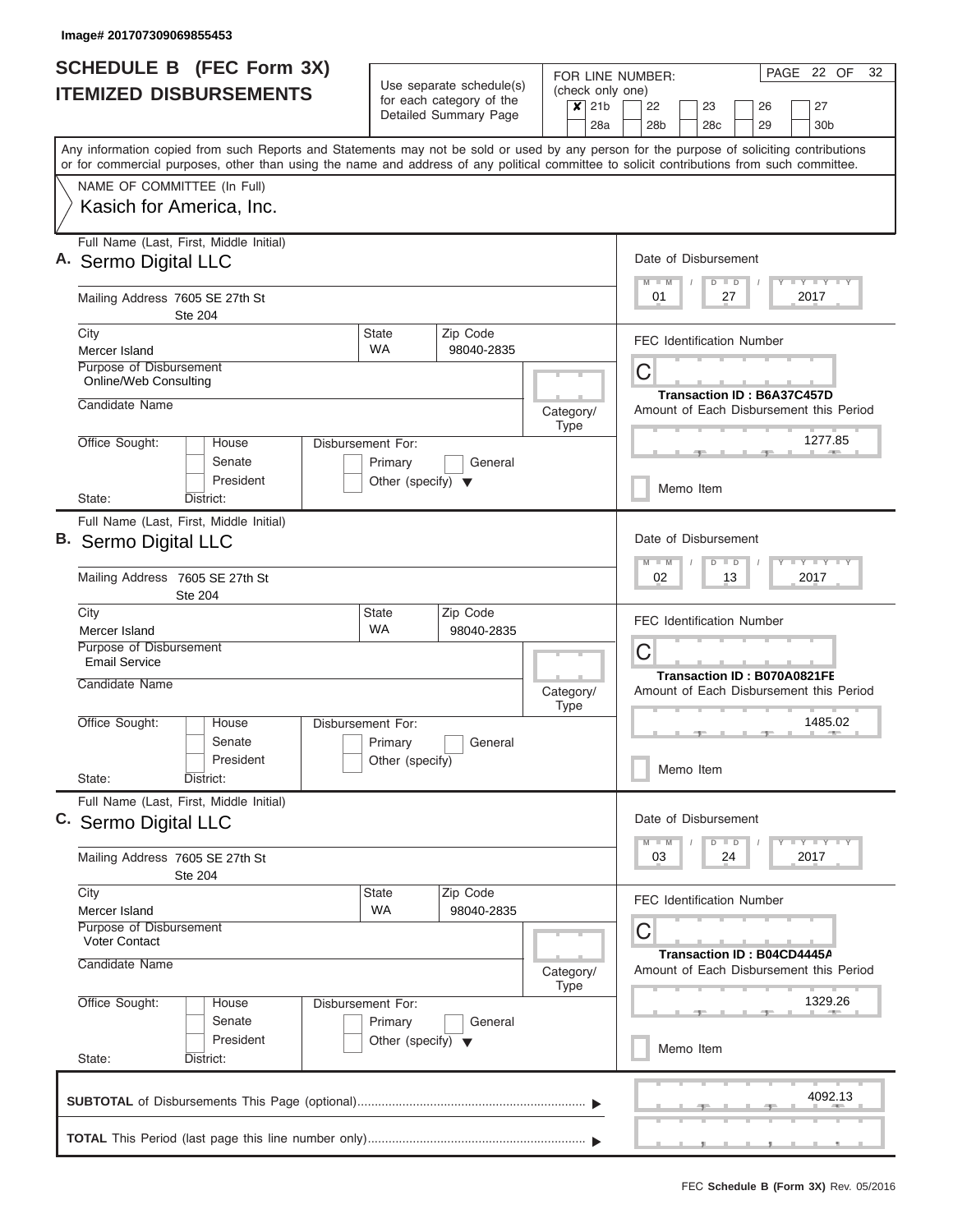| <b>SCHEDULE B</b> (FEC Form 3X)<br><b>ITEMIZED DISBURSEMENTS</b>                                                                                                                                                                                                                                                       |                                                 | Use separate schedule(s)<br>for each category of the<br>Detailed Summary Page | FOR LINE NUMBER:<br>(check only one)<br>$x$ 21b                       | PAGE 23 OF<br>32<br>22<br>23<br>27<br>26                                                                                |  |
|------------------------------------------------------------------------------------------------------------------------------------------------------------------------------------------------------------------------------------------------------------------------------------------------------------------------|-------------------------------------------------|-------------------------------------------------------------------------------|-----------------------------------------------------------------------|-------------------------------------------------------------------------------------------------------------------------|--|
| Any information copied from such Reports and Statements may not be sold or used by any person for the purpose of soliciting contributions<br>or for commercial purposes, other than using the name and address of any political committee to solicit contributions from such committee.<br>NAME OF COMMITTEE (In Full) |                                                 |                                                                               | 28a                                                                   | 28b<br>28 <sub>c</sub><br>29<br>30b                                                                                     |  |
| Kasich for America, Inc.                                                                                                                                                                                                                                                                                               |                                                 |                                                                               |                                                                       |                                                                                                                         |  |
| Full Name (Last, First, Middle Initial)<br>A. Sermo Digital LLC<br>Mailing Address 7605 SE 27th St                                                                                                                                                                                                                     |                                                 |                                                                               |                                                                       | Date of Disbursement<br><b>TEY LY LY</b><br>$M$ $M$<br>$D$ $D$<br>04<br>06<br>2017                                      |  |
| Ste 204                                                                                                                                                                                                                                                                                                                |                                                 |                                                                               |                                                                       |                                                                                                                         |  |
| City<br>Mercer Island                                                                                                                                                                                                                                                                                                  | <b>State</b><br><b>WA</b>                       | Zip Code<br>98040-2835                                                        |                                                                       | <b>FEC Identification Number</b>                                                                                        |  |
| Purpose of Disbursement<br><b>Voter Contact</b>                                                                                                                                                                                                                                                                        |                                                 |                                                                               |                                                                       | С<br>Transaction ID: B76ED92D43                                                                                         |  |
| Candidate Name                                                                                                                                                                                                                                                                                                         |                                                 |                                                                               | Category/<br>Type                                                     | Amount of Each Disbursement this Period                                                                                 |  |
| Office Sought:<br>House<br>Senate                                                                                                                                                                                                                                                                                      | Disbursement For:<br>Primary                    | General                                                                       |                                                                       | 3722.47                                                                                                                 |  |
| President<br>District:<br>State:                                                                                                                                                                                                                                                                                       | Other (specify) $\blacktriangledown$            |                                                                               |                                                                       | Memo Item                                                                                                               |  |
| Full Name (Last, First, Middle Initial)<br>В.<br>Sermo Digital LLC                                                                                                                                                                                                                                                     |                                                 |                                                                               |                                                                       | Date of Disbursement<br>$T - Y = T Y - T Y$<br>M<br>$-W$<br>$D$ $D$                                                     |  |
| Mailing Address 7605 SE 27th St<br>Ste 204                                                                                                                                                                                                                                                                             |                                                 |                                                                               |                                                                       | 05<br>11<br>2017                                                                                                        |  |
| City<br>Mercer Island                                                                                                                                                                                                                                                                                                  | <b>State</b><br><b>WA</b>                       | Zip Code<br>98040-2835                                                        |                                                                       | <b>FEC Identification Number</b>                                                                                        |  |
| Purpose of Disbursement<br><b>EMAILS TO VOTERS</b>                                                                                                                                                                                                                                                                     |                                                 |                                                                               |                                                                       | С<br>Transaction ID: BFA67523050                                                                                        |  |
| Candidate Name                                                                                                                                                                                                                                                                                                         |                                                 |                                                                               | Category/<br><b>Type</b>                                              | Amount of Each Disbursement this Period                                                                                 |  |
| Office Sought:<br>House<br>Senate<br>President                                                                                                                                                                                                                                                                         | Disbursement For:<br>Primary<br>Other (specify) | General                                                                       |                                                                       | 4437.97<br>$-1$                                                                                                         |  |
| State:<br>District:                                                                                                                                                                                                                                                                                                    |                                                 |                                                                               |                                                                       | Memo Item                                                                                                               |  |
| Full Name (Last, First, Middle Initial)<br>C. Sermo Digital LLC                                                                                                                                                                                                                                                        |                                                 |                                                                               |                                                                       |                                                                                                                         |  |
| Mailing Address 7605 SE 27th St<br><b>Ste 204</b>                                                                                                                                                                                                                                                                      |                                                 |                                                                               |                                                                       | $M - M$<br>$D$ $D$<br>$\mathsf{I}$ $\mathsf{Y}$ $\mathsf{I}$ $\mathsf{Y}$ $\mathsf{I}$ $\mathsf{Y}$<br>06<br>06<br>2017 |  |
| City<br>Mercer Island<br>Purpose of Disbursement<br><b>Email Marketing</b>                                                                                                                                                                                                                                             | <b>State</b><br><b>WA</b>                       | Zip Code<br>98040-2835                                                        | <b>FEC Identification Number</b><br>С                                 |                                                                                                                         |  |
| Candidate Name                                                                                                                                                                                                                                                                                                         |                                                 | Category/<br>Type                                                             | Transaction ID: BE19E43287<br>Amount of Each Disbursement this Period |                                                                                                                         |  |
| Office Sought:<br>House<br>Senate                                                                                                                                                                                                                                                                                      | Disbursement For:<br>Primary                    | General                                                                       |                                                                       | 3122.99                                                                                                                 |  |
| President<br>State:<br>District:                                                                                                                                                                                                                                                                                       | Other (specify) $\blacktriangledown$            |                                                                               |                                                                       | Memo Item                                                                                                               |  |
|                                                                                                                                                                                                                                                                                                                        |                                                 |                                                                               |                                                                       |                                                                                                                         |  |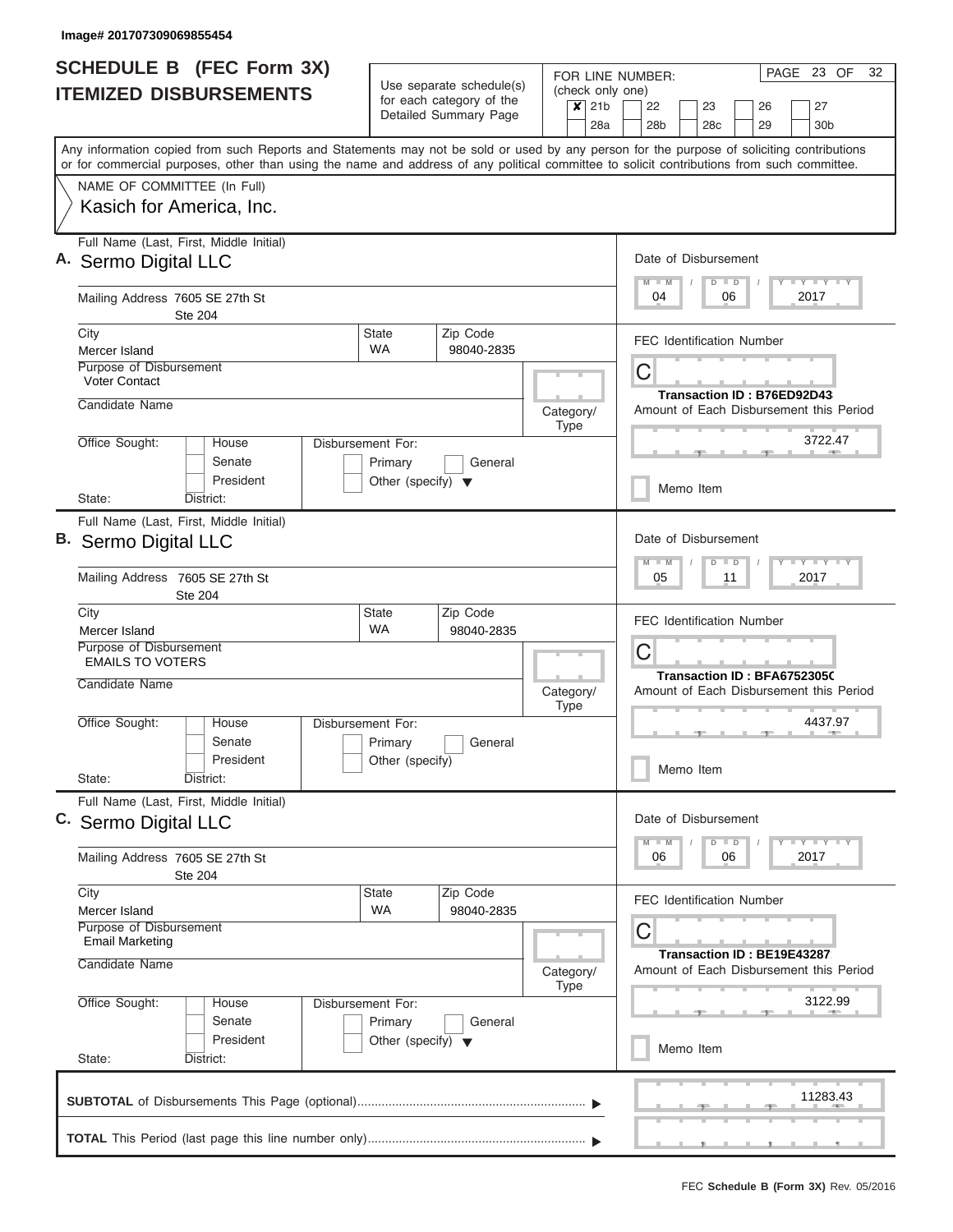| <b>SCHEDULE B (FEC Form 3X)</b>                                                                                                                                                                                                                                                         |                                                                      | Use separate schedule(s)                          | FOR LINE NUMBER:<br>(check only one) | PAGE 24 OF<br>32                                                                      |  |  |  |
|-----------------------------------------------------------------------------------------------------------------------------------------------------------------------------------------------------------------------------------------------------------------------------------------|----------------------------------------------------------------------|---------------------------------------------------|--------------------------------------|---------------------------------------------------------------------------------------|--|--|--|
| <b>ITEMIZED DISBURSEMENTS</b>                                                                                                                                                                                                                                                           |                                                                      | for each category of the<br>Detailed Summary Page | $\overline{\mathsf{x}}$ 21b<br>28a   | 27<br>22<br>23<br>26<br>30b<br>28 <sub>b</sub><br>28c<br>29                           |  |  |  |
| Any information copied from such Reports and Statements may not be sold or used by any person for the purpose of soliciting contributions<br>or for commercial purposes, other than using the name and address of any political committee to solicit contributions from such committee. |                                                                      |                                                   |                                      |                                                                                       |  |  |  |
| NAME OF COMMITTEE (In Full)<br>Kasich for America, Inc.                                                                                                                                                                                                                                 |                                                                      |                                                   |                                      |                                                                                       |  |  |  |
| Full Name (Last, First, Middle Initial)<br>A. Stripe                                                                                                                                                                                                                                    |                                                                      |                                                   |                                      | Date of Disbursement<br>Y I Y I Y I Y<br>$M$ $M$<br>$D$ $D$                           |  |  |  |
| Mailing Address 3180 18th St                                                                                                                                                                                                                                                            |                                                                      |                                                   |                                      | 01<br>15<br>2017                                                                      |  |  |  |
| City<br>San Francisco                                                                                                                                                                                                                                                                   | <b>State</b><br>CA                                                   | Zip Code<br>94110-2043                            |                                      | <b>FEC Identification Number</b>                                                      |  |  |  |
| Purpose of Disbursement<br><b>Merchant Fee</b><br>Candidate Name                                                                                                                                                                                                                        |                                                                      |                                                   |                                      | C<br><b>Transaction ID: B781307C560</b>                                               |  |  |  |
| Office Sought:<br>House                                                                                                                                                                                                                                                                 | Disbursement For:                                                    |                                                   | Category/<br><b>Type</b>             | Amount of Each Disbursement this Period<br>19.80                                      |  |  |  |
| Senate<br>President<br>District:<br>State:                                                                                                                                                                                                                                              | Primary<br>Other (specify) $\blacktriangledown$                      | General                                           |                                      | Memo Item                                                                             |  |  |  |
| Full Name (Last, First, Middle Initial)<br><b>B.</b> Stripe                                                                                                                                                                                                                             |                                                                      |                                                   |                                      | Date of Disbursement<br>$T$ $Y$ $T$ $Y$ $T$<br>$M - M$<br>$D$ $D$                     |  |  |  |
| Mailing Address 3180 18th St                                                                                                                                                                                                                                                            |                                                                      |                                                   |                                      | 02<br>28<br>2017                                                                      |  |  |  |
| City<br>San Francisco<br>Purpose of Disbursement<br><b>Merchant Fees</b>                                                                                                                                                                                                                | <b>State</b><br>CA                                                   | Zip Code<br>94110-2043                            |                                      | <b>FEC Identification Number</b><br>С                                                 |  |  |  |
| Candidate Name                                                                                                                                                                                                                                                                          |                                                                      |                                                   | Category/<br><b>Type</b>             | <b>Transaction ID: B75DC08DA2</b><br>Amount of Each Disbursement this Period          |  |  |  |
| Office Sought:<br>House<br>Senate<br>President                                                                                                                                                                                                                                          | Disbursement For:<br>Primary<br>Other (specify)                      | General                                           |                                      | 29.69<br>Memo Item                                                                    |  |  |  |
| State:<br>District:<br>Full Name (Last, First, Middle Initial)                                                                                                                                                                                                                          |                                                                      |                                                   |                                      |                                                                                       |  |  |  |
| C. Stripe<br>Mailing Address 3180 18th St                                                                                                                                                                                                                                               |                                                                      |                                                   |                                      | Date of Disbursement<br>$T$ $Y$ $Y$ $Y$ $Y$<br>$M$ $M$<br>$D$ $D$<br>2017<br>03<br>31 |  |  |  |
| City                                                                                                                                                                                                                                                                                    | <b>State</b><br>СA                                                   | Zip Code<br>94110-2043                            |                                      | <b>FEC Identification Number</b>                                                      |  |  |  |
| San Francisco<br>Purpose of Disbursement<br><b>Merchant Fee</b>                                                                                                                                                                                                                         |                                                                      |                                                   |                                      | С<br>Transaction ID: BA26B88C10                                                       |  |  |  |
| Candidate Name                                                                                                                                                                                                                                                                          |                                                                      |                                                   |                                      |                                                                                       |  |  |  |
| Office Sought:<br>House<br>Senate<br>President                                                                                                                                                                                                                                          | Disbursement For:<br>Primary<br>Other (specify) $\blacktriangledown$ | General                                           |                                      | 14.37<br>Memo Item                                                                    |  |  |  |
| State:<br>District:                                                                                                                                                                                                                                                                     |                                                                      |                                                   |                                      | 63.86                                                                                 |  |  |  |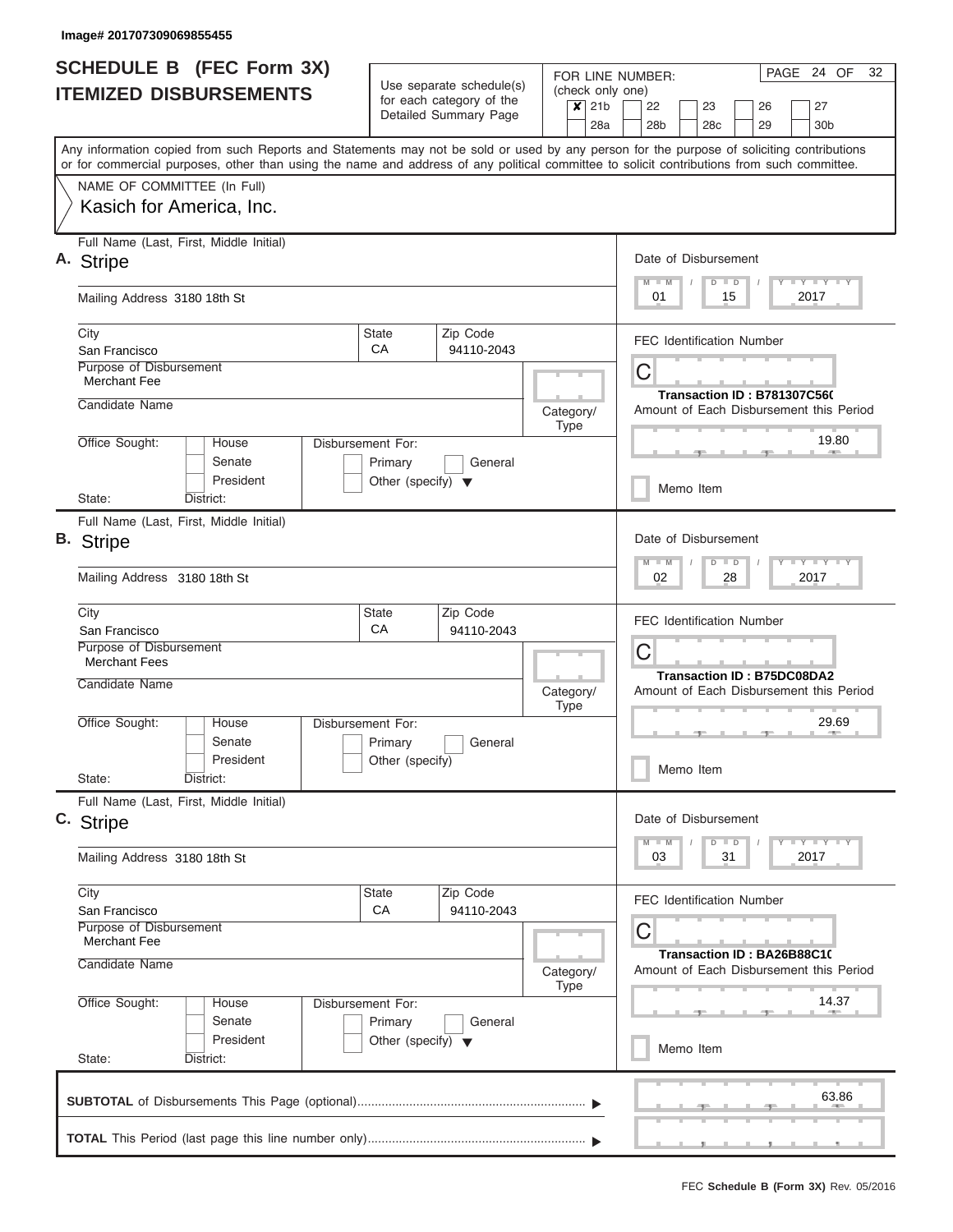| <b>SCHEDULE B (FEC Form 3X)</b><br><b>ITEMIZED DISBURSEMENTS</b> |                                                                                                                                                                                                                                                                                         |                                                 | Use separate schedule(s)<br>for each category of the<br>Detailed Summary Page |             | PAGE 25 OF<br>32<br>FOR LINE NUMBER:<br>(check only one) |             |                       |                                   |    |          |                                         |
|------------------------------------------------------------------|-----------------------------------------------------------------------------------------------------------------------------------------------------------------------------------------------------------------------------------------------------------------------------------------|-------------------------------------------------|-------------------------------------------------------------------------------|-------------|----------------------------------------------------------|-------------|-----------------------|-----------------------------------|----|----------|-----------------------------------------|
|                                                                  |                                                                                                                                                                                                                                                                                         |                                                 |                                                                               |             | $\overline{\mathbf{x}}$<br>21 <sub>b</sub><br>28a        |             | 22<br>28 <sub>b</sub> | 23<br>28 <sub>c</sub>             |    | 26<br>29 | 27<br>30 <sub>b</sub>                   |
|                                                                  | Any information copied from such Reports and Statements may not be sold or used by any person for the purpose of soliciting contributions<br>or for commercial purposes, other than using the name and address of any political committee to solicit contributions from such committee. |                                                 |                                                                               |             |                                                          |             |                       |                                   |    |          |                                         |
| NAME OF COMMITTEE (In Full)                                      |                                                                                                                                                                                                                                                                                         |                                                 |                                                                               |             |                                                          |             |                       |                                   |    |          |                                         |
| Kasich for America, Inc.                                         |                                                                                                                                                                                                                                                                                         |                                                 |                                                                               |             |                                                          |             |                       |                                   |    |          |                                         |
| Full Name (Last, First, Middle Initial)<br>A. Stripe             |                                                                                                                                                                                                                                                                                         |                                                 |                                                                               |             |                                                          |             |                       | Date of Disbursement              |    |          |                                         |
|                                                                  |                                                                                                                                                                                                                                                                                         |                                                 |                                                                               |             |                                                          |             | $M$ $M$               | $D$ $D$                           |    |          | Y I Y I Y I Y                           |
| Mailing Address 3180 18th St                                     |                                                                                                                                                                                                                                                                                         |                                                 |                                                                               |             |                                                          |             | 04                    |                                   | 28 |          | 2017                                    |
| City<br>San Francisco                                            |                                                                                                                                                                                                                                                                                         | <b>State</b><br>CA                              | Zip Code<br>94110-2043                                                        |             |                                                          |             |                       | <b>FEC Identification Number</b>  |    |          |                                         |
| <b>Purpose of Disbursement</b><br><b>Merchant Fees</b>           |                                                                                                                                                                                                                                                                                         |                                                 |                                                                               |             |                                                          | $\mathsf C$ |                       |                                   |    |          |                                         |
| Candidate Name                                                   |                                                                                                                                                                                                                                                                                         |                                                 |                                                                               |             | Category/<br><b>Type</b>                                 |             |                       | <b>Transaction ID: BABAC99322</b> |    |          | Amount of Each Disbursement this Period |
| Office Sought:                                                   | House                                                                                                                                                                                                                                                                                   | Disbursement For:                               |                                                                               |             |                                                          |             |                       |                                   |    |          | 326.16                                  |
|                                                                  | Senate<br>President                                                                                                                                                                                                                                                                     | Primary<br>Other (specify) $\blacktriangledown$ | General                                                                       |             |                                                          |             |                       | Memo Item                         |    |          |                                         |
| State:                                                           | District:                                                                                                                                                                                                                                                                               |                                                 |                                                                               |             |                                                          |             |                       |                                   |    |          |                                         |
| В.<br><b>Stripe</b>                                              | Full Name (Last, First, Middle Initial)                                                                                                                                                                                                                                                 |                                                 |                                                                               |             |                                                          |             |                       | Date of Disbursement              |    |          |                                         |
| Mailing Address 3180 18th St                                     |                                                                                                                                                                                                                                                                                         |                                                 |                                                                               |             |                                                          |             | M<br>$-W$<br>05       | $D$ $D$                           | 30 |          | $Y - Y - Y - Y - Y$<br>2017             |
| City<br>San Francisco                                            |                                                                                                                                                                                                                                                                                         | <b>State</b><br>CA                              | Zip Code<br>94110-2043                                                        |             |                                                          |             |                       | <b>FEC Identification Number</b>  |    |          |                                         |
| Purpose of Disbursement<br><b>Merchant Fees</b>                  |                                                                                                                                                                                                                                                                                         |                                                 |                                                                               |             |                                                          | $\mathsf C$ |                       |                                   |    |          |                                         |
| Candidate Name                                                   |                                                                                                                                                                                                                                                                                         |                                                 |                                                                               |             | Category/<br><b>Type</b>                                 |             |                       | Transaction ID: B47602D2497       |    |          | Amount of Each Disbursement this Period |
| Office Sought:                                                   | House                                                                                                                                                                                                                                                                                   | Disbursement For:                               |                                                                               |             |                                                          |             |                       |                                   |    | 一        | 65.00<br><b>ARMS</b>                    |
|                                                                  | Senate<br>President                                                                                                                                                                                                                                                                     | Primary<br>Other (specify)                      | General                                                                       |             |                                                          |             |                       | Memo Item                         |    |          |                                         |
| State:                                                           | District:                                                                                                                                                                                                                                                                               |                                                 |                                                                               |             |                                                          |             |                       |                                   |    |          |                                         |
| C. Stripe                                                        | Full Name (Last, First, Middle Initial)                                                                                                                                                                                                                                                 |                                                 |                                                                               |             |                                                          |             |                       | Date of Disbursement              |    |          |                                         |
| Mailing Address 3180 18th St                                     |                                                                                                                                                                                                                                                                                         |                                                 |                                                                               |             |                                                          |             | $M - M$<br>05         | $D$ $D$                           | 31 |          | $Y - Y - Y - Y - Y$<br>2017             |
| City                                                             |                                                                                                                                                                                                                                                                                         | <b>State</b>                                    | Zip Code                                                                      |             |                                                          |             |                       | <b>FEC Identification Number</b>  |    |          |                                         |
| <b>Merchant Fees</b>                                             | CA<br>94110-2043<br>San Francisco<br>Purpose of Disbursement                                                                                                                                                                                                                            |                                                 |                                                                               |             |                                                          | C           |                       |                                   |    |          |                                         |
| Candidate Name                                                   | Category/                                                                                                                                                                                                                                                                               |                                                 |                                                                               |             |                                                          |             |                       | Transaction ID: B99E2877B0        |    |          | Amount of Each Disbursement this Period |
| Office Sought:                                                   | Disbursement For:<br>House                                                                                                                                                                                                                                                              |                                                 |                                                                               | <b>Type</b> |                                                          |             |                       |                                   |    |          | 1227.51                                 |
|                                                                  | Senate<br>President                                                                                                                                                                                                                                                                     | Primary<br>Other (specify) $\blacktriangledown$ | General                                                                       |             |                                                          |             |                       | Memo Item                         |    |          |                                         |
| State:                                                           | District:                                                                                                                                                                                                                                                                               |                                                 |                                                                               |             |                                                          |             |                       |                                   |    |          |                                         |
|                                                                  |                                                                                                                                                                                                                                                                                         |                                                 |                                                                               |             |                                                          |             |                       |                                   |    |          | 1618.67                                 |
|                                                                  |                                                                                                                                                                                                                                                                                         |                                                 |                                                                               |             |                                                          |             |                       |                                   |    |          |                                         |
|                                                                  |                                                                                                                                                                                                                                                                                         |                                                 |                                                                               |             |                                                          |             |                       |                                   |    |          |                                         |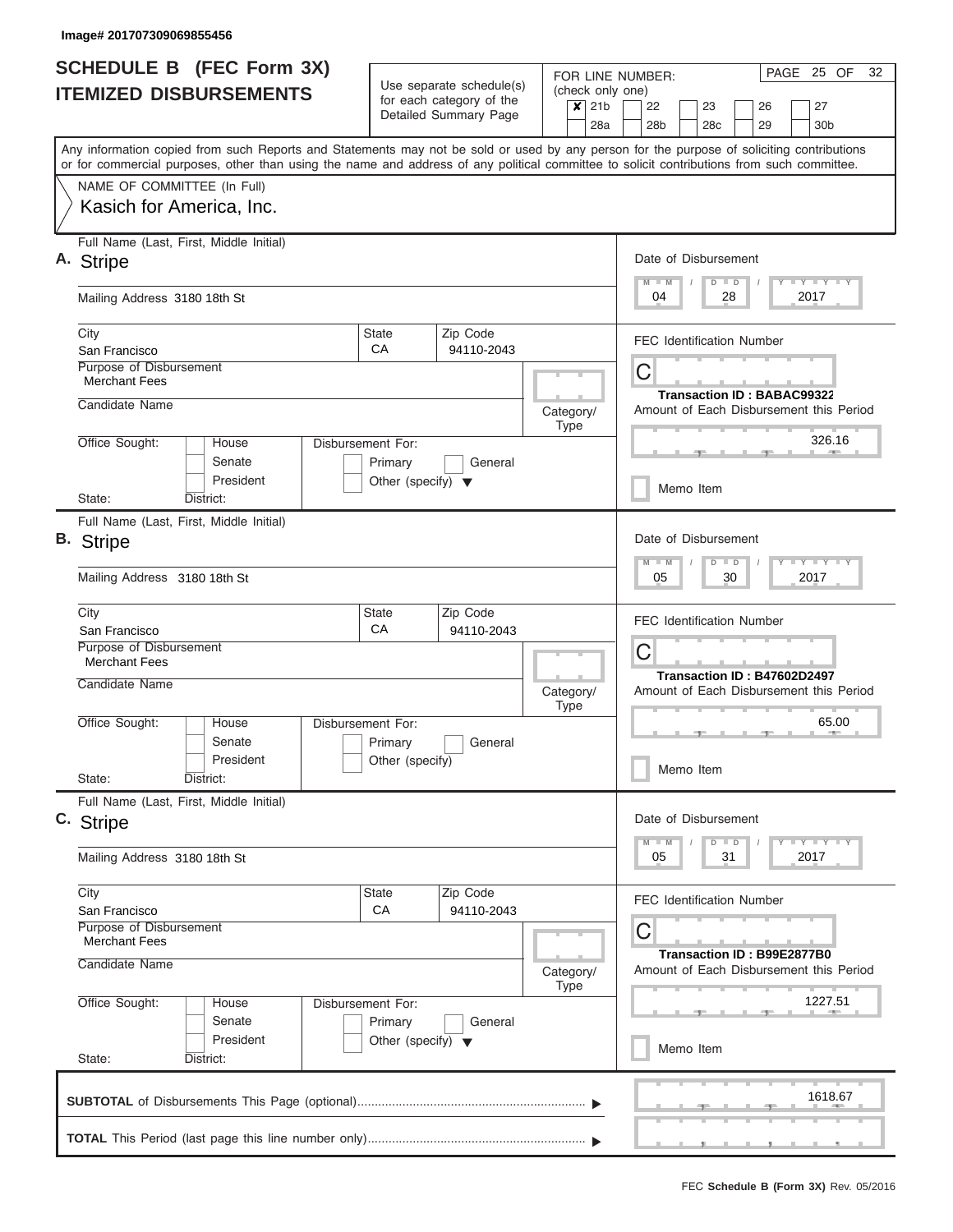| <b>SCHEDULE B (FEC Form 3X)</b><br><b>ITEMIZED DISBURSEMENTS</b> |                                                   |                                         | Use separate schedule(s)<br>for each category of the | (check only one)<br>$\overline{\mathsf{x}}$ 21b | PAGE 26 OF<br>32<br>FOR LINE NUMBER:<br>22<br>27<br>23<br>26 |                                                                                                                                                                                                                                                                                         |  |  |
|------------------------------------------------------------------|---------------------------------------------------|-----------------------------------------|------------------------------------------------------|-------------------------------------------------|--------------------------------------------------------------|-----------------------------------------------------------------------------------------------------------------------------------------------------------------------------------------------------------------------------------------------------------------------------------------|--|--|
|                                                                  |                                                   |                                         |                                                      | Detailed Summary Page                           | 28a                                                          | 28 <sub>b</sub><br>28 <sub>c</sub><br>29<br>30 <sub>b</sub>                                                                                                                                                                                                                             |  |  |
|                                                                  |                                                   |                                         |                                                      |                                                 |                                                              | Any information copied from such Reports and Statements may not be sold or used by any person for the purpose of soliciting contributions<br>or for commercial purposes, other than using the name and address of any political committee to solicit contributions from such committee. |  |  |
|                                                                  | NAME OF COMMITTEE (In Full)                       |                                         |                                                      |                                                 |                                                              |                                                                                                                                                                                                                                                                                         |  |  |
|                                                                  |                                                   | Kasich for America, Inc.                |                                                      |                                                 |                                                              |                                                                                                                                                                                                                                                                                         |  |  |
|                                                                  | A. Stripe                                         | Full Name (Last, First, Middle Initial) |                                                      |                                                 |                                                              | Date of Disbursement<br>Y LY LY LY<br>$M - M$<br>$D$ $D$                                                                                                                                                                                                                                |  |  |
|                                                                  | Mailing Address 3180 18th St                      |                                         |                                                      |                                                 |                                                              | 06<br>30<br>2017                                                                                                                                                                                                                                                                        |  |  |
|                                                                  | City<br>San Francisco                             |                                         | <b>State</b><br>CA                                   | Zip Code<br>94110-2043                          |                                                              | <b>FEC Identification Number</b>                                                                                                                                                                                                                                                        |  |  |
|                                                                  | Purpose of Disbursement<br><b>Merchant Fees</b>   |                                         |                                                      |                                                 |                                                              | C<br><b>Transaction ID: BD23DFC338</b>                                                                                                                                                                                                                                                  |  |  |
|                                                                  | Candidate Name                                    |                                         |                                                      |                                                 | Category/<br><b>Type</b>                                     | Amount of Each Disbursement this Period                                                                                                                                                                                                                                                 |  |  |
|                                                                  | Office Sought:                                    | House<br>Senate                         | Disbursement For:<br>Primary                         | General                                         |                                                              | 265.00                                                                                                                                                                                                                                                                                  |  |  |
|                                                                  | State:                                            | President<br>District:                  | Other (specify) $\blacktriangledown$                 |                                                 |                                                              | Memo Item                                                                                                                                                                                                                                                                               |  |  |
|                                                                  |                                                   | Full Name (Last, First, Middle Initial) |                                                      |                                                 |                                                              |                                                                                                                                                                                                                                                                                         |  |  |
|                                                                  | B. Stripe                                         |                                         |                                                      |                                                 |                                                              | Date of Disbursement<br>M<br>$D$ $D$<br>$-M$                                                                                                                                                                                                                                            |  |  |
|                                                                  | Mailing Address 3180 18th St                      |                                         |                                                      |                                                 |                                                              | 06<br>30<br>2017                                                                                                                                                                                                                                                                        |  |  |
|                                                                  | City                                              |                                         | <b>State</b>                                         | Zip Code                                        |                                                              | <b>FEC Identification Number</b>                                                                                                                                                                                                                                                        |  |  |
|                                                                  | San Francisco<br>Purpose of Disbursement          |                                         | CA                                                   | 94110-2043                                      |                                                              | C                                                                                                                                                                                                                                                                                       |  |  |
|                                                                  | <b>Merchant Fees</b>                              |                                         |                                                      |                                                 |                                                              | Transaction ID: B8C729C4D9                                                                                                                                                                                                                                                              |  |  |
|                                                                  | Candidate Name                                    |                                         |                                                      |                                                 | Category/<br><b>Type</b>                                     | Amount of Each Disbursement this Period                                                                                                                                                                                                                                                 |  |  |
|                                                                  | Office Sought:                                    | House<br>Senate                         | Disbursement For:<br>Primary                         | General                                         |                                                              | 343.19                                                                                                                                                                                                                                                                                  |  |  |
|                                                                  | State:                                            | President<br>District:                  | Other (specify)                                      |                                                 |                                                              | Memo Item                                                                                                                                                                                                                                                                               |  |  |
|                                                                  | C. WealthStone                                    | Full Name (Last, First, Middle Initial) |                                                      |                                                 |                                                              | Date of Disbursement                                                                                                                                                                                                                                                                    |  |  |
|                                                                  |                                                   | Mailing Address 5000 Horizons Dr        |                                                      |                                                 |                                                              | Y LY LY LY<br>$D$ $D$<br>$-M$<br>2017<br>01<br>27                                                                                                                                                                                                                                       |  |  |
|                                                                  | City                                              |                                         | <b>State</b>                                         | Zip Code                                        |                                                              | <b>FEC Identification Number</b>                                                                                                                                                                                                                                                        |  |  |
|                                                                  | Columbus<br>Purpose of Disbursement<br>Consulting |                                         | OH                                                   | 43220-5290                                      |                                                              | C                                                                                                                                                                                                                                                                                       |  |  |
|                                                                  | Candidate Name                                    |                                         |                                                      |                                                 | Category/<br><b>Type</b>                                     | Transaction ID: B4ED3FEC18<br>Amount of Each Disbursement this Period                                                                                                                                                                                                                   |  |  |
|                                                                  | Office Sought:                                    | House                                   | Disbursement For:                                    |                                                 |                                                              | 3128.00                                                                                                                                                                                                                                                                                 |  |  |
|                                                                  |                                                   | Senate<br>President                     | Primary<br>Other (specify) $\blacktriangledown$      | General                                         |                                                              | Memo Item                                                                                                                                                                                                                                                                               |  |  |
|                                                                  | State:                                            | District:                               |                                                      |                                                 |                                                              |                                                                                                                                                                                                                                                                                         |  |  |
|                                                                  |                                                   |                                         |                                                      |                                                 |                                                              | 3736.19                                                                                                                                                                                                                                                                                 |  |  |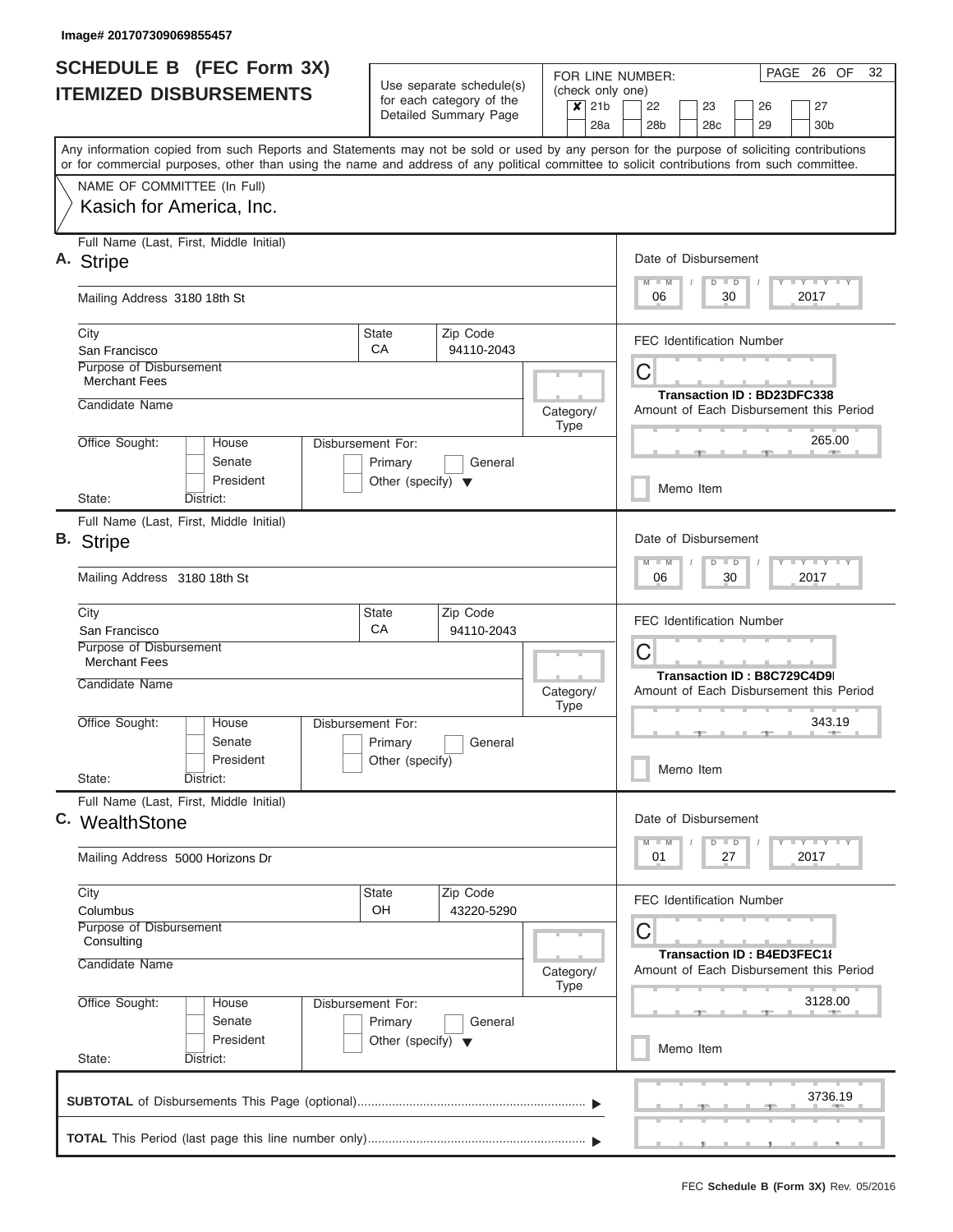| <b>SCHEDULE B (FEC Form 3X)</b><br><b>ITEMIZED DISBURSEMENTS</b>                                                                                                                                                                                                                                                                                   | Use separate schedule(s)<br>for each category of the<br>$\overline{\mathsf{x}}$ 21b<br>Detailed Summary Page |         |                          | PAGE 27 OF<br>32<br>FOR LINE NUMBER:<br>(check only one)<br>22<br>26<br>27<br>23<br>28a<br>28b<br>28 <sub>c</sub><br>29<br>30 <sub>b</sub> |  |  |  |
|----------------------------------------------------------------------------------------------------------------------------------------------------------------------------------------------------------------------------------------------------------------------------------------------------------------------------------------------------|--------------------------------------------------------------------------------------------------------------|---------|--------------------------|--------------------------------------------------------------------------------------------------------------------------------------------|--|--|--|
| Any information copied from such Reports and Statements may not be sold or used by any person for the purpose of soliciting contributions<br>or for commercial purposes, other than using the name and address of any political committee to solicit contributions from such committee.<br>NAME OF COMMITTEE (In Full)<br>Kasich for America, Inc. |                                                                                                              |         |                          |                                                                                                                                            |  |  |  |
| Full Name (Last, First, Middle Initial)<br>A. Winterset CPA Group, Inc.<br>Mailing Address 4679 Winterset Dr                                                                                                                                                                                                                                       |                                                                                                              |         |                          | Date of Disbursement<br>Y I Y I Y I Y<br>$M$ $M$<br>$D$ $D$<br>01<br>27<br>2017                                                            |  |  |  |
| City<br>Columbus<br><b>Purpose of Disbursement</b>                                                                                                                                                                                                                                                                                                 | Zip Code<br><b>State</b><br>OH<br>43220-8113                                                                 |         |                          | <b>FEC Identification Number</b>                                                                                                           |  |  |  |
| Consulting<br>Candidate Name                                                                                                                                                                                                                                                                                                                       |                                                                                                              |         | Category/<br><b>Type</b> | C<br><b>Transaction ID: BCA7EDFCC</b><br>Amount of Each Disbursement this Period                                                           |  |  |  |
| Office Sought:<br>House<br>Senate<br>President                                                                                                                                                                                                                                                                                                     | Disbursement For:<br>Primary<br>Other (specify) $\blacktriangledown$                                         | General |                          | 598.75<br>Memo Item                                                                                                                        |  |  |  |
| District:<br>State:<br>Full Name (Last, First, Middle Initial)<br>B. Winterset CPA Group, Inc.<br>Mailing Address 4679 Winterset Dr                                                                                                                                                                                                                |                                                                                                              |         |                          | Date of Disbursement<br>$M - M$<br>$Y - Y - Y - Y - I - Y$<br>$D$ $D$<br>02<br>13<br>2017                                                  |  |  |  |
| City<br>Columbus<br>Purpose of Disbursement<br>Consulting                                                                                                                                                                                                                                                                                          | Zip Code<br><b>State</b><br><b>OH</b><br>43220-8113                                                          |         |                          | <b>FEC Identification Number</b><br>C                                                                                                      |  |  |  |
| Candidate Name<br>Office Sought:<br>House<br>Senate<br>President<br>District:                                                                                                                                                                                                                                                                      | Disbursement For:<br>Primary<br>Other (specify)                                                              | General | Category/<br><b>Type</b> | Transaction ID: B18DF3CA72<br>Amount of Each Disbursement this Period<br>429.90<br>$-0.001$<br>$-1$<br>Memo Item                           |  |  |  |
| State:<br>Full Name (Last, First, Middle Initial)<br>C. Winterset CPA Group, Inc.<br>Mailing Address 4679 Winterset Dr                                                                                                                                                                                                                             |                                                                                                              |         |                          | Date of Disbursement<br>$M$ $M$<br>$D$ $D$<br>$\bot$ $\gamma$ $\bot$ $\gamma$ $\bot$ $\gamma$<br>2017<br>03<br>10                          |  |  |  |
| City<br>Columbus<br>Purpose of Disbursement<br>Accounting<br>Candidate Name                                                                                                                                                                                                                                                                        | Zip Code<br>State<br>OH<br>43220-8113                                                                        |         | Category/<br>Type        | <b>FEC Identification Number</b><br>С<br>Transaction ID: BBB258B51E<br>Amount of Each Disbursement this Period                             |  |  |  |
| Office Sought:<br>House<br>Senate<br>President<br>State:<br>District:                                                                                                                                                                                                                                                                              | Disbursement For:<br>Primary<br>Other (specify) $\blacktriangledown$                                         | General |                          | 1480.24<br>Memo Item                                                                                                                       |  |  |  |
|                                                                                                                                                                                                                                                                                                                                                    |                                                                                                              |         |                          |                                                                                                                                            |  |  |  |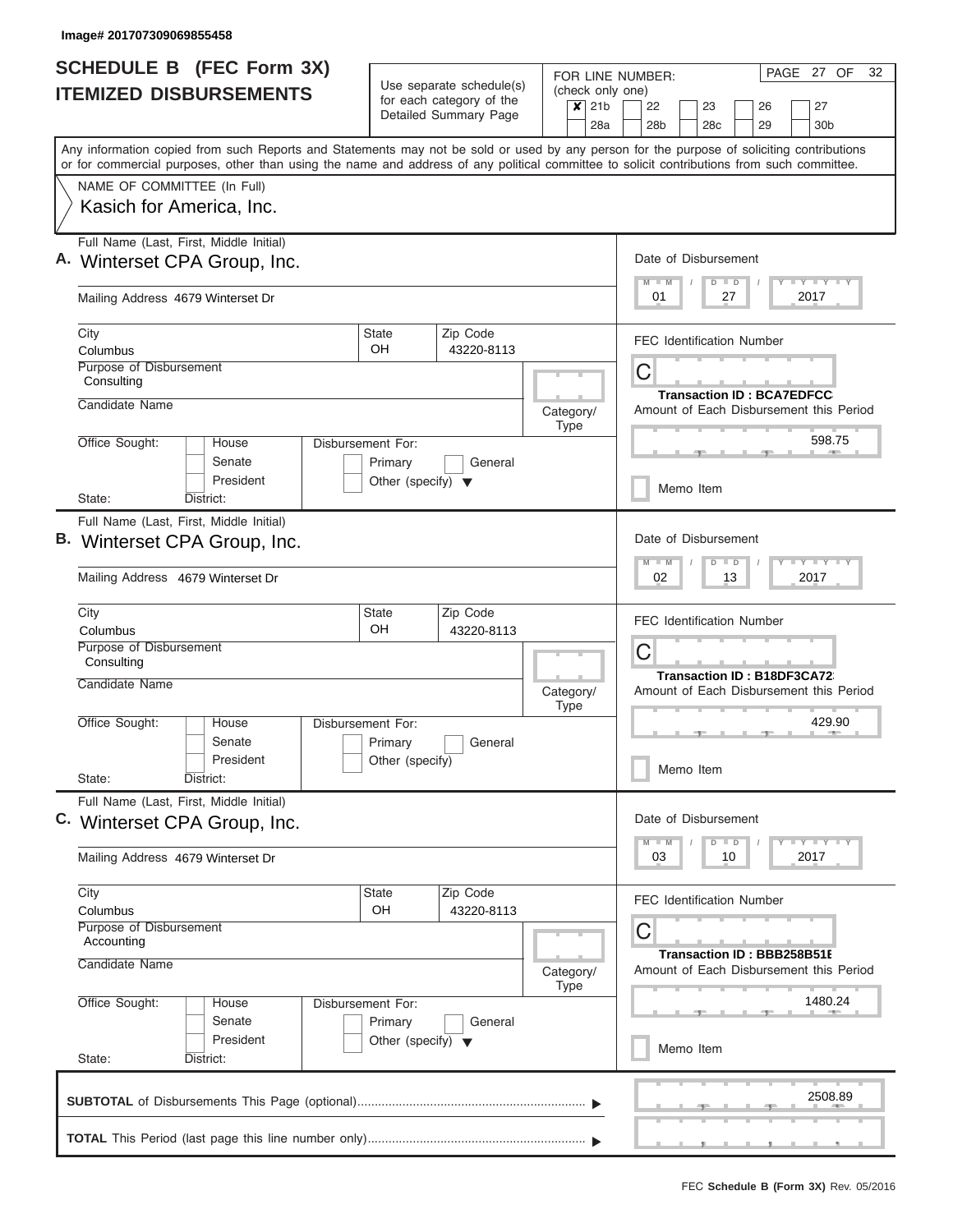| <b>SCHEDULE B (FEC Form 3X)</b><br><b>ITEMIZED DISBURSEMENTS</b>                                                                                                                                                                                                                        | Use separate schedule(s)                          | FOR LINE NUMBER:<br>(check only one)                                  | PAGE 28 OF<br>32                                                      |  |  |  |
|-----------------------------------------------------------------------------------------------------------------------------------------------------------------------------------------------------------------------------------------------------------------------------------------|---------------------------------------------------|-----------------------------------------------------------------------|-----------------------------------------------------------------------|--|--|--|
|                                                                                                                                                                                                                                                                                         | for each category of the<br>Detailed Summary Page | $\overline{\mathsf{x}}$ 21b<br>28a                                    | 22<br>27<br>23<br>26<br>28b<br>28c<br>29<br>30 <sub>b</sub>           |  |  |  |
| Any information copied from such Reports and Statements may not be sold or used by any person for the purpose of soliciting contributions<br>or for commercial purposes, other than using the name and address of any political committee to solicit contributions from such committee. |                                                   |                                                                       |                                                                       |  |  |  |
| NAME OF COMMITTEE (In Full)                                                                                                                                                                                                                                                             |                                                   |                                                                       |                                                                       |  |  |  |
| Kasich for America, Inc.                                                                                                                                                                                                                                                                |                                                   |                                                                       |                                                                       |  |  |  |
| Full Name (Last, First, Middle Initial)<br>A. Winterset CPA Group, Inc.                                                                                                                                                                                                                 |                                                   |                                                                       | Date of Disbursement                                                  |  |  |  |
| Mailing Address 4679 Winterset Dr                                                                                                                                                                                                                                                       |                                                   |                                                                       | $+Y+Y+Y$<br>$D$ $D$<br>03<br>24<br>2017                               |  |  |  |
| City<br>Columbus                                                                                                                                                                                                                                                                        | Zip Code<br><b>State</b><br>OH<br>43220-8113      |                                                                       | <b>FEC Identification Number</b>                                      |  |  |  |
| Purpose of Disbursement<br>Accounting                                                                                                                                                                                                                                                   |                                                   |                                                                       | C                                                                     |  |  |  |
| Candidate Name                                                                                                                                                                                                                                                                          |                                                   | Category/<br><b>Type</b>                                              | Transaction ID: BB9952DA38<br>Amount of Each Disbursement this Period |  |  |  |
| Office Sought:<br>House<br>Senate                                                                                                                                                                                                                                                       | Disbursement For:<br>Primary<br>General           |                                                                       | 908.75                                                                |  |  |  |
| President<br>District:<br>State:                                                                                                                                                                                                                                                        | Other (specify) $\blacktriangledown$              |                                                                       | Memo Item                                                             |  |  |  |
| Full Name (Last, First, Middle Initial)                                                                                                                                                                                                                                                 |                                                   |                                                                       |                                                                       |  |  |  |
| Winterset CPA Group, Inc.                                                                                                                                                                                                                                                               |                                                   |                                                                       |                                                                       |  |  |  |
| Mailing Address 4679 Winterset Dr                                                                                                                                                                                                                                                       |                                                   |                                                                       | $T - Y$ $T - Y$ $T - Y$<br>$D$ $D$<br>05<br>30<br>2017                |  |  |  |
| City<br>Columbus                                                                                                                                                                                                                                                                        | Zip Code<br><b>State</b><br>OH<br>43220-8113      |                                                                       | <b>FEC Identification Number</b>                                      |  |  |  |
| Purpose of Disbursement<br>Accounting                                                                                                                                                                                                                                                   |                                                   |                                                                       | C<br>Transaction ID: B67855D569C                                      |  |  |  |
| Candidate Name                                                                                                                                                                                                                                                                          |                                                   | Category/<br><b>Type</b>                                              | Amount of Each Disbursement this Period                               |  |  |  |
| Office Sought:<br>House<br>Senate                                                                                                                                                                                                                                                       | Disbursement For:<br>Primary<br>General           |                                                                       | 1131.25<br>$-1$                                                       |  |  |  |
| President<br>State:<br>District:                                                                                                                                                                                                                                                        | Other (specify)                                   |                                                                       | Memo Item                                                             |  |  |  |
| Full Name (Last, First, Middle Initial)<br>C. Winterset CPA Group, Inc.                                                                                                                                                                                                                 |                                                   |                                                                       | Date of Disbursement                                                  |  |  |  |
|                                                                                                                                                                                                                                                                                         |                                                   |                                                                       | $D$ $D$<br>$Y + Y + Y$<br>$M - M$<br>2017<br>06                       |  |  |  |
| Mailing Address 4679 Winterset Dr                                                                                                                                                                                                                                                       |                                                   |                                                                       | 27                                                                    |  |  |  |
| City<br>Columbus                                                                                                                                                                                                                                                                        | Zip Code<br>State<br>OH<br>43220-8113             |                                                                       | <b>FEC Identification Number</b>                                      |  |  |  |
| Purpose of Disbursement<br>Accounting                                                                                                                                                                                                                                                   |                                                   | С                                                                     |                                                                       |  |  |  |
| Candidate Name                                                                                                                                                                                                                                                                          | Category/<br>Type                                 | Transaction ID: B5723AFC9D<br>Amount of Each Disbursement this Period |                                                                       |  |  |  |
| Office Sought:<br>House<br>Senate                                                                                                                                                                                                                                                       | Disbursement For:<br>Primary<br>General           |                                                                       | 875.00                                                                |  |  |  |
| President<br>State:<br>District:                                                                                                                                                                                                                                                        | Other (specify) $\blacktriangledown$              |                                                                       | Memo Item                                                             |  |  |  |
|                                                                                                                                                                                                                                                                                         |                                                   |                                                                       | 2915.00                                                               |  |  |  |
|                                                                                                                                                                                                                                                                                         |                                                   |                                                                       |                                                                       |  |  |  |
|                                                                                                                                                                                                                                                                                         |                                                   |                                                                       | 75197.00                                                              |  |  |  |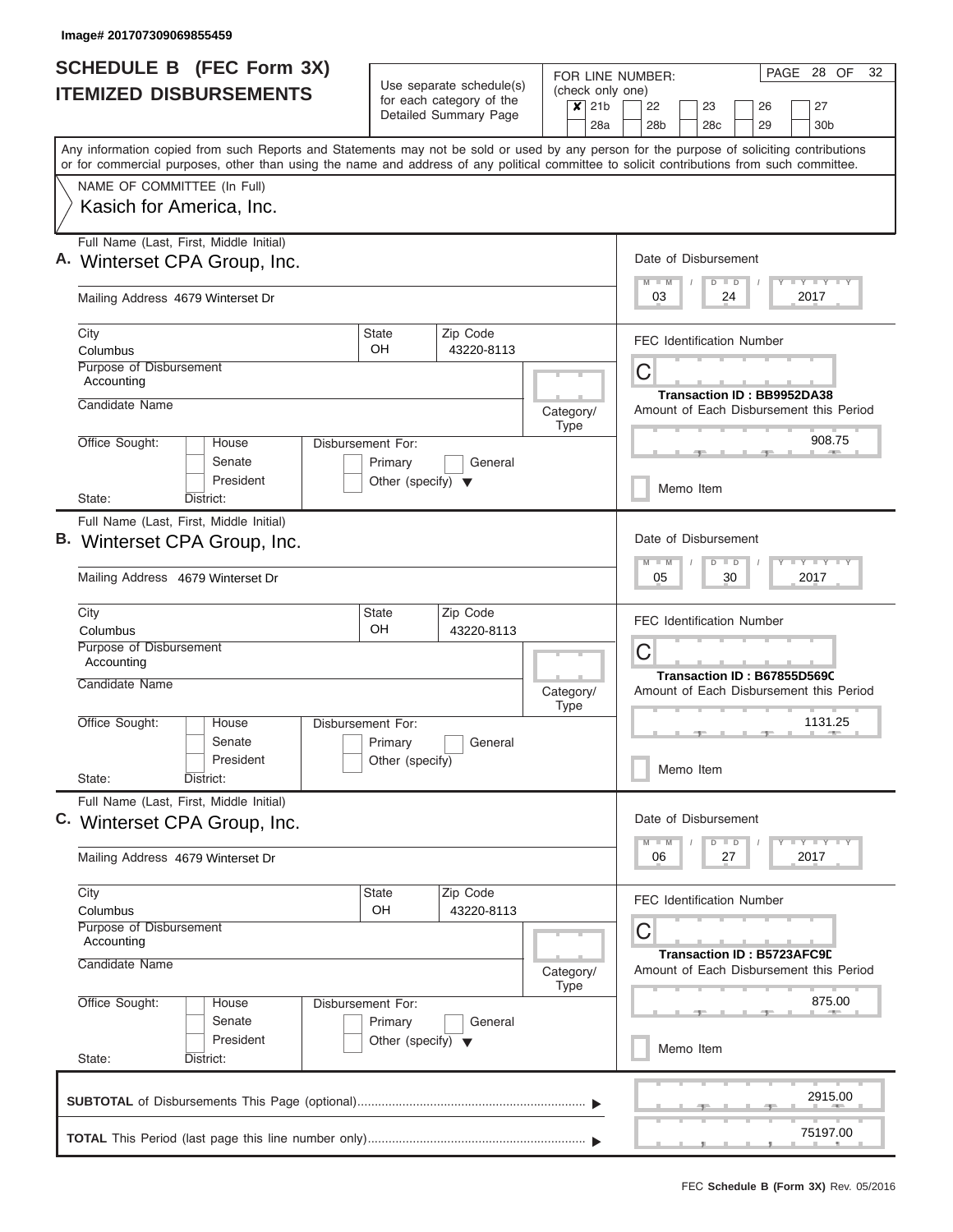| <b>SCHEDULE B (FEC Form 3X)</b><br><b>ITEMIZED DISBURSEMENTS</b>                                                                           | Use separate schedule(s)<br>for each category of the | FOR LINE NUMBER:<br>(check only one) | PAGE 29 OF<br>32                                                        |
|--------------------------------------------------------------------------------------------------------------------------------------------|------------------------------------------------------|--------------------------------------|-------------------------------------------------------------------------|
|                                                                                                                                            | Detailed Summary Page                                | 21 <sub>b</sub><br>$\times$ 28a      | 22<br>23<br>26<br>27<br>28 <sub>b</sub><br>28 <sub>c</sub><br>29<br>30b |
| Any information copied from such Reports and Statements may not be sold or used by any person for the purpose of soliciting contributions  |                                                      |                                      |                                                                         |
| or for commercial purposes, other than using the name and address of any political committee to solicit contributions from such committee. |                                                      |                                      |                                                                         |
| NAME OF COMMITTEE (In Full)                                                                                                                |                                                      |                                      |                                                                         |
| Kasich for America, Inc.                                                                                                                   |                                                      |                                      |                                                                         |
| Full Name (Last, First, Middle Initial)                                                                                                    |                                                      |                                      | Date of Disbursement                                                    |
| Duffield, Grant, D., Mr.,                                                                                                                  |                                                      |                                      | <b>TY TY TY</b><br>$D$ $D$                                              |
| Mailing Address 207 Orchard Lane                                                                                                           |                                                      |                                      | 04<br>06<br>2017                                                        |
| City<br>Sewickley                                                                                                                          | Zip Code<br><b>State</b><br><b>PA</b><br>15143-1150  |                                      | <b>FEC Identification Number</b>                                        |
| <b>Purpose of Disbursement</b>                                                                                                             |                                                      |                                      | C                                                                       |
| 4/22/2016 Contribution refund                                                                                                              |                                                      |                                      | Transaction ID: B1AF951747                                              |
| Candidate Name                                                                                                                             |                                                      | Category/<br>Type                    | Amount of Each Disbursement this Period                                 |
| Office Sought:<br>House                                                                                                                    | Disbursement For:                                    |                                      | 1000.00                                                                 |
| Senate<br>President                                                                                                                        | Primary<br>General                                   |                                      |                                                                         |
| State:<br>District:                                                                                                                        | Other (specify) $\blacktriangledown$                 |                                      | Memo Item                                                               |
| Full Name (Last, First, Middle Initial)                                                                                                    |                                                      |                                      |                                                                         |
| B. Holzman, Karen, , Mrs.,                                                                                                                 |                                                      |                                      | Date of Disbursement                                                    |
| Mailing Address 3305 S Moorings Way                                                                                                        |                                                      |                                      | $T - Y = T - Y$<br>$D$ $D$<br>02<br>20<br>2017                          |
| City<br>Miami                                                                                                                              | Zip Code<br><b>State</b><br>FL.<br>33133-6536        |                                      | <b>FEC Identification Number</b>                                        |
| Purpose of Disbursement                                                                                                                    |                                                      |                                      | C                                                                       |
| Reissue Lost refund check issued 6/1/2016                                                                                                  |                                                      |                                      | <b>Transaction ID: B0E51A4A73I</b>                                      |
| Candidate Name                                                                                                                             |                                                      | Category/<br><b>Type</b>             | Amount of Each Disbursement this Period                                 |
| Office Sought:<br>House                                                                                                                    | Disbursement For:                                    |                                      | 2700.00<br>$-1$                                                         |
| Senate                                                                                                                                     | Primary<br>General                                   |                                      |                                                                         |
| President<br>State:<br>District:                                                                                                           | Other (specify)                                      |                                      | Memo Item                                                               |
| Full Name (Last, First, Middle Initial)                                                                                                    |                                                      |                                      |                                                                         |
| C. Holzman, Karen, , Mrs.,                                                                                                                 |                                                      |                                      | Date of Disbursement                                                    |
| Mailing Address 3305 S Moorings Way                                                                                                        |                                                      |                                      | $D$ $D$<br>$Y$ $Y$ $Y$ $Y$<br>$M - M$<br>02<br>20<br>2017               |
| City                                                                                                                                       | Zip Code<br><b>State</b><br>FL.<br>33133-6536        |                                      | <b>FEC Identification Number</b>                                        |
| Miami<br>Purpose of Disbursement<br>Void Refund Check 2678 6/1/2016                                                                        |                                                      |                                      | С                                                                       |
| Candidate Name                                                                                                                             |                                                      | Category/                            | Transaction ID: B561FB7F56<br>Amount of Each Disbursement this Period   |
| Office Sought:<br>House                                                                                                                    | Disbursement For:                                    | Type                                 | – 2700.00                                                               |
| Senate                                                                                                                                     | Primary<br>General                                   |                                      |                                                                         |
| President<br>State:<br>District:                                                                                                           | Other (specify) $\blacktriangledown$                 |                                      | Memo Item                                                               |
|                                                                                                                                            |                                                      |                                      | 1000.00                                                                 |
|                                                                                                                                            |                                                      |                                      |                                                                         |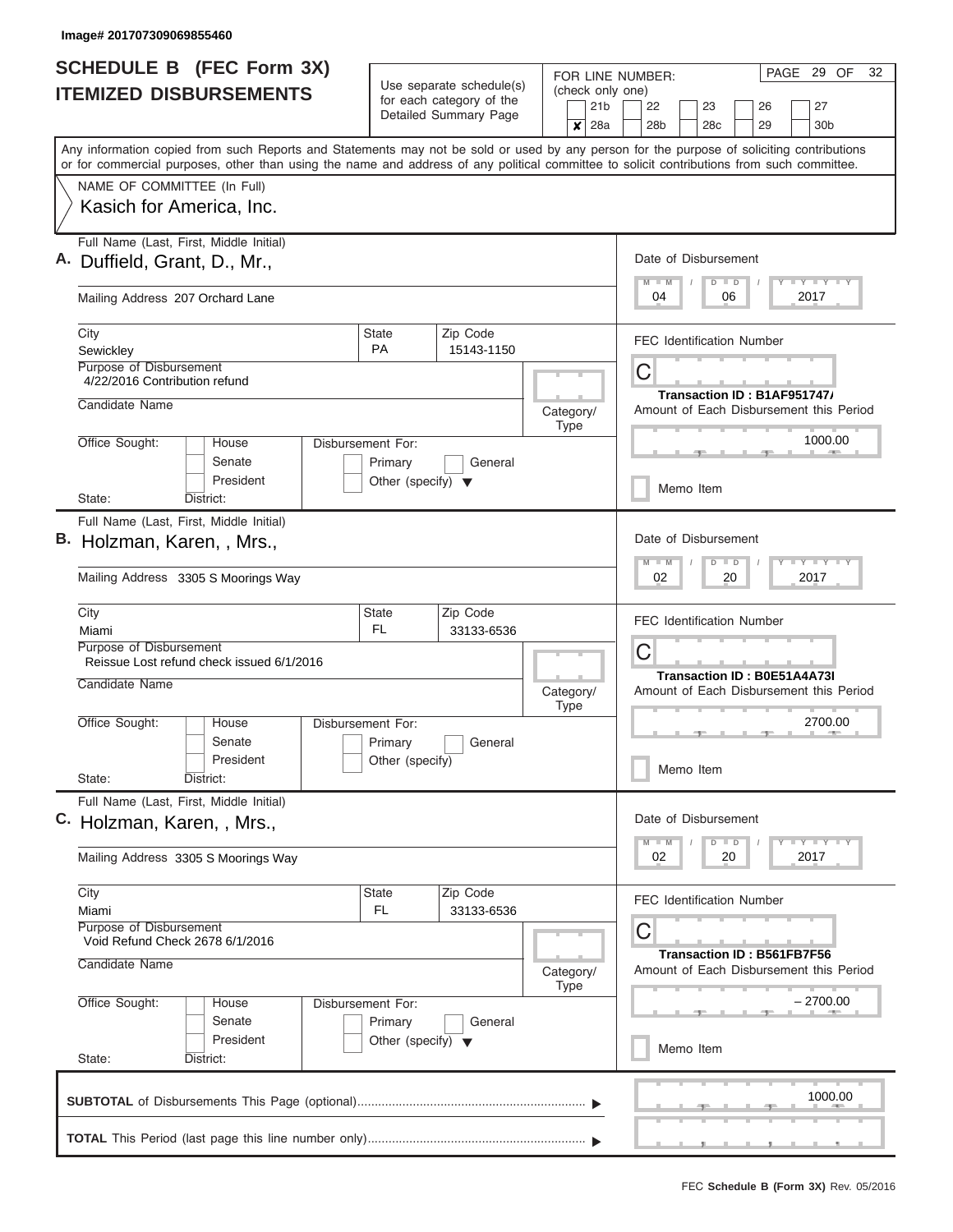| <b>SCHEDULE B (FEC Form 3X)</b><br><b>ITEMIZED DISBURSEMENTS</b>                                                                           |                                      | Use separate schedule(s)<br>for each category of the | FOR LINE NUMBER:<br>(check only one)<br>21 <sub>b</sub> | PAGE<br>30 OF<br>32<br>22<br>27<br>23<br>26                                  |
|--------------------------------------------------------------------------------------------------------------------------------------------|--------------------------------------|------------------------------------------------------|---------------------------------------------------------|------------------------------------------------------------------------------|
| Any information copied from such Reports and Statements may not be sold or used by any person for the purpose of soliciting contributions  |                                      | Detailed Summary Page                                |                                                         | 28b<br>28 <sub>c</sub><br>29<br>30 <sub>b</sub>                              |
| or for commercial purposes, other than using the name and address of any political committee to solicit contributions from such committee. |                                      |                                                      |                                                         |                                                                              |
| NAME OF COMMITTEE (In Full)                                                                                                                |                                      |                                                      |                                                         |                                                                              |
| Kasich for America, Inc.                                                                                                                   |                                      |                                                      |                                                         |                                                                              |
| Full Name (Last, First, Middle Initial)<br>Holzman, Steve, , Mr.,                                                                          |                                      |                                                      |                                                         | Date of Disbursement                                                         |
| Mailing Address 3305 S Moorings Way                                                                                                        |                                      |                                                      |                                                         | <b>LY LY LY</b><br>$M$ $M$<br>$D$ $D$<br>02<br>20<br>2017                    |
| City<br>Miami                                                                                                                              | <b>State</b><br>FL.                  | Zip Code<br>33133-6536                               |                                                         | <b>FEC Identification Number</b>                                             |
| <b>Purpose of Disbursement</b><br>Void Lost Refund Check 2665 6/1/2016                                                                     |                                      |                                                      |                                                         | С                                                                            |
| Candidate Name                                                                                                                             |                                      |                                                      | Category/<br><b>Type</b>                                | <b>Transaction ID: B7735EAAFC</b><br>Amount of Each Disbursement this Period |
| Office Sought:<br>House<br>Senate                                                                                                          | Disbursement For:<br>Primary         | General                                              |                                                         | – 2700.00                                                                    |
| President<br>District:<br>State:                                                                                                           | Other (specify) $\blacktriangledown$ |                                                      |                                                         | Memo Item                                                                    |
| Full Name (Last, First, Middle Initial)                                                                                                    |                                      |                                                      |                                                         |                                                                              |
| В.<br>Holzman, Steve, , Mr.,                                                                                                               |                                      |                                                      |                                                         | Date of Disbursement                                                         |
| Mailing Address 3305 S Moorings Way                                                                                                        |                                      |                                                      |                                                         | $T - Y = T Y - T Y$<br>M<br>$D$ $D$<br>$\blacksquare$ M<br>02<br>2017<br>20  |
| City<br>Miami                                                                                                                              | State<br>FL.                         | Zip Code<br>33133-6536                               |                                                         | <b>FEC Identification Number</b>                                             |
| Purpose of Disbursement<br>Reissue Refund check 2665 6/1/2016                                                                              |                                      |                                                      |                                                         | C                                                                            |
| Candidate Name                                                                                                                             |                                      |                                                      | Category/<br><b>Type</b>                                | Transaction ID: BA2107DEF6<br>Amount of Each Disbursement this Period        |
| Office Sought:<br>House                                                                                                                    | Disbursement For:                    |                                                      |                                                         | 2700.00                                                                      |
| Senate<br>President                                                                                                                        | Primary<br>Other (specify)           | General                                              |                                                         | Memo Item                                                                    |
| State:<br>District:                                                                                                                        |                                      |                                                      |                                                         |                                                                              |
| Full Name (Last, First, Middle Initial)<br>C. Vetter, Douglas, , Mr.,                                                                      |                                      |                                                      |                                                         | Date of Disbursement                                                         |
| Mailing Address 19303 Chablis Ct                                                                                                           |                                      |                                                      |                                                         | Y FY FY FY<br>$D$ $D$<br>2017<br>02<br>20                                    |
| City<br>Saratoga                                                                                                                           | <b>State</b><br>СA                   | Zip Code<br>95070-6103                               |                                                         | <b>FEC Identification Number</b>                                             |
| Purpose of Disbursement<br>Void Lost Refund Check 2757 6/1/2016                                                                            |                                      |                                                      |                                                         | С                                                                            |
| Candidate Name                                                                                                                             |                                      |                                                      | Category/<br><b>Type</b>                                | Transaction ID: B4B59D831E<br>Amount of Each Disbursement this Period        |
| Office Sought:<br>House<br>Senate                                                                                                          | Disbursement For:<br>Primary         | General                                              |                                                         | $-2700.00$                                                                   |
| President<br>State:<br>District:                                                                                                           | Other (specify) $\blacktriangledown$ |                                                      |                                                         | Memo Item                                                                    |
|                                                                                                                                            |                                      |                                                      |                                                         | – 2700.00                                                                    |
|                                                                                                                                            |                                      |                                                      |                                                         |                                                                              |
|                                                                                                                                            |                                      |                                                      |                                                         |                                                                              |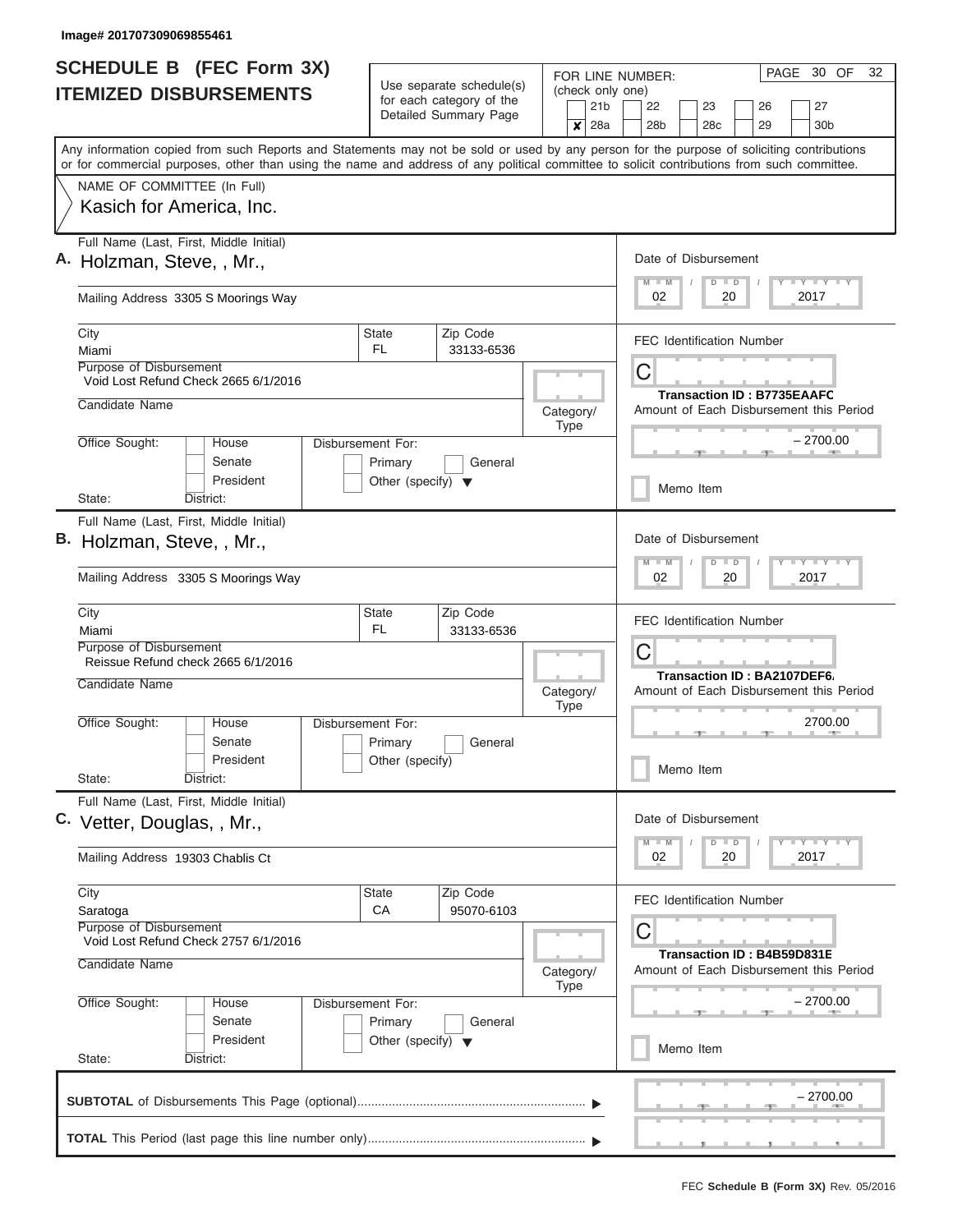| <b>SCHEDULE B</b> (FEC Form 3X)<br><b>ITEMIZED DISBURSEMENTS</b>                                                                                                                                                                                                                        |                                      | Use separate schedule(s)<br>for each category of the<br>Detailed Summary Page |                   | PAGE 31 OF<br>32<br>FOR LINE NUMBER:<br>(check only one)<br>22<br>23<br>26<br>27 |  |
|-----------------------------------------------------------------------------------------------------------------------------------------------------------------------------------------------------------------------------------------------------------------------------------------|--------------------------------------|-------------------------------------------------------------------------------|-------------------|----------------------------------------------------------------------------------|--|
|                                                                                                                                                                                                                                                                                         |                                      |                                                                               |                   | 28 <sub>b</sub><br>28c<br>29<br>30 <sub>b</sub>                                  |  |
| Any information copied from such Reports and Statements may not be sold or used by any person for the purpose of soliciting contributions<br>or for commercial purposes, other than using the name and address of any political committee to solicit contributions from such committee. |                                      |                                                                               |                   |                                                                                  |  |
| NAME OF COMMITTEE (In Full)                                                                                                                                                                                                                                                             |                                      |                                                                               |                   |                                                                                  |  |
| Kasich for America, Inc.                                                                                                                                                                                                                                                                |                                      |                                                                               |                   |                                                                                  |  |
| Full Name (Last, First, Middle Initial)<br>A. Vetter, Douglas, , Mr.,                                                                                                                                                                                                                   |                                      |                                                                               |                   | Date of Disbursement<br>Y LY LY LY                                               |  |
| Mailing Address 19303 Chablis Ct                                                                                                                                                                                                                                                        |                                      |                                                                               |                   | $M$ $M$<br>$D$ $D$<br>2017<br>02<br>20                                           |  |
| City<br>Saratoga                                                                                                                                                                                                                                                                        | State<br>CA                          | Zip Code<br>95070-6103                                                        |                   | <b>FEC Identification Number</b>                                                 |  |
| Purpose of Disbursement<br>Reissue Lost Refund Check 2757 6/1/2016                                                                                                                                                                                                                      |                                      |                                                                               |                   | С                                                                                |  |
| Candidate Name                                                                                                                                                                                                                                                                          |                                      |                                                                               | Category/<br>Type | <b>Transaction ID: B450AFDC51</b><br>Amount of Each Disbursement this Period     |  |
| Office Sought:<br>House<br>Senate                                                                                                                                                                                                                                                       | Disbursement For:<br>Primary         | General                                                                       |                   | 2700.00                                                                          |  |
| President<br>State:<br>District:                                                                                                                                                                                                                                                        | Other (specify) $\blacktriangledown$ |                                                                               |                   | Memo Item                                                                        |  |
| Full Name (Last, First, Middle Initial)                                                                                                                                                                                                                                                 |                                      |                                                                               |                   |                                                                                  |  |
| В.                                                                                                                                                                                                                                                                                      |                                      |                                                                               |                   | Date of Disbursement<br>$Y = Y = Y = Y + Y$<br>$D$ $D$                           |  |
| <b>Mailing Address</b>                                                                                                                                                                                                                                                                  |                                      |                                                                               |                   |                                                                                  |  |
| City                                                                                                                                                                                                                                                                                    | State                                | Zip Code                                                                      |                   | <b>FEC Identification Number</b>                                                 |  |
| Purpose of Disbursement                                                                                                                                                                                                                                                                 |                                      |                                                                               |                   | С                                                                                |  |
| Candidate Name                                                                                                                                                                                                                                                                          |                                      |                                                                               | Category/<br>Type | Amount of Each Disbursement this Period                                          |  |
| Office Sought:<br>House                                                                                                                                                                                                                                                                 | Disbursement For:                    |                                                                               |                   |                                                                                  |  |
| Senate<br>President                                                                                                                                                                                                                                                                     | Primary<br>Other (specify)           | General                                                                       |                   | Memo Item                                                                        |  |
| State:<br>District:<br>Full Name (Last, First, Middle Initial)                                                                                                                                                                                                                          |                                      |                                                                               |                   |                                                                                  |  |
| C.                                                                                                                                                                                                                                                                                      |                                      |                                                                               |                   | Date of Disbursement                                                             |  |
| <b>Mailing Address</b>                                                                                                                                                                                                                                                                  |                                      |                                                                               |                   | $Y$ $Y$ $Y$ $Y$ $Y$<br>$D$ $D$<br>$M - M$                                        |  |
| City                                                                                                                                                                                                                                                                                    | State                                | Zip Code                                                                      |                   | <b>FEC Identification Number</b>                                                 |  |
| Purpose of Disbursement                                                                                                                                                                                                                                                                 |                                      |                                                                               |                   | С                                                                                |  |
| Candidate Name                                                                                                                                                                                                                                                                          |                                      |                                                                               | Category/<br>Type | Amount of Each Disbursement this Period                                          |  |
| Office Sought:<br>House<br>Senate                                                                                                                                                                                                                                                       | Disbursement For:<br>Primary         | General                                                                       |                   |                                                                                  |  |
| President<br>State:<br>District:                                                                                                                                                                                                                                                        | Other (specify) $\blacktriangledown$ |                                                                               |                   | Memo Item                                                                        |  |
|                                                                                                                                                                                                                                                                                         |                                      |                                                                               |                   | 2700.00                                                                          |  |
|                                                                                                                                                                                                                                                                                         |                                      |                                                                               |                   |                                                                                  |  |
|                                                                                                                                                                                                                                                                                         |                                      |                                                                               |                   | 1000.00                                                                          |  |